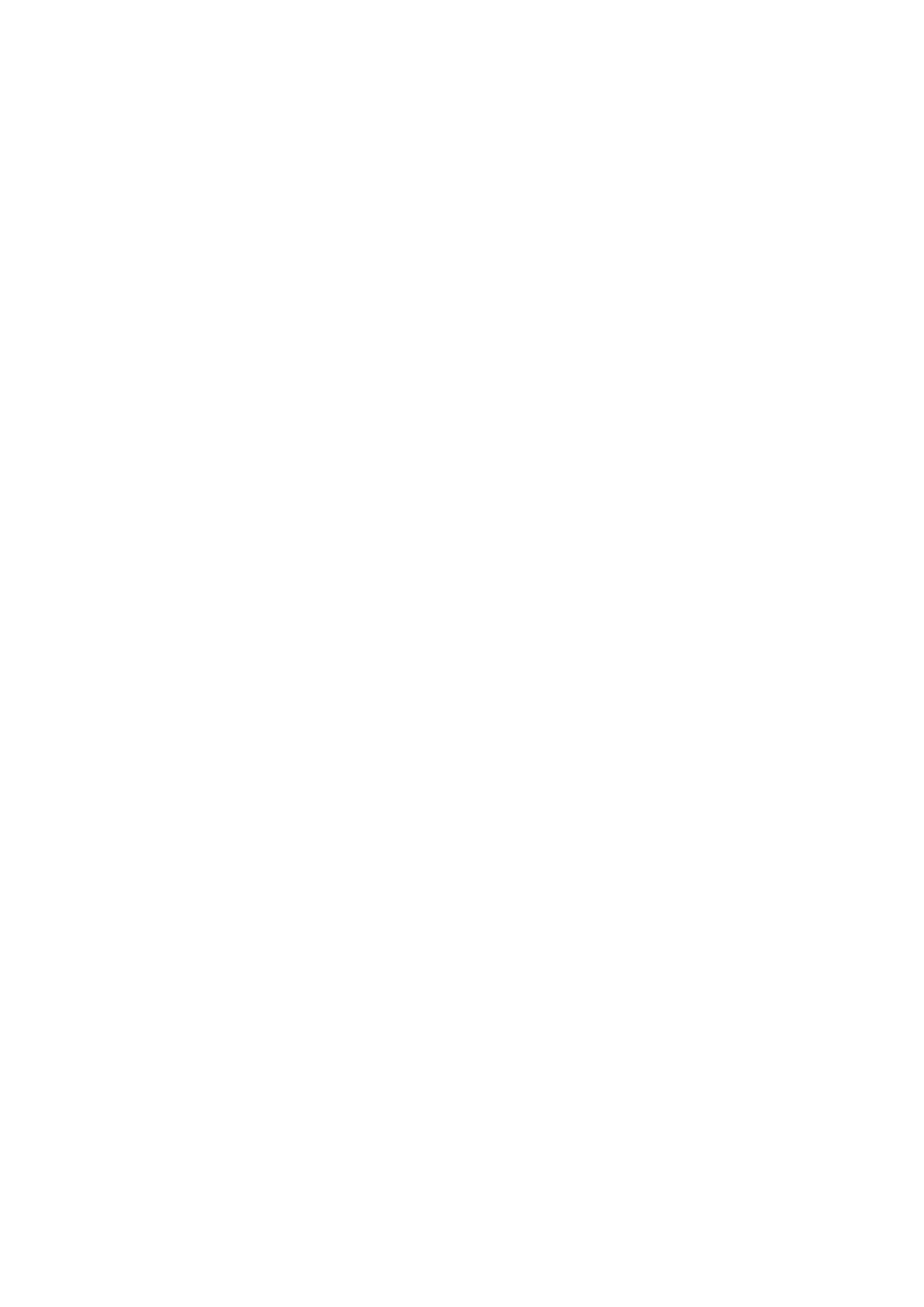#### **CONTENTS**

| 1. INTRODUCTION.                                                                    | 3              |
|-------------------------------------------------------------------------------------|----------------|
| 2. TEST MATERIALS.                                                                  | $\overline{4}$ |
| 2.1 Analytical methods.                                                             |                |
| 2.2 Preparation of spiked and 'blank' orange extract test material.                 |                |
| 2.3 Check analyses for the presence of the pesticides in the spiked orange extract. |                |
| 2.4 Distribution of test extract and protocol to participants.                      |                |
| 3. STATISTICAL METHODS.                                                             | 7              |
| 3.1 False positives and negatives.                                                  |                |
| 4. RESULTS.                                                                         | 8              |
| 4.1 Summary of reported results.                                                    |                |
| 4.2 Concentration levels.                                                           |                |
| 4.3 Assessment of laboratory performance.                                           |                |
| 5. CONCLUSIONS.                                                                     | 18             |
| <b>6. SUGGESTIONS FOR FUTURE WORK.</b>                                              | 19             |
| 7. REFERENCES.                                                                      | 20             |
| 8. ACKNOWLEDGEMENTS.                                                                | 21             |
| <b>APPENDIX 1. Results</b>                                                          | 25             |
| APPENDIX 2. Graphical Representations.                                              | 29             |
| APPENDIX 3. Methods used by participants for detecting pesticides.                  | 31             |
|                                                                                     |                |
| ANNEX 1. Protocol, Instructions and Forms. List of pesticides to be sought.         | 39             |
| ANNEX 2. List of laboratories that participate in EUPT-FV-SM-01.                    | 49             |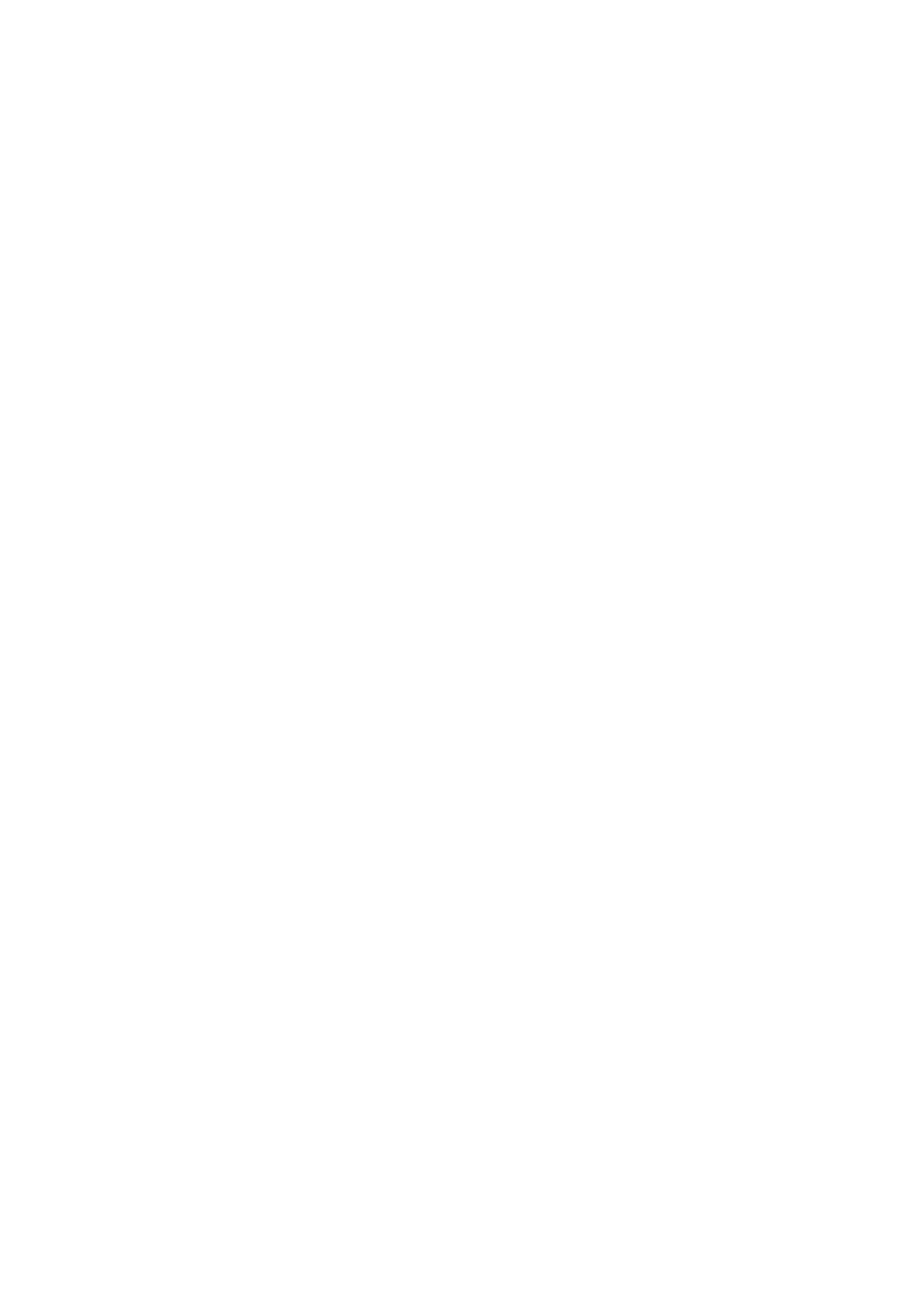### **EUROPEAN COMMISSION PROFICIENCY TEST FOR PESTICIDES IN FRUITS AND VEGETABLES SCREENING METHODS 01 2009**

#### **BACKGROUND**

According to Article 28 of Regulation 396/2005/EC of the European Parliament and European Council regarding maximum residue levels of pesticides in, or on, food and feed of plant and animal origin<sup>1</sup>; all laboratories analysing samples for the official control on pesticide residues shall participate in the European Community Proficiency Tests (EUPTs) for pesticide residues, facilitated by the Commission. These proficiency tests are carried out on an annual basis in order to ensure the quality, accuracy and comparability of the residue data reported by EU Member States to the European Commission, as well as by other Member States within the framework of coordinated and national monitoring and surveillance programmes.

Regulation (EC) No 882/20042 lays down the general tasks, duties and requirements for Community Reference Laboratories (CRLs) for Food, Feed and Animal Health. Among these tasks is the provision of independently-organised comparative tests. This year the CRL for pesticides in Fruit and Vegetables at the University of Almería, Spain<sup>3</sup> initiated for the first time a proficiency test on qualitative/semi-quantitative screening methods for pesticides in vegetable/fruit commodities. This test was organised because many laboratories have recently invested in new higher mass accuracy MS systems that allows them to greatly increase the scope by using screening methods.

Because the use of such screening methods is not yet common practise amongst all EU laboratories involved in official monitoring, participation in this PT was on a purely voluntary basis. Another reason for not making this PT mandatory was that a PT for quantitative pesticide multiresidue analysis (EUPT-FV11) had been organised in the same time period. Nevertheless, all FV-NRLs and FV-Official laboratories involved in the determination of pesticide residues in fruit and vegetables for the EU-coordinated monitoring programme or for their own national programmes were invited to take part. Countries such as Egypt and Turkey were also invited to participate.

This report will be presented to the European Commission Standing Committee for Animal Health and the Food Chain. Furthermore, DG-SANCO has full access to all data of EUPTs including the individual lab-codes/lab-name keys.

1

<sup>&</sup>lt;sup>1</sup> Regulation (EC) No 396/2005, published at OJ of the EU L70 of 16.03.2005, as last amended by Regulation 839/2008 published at OJ of the EU L234 of 30.08.2008.

<sup>2</sup> Regulation (EC) No 882/2004 of the European Parliament and of the Council on official controls performed to ensure the verification of compliance with feed and food law, animal health and animal welfare rules. Published at OJ of the EU L191 of 28.05.2004

<sup>3</sup> Commission Regulation (EC) No 776/2006 of 23 May 2006 - amending Annex VII to Regulation (EC) No 882/2004 of the European Parliament and of the Council as regards Community Reference Laboratories.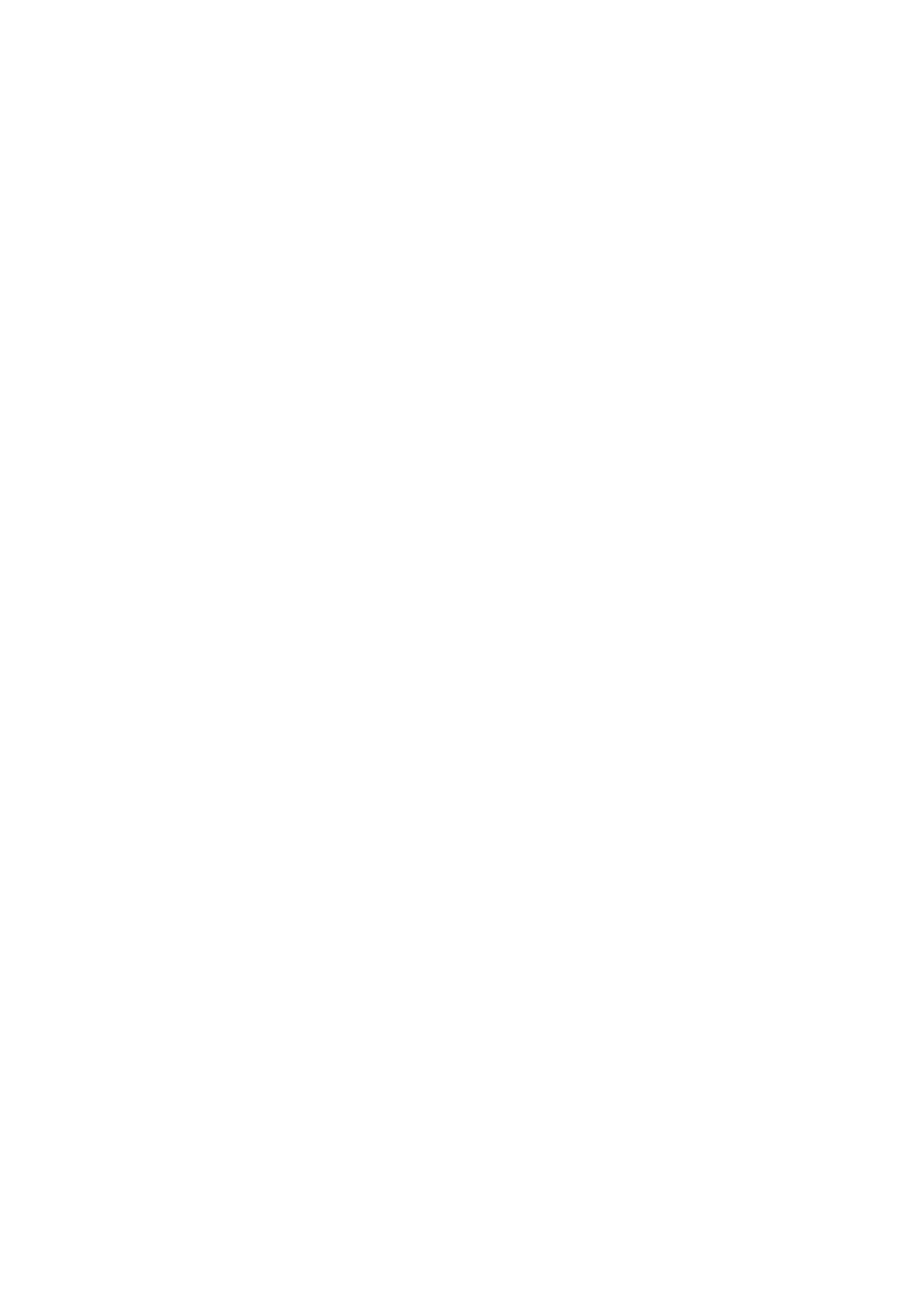#### **1. INTRODUCTION**

Over the last 10 years, the operation of the European Proficiency Test for pesticide residues in fruit and vegetables using multi-residue methods has provided a great deal of useful information. As well as this wealth of residue data, the year-on-year increase in the scope of the participating laboratories can be seen.

Nowadays, there is an even stronger demand to greatly enlarge the number of compounds covered by each multi-residue analysis. However this is a very costly task for many laboratories utilising conventional GC-MS and LC-MS/MS based methods, and too often cannot be fulfilled. As a consequence, "not analysed" (NA) is reported for a high percentage of the pesticides from the EUPT-target lists. For example, in last years PT (EUPT-FV10), 22% of the results were reported as 'NA'.

Mass spectrometry plays an essential role in everyday work carried out by laboratories. It is used typically for target analysis purposes and the scope of many official laboratories is around 150 pesticides. Technological improvements in modern MS systems (and the accompanying software) offers new possibilities for increasing the scope of MRM analysis. Whereas full-scan measurement is theoretically the best approach for MS screening, developments in targeted measurement also enables substantially increased scope of analysis. In GC-MS, Time-of-Flight and the new quadrupole mass spectrometers allow more sensitive full-scan measurement. In addition, improvements in software (automated peak deconvolution/identification) have made widescope screening a more feasible option for routine analysis. In LC-MS, tandem-MS detectors allow faster measurement of MS/MS transitions (or even MS/MS spectra), which can be used to increase the number of pesticides determined within a single chromatographic run. Furthermore, single stage TOF-MS systems, which enable sensitive full-scan acquisition with high mass accuracy, have been shown to provide a practical alternative. These new tools are options that complement existing multi-residue methods and can be used to increase identification capabilities, providing efficient ways to perform a more comprehensive monitoring programme.

The CRL-FV aim is to be able to use mass spectrometry screening methods in routine practice. To this end, we organised this explorative proficiency test for laboratories that have instruments and methods available to allow a wide-scope MS screening of pesticides. By means of this test, the effectiveness of the laboratory using such procedures can be evaluated in order to help develop the quality control systems necessary for the screening results to have a harmonized consistency.

From the results of this proficiency test, participating laboratories could be provided with an assessment of both their identification capabilities, as well as the reliability of their MS screening methods – as compared to the other participating laboratories.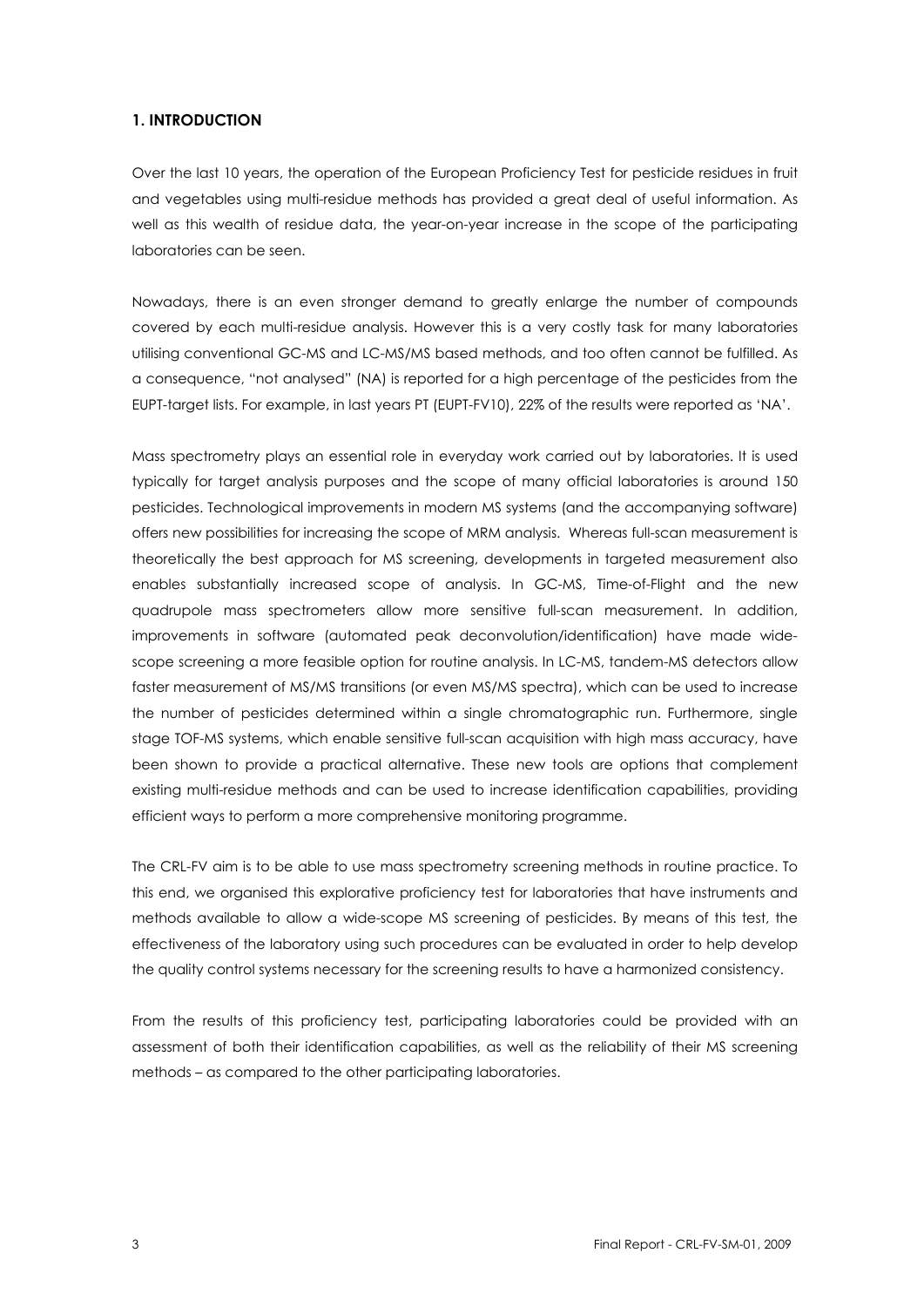#### **2. TEST MATERIALS**

The pesticides used to spike the orange extract were decided on the basis not only of the EU Coordinated Monitoring Programme, as in other EUPT-FVs, but also with regard to recent positive findings in oranges together with some pesticides where approvals have been withdrawn.

#### **2.1 Analytical methods**

The two analytical methods described briefly below were used by the Organiser for the homogeneity and stability tests performed by the CRL-FV. These were:

- GC method [1]: gas chromatography/mass spectrometry (GC–MS) using electron impact (EI) ionisation and full-scan acquisition.
- LC method [2]: HPLC-TOF-MS using electrospray ionisation and operating in the positive ion mode

#### **2.2 Preparation of spiked and 'blank' orange extract test material.**

This proficiency test was performed in 2009 using orange extract homogenate. The oranges were provided by an organic grower in Almería.

The oranges were extracted using an acetonitrile-based procedure in the following way:

A representative 10 g portion of previously-homogenized sample was weighed in a 200 mL PTFE centrifuge tube. 10 mL of acetonitrile was added, and the tube vigorously shaken for 1 min. After this time, 1 g of NaCl, 4 g of MgSO4, 1 g of trisodium citrate dihydrate and 0.5 g of disodium hydrogencitrate sesquihydrate were added, and the shaking process repeated for 1 min. The tube was then centrifuged at 3500 rpm for 5 min. A 5 mL aliquot of the supernatant (acetonitrile phase) was transferred to a 15 mL graduated centrifuge tube containing 125 mg of PSA, 750 mg of MgSO4 and 125 mg C18, and energetically mixed using a vortex mixer for 30 s. Following this, it was centrifuged again (3500 rpm) for 5 min. After centrifugation, the cleaned up extract was pH adjusted to 5 by the addition a 5 % formic acid solution in acetonitrile (vol/vol) (40 μL).

The method was repeated as many times as necessary to obtain 1000 mL of extract, which was separated into two parts: 500 mL to act as the 'blank' or non-spiked extract, and the other 500 mL was spiked with three different mixtures of pesticides from the target pesticide list. Each of the three mixtures was prepared at a different concentration.

5 mL of treated extract were measured out into a screw-capped topaz vials and stored in a freezer at about -20ªC prior to distribution to participants. The same procedure was performed on the 'blank' extract.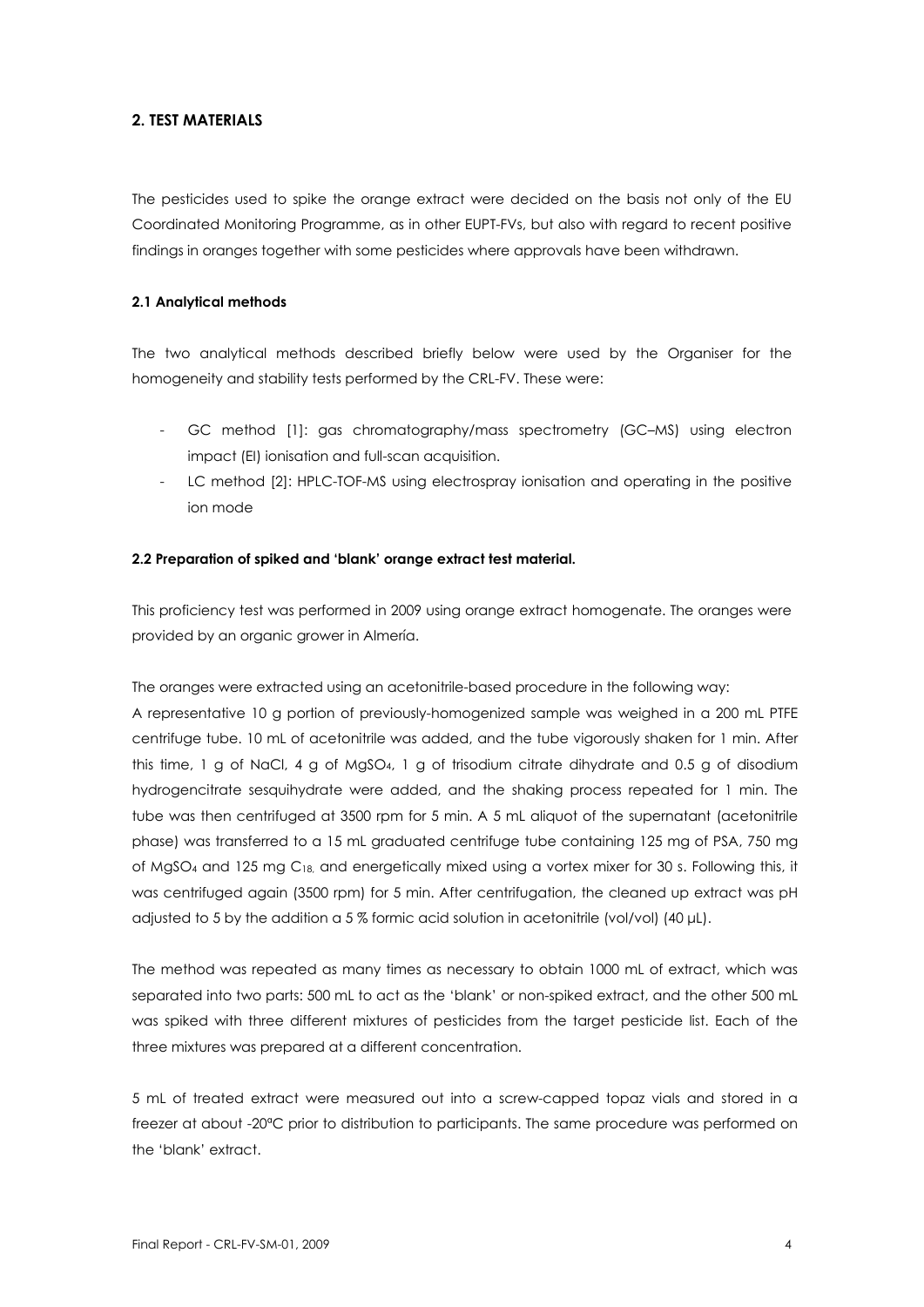#### **2.3 Check analyses for the presence of the pesticides in the spiked orange extract**

As this was a 'qualitative' PT the organiser decided that the homogeneity and stability tests associated with 'quantitative' PTs were not necessary. Hence the PT extract was only analysed in order to detect the presence of all the spiked pesticides.

Ten vials of spiked extract were randomly chosen from those stored in the freezer and analysed in order to check the presence of the pesticides. The injection sequence of the 10 extract analyses by GC and LC were determined from a table of randomly generated numbers.

Further analyses were also performed on two more occasions. On each occasion, a single vial stored in the freezer at -20°C was randomly chosen and analysed.

The two occasions were:

- Day 1: coinciding with the sample shipment, which took place on  $15<sup>th</sup>$  June 2009.
- Day 2: soon after the deadline for reporting results, on 22<sup>nd</sup> June 2009.

For all the analysis, the two analytical methods described briefly above (in section 2.1) were used.

The aim of these tests was to demonstrate the detectability of all the pesticides added to the treated extracts at shipment, and then again shortly after the deadline for submission of results once the PT had passed. All the pesticides that had been spiked into the extract were detected on both occasions.

#### **2.4 Distribution of test extract and protocol to participants**

The test extract, approximately 5 mL of orange extract homogenate containing residues of pesticides, together with another 5 mL of 'blank' orange extract homogenate, were shipped to participants on the 15<sup>th</sup> June 2009. The deadline for the submission of results to the Organiser was 48 hours after receipt of the test extract. Participants were provided with a target list of two hundred and twenty-seven pesticides (Annex 1), which could be present in the spiked test extract and they were asked to report all the pesticide residues that they detected. Previously, when applying for the test, the laboratories were asked for their analytical scope.

Laboratories were asked to screen the extracts using the wide-scope screening methods they normally apply, or anticipate applying, for official monitoring purposes. This typically involves fullscan techniques like GC-MS (full-scan quadrupole, ion trap, ToF) and/or LC-ToF-MS and Orbitrap. However, extended targeted methods using LC tandem MS (triple quadrupole, Q-trap, Q-ToF) or GC-MS/MS could also be used.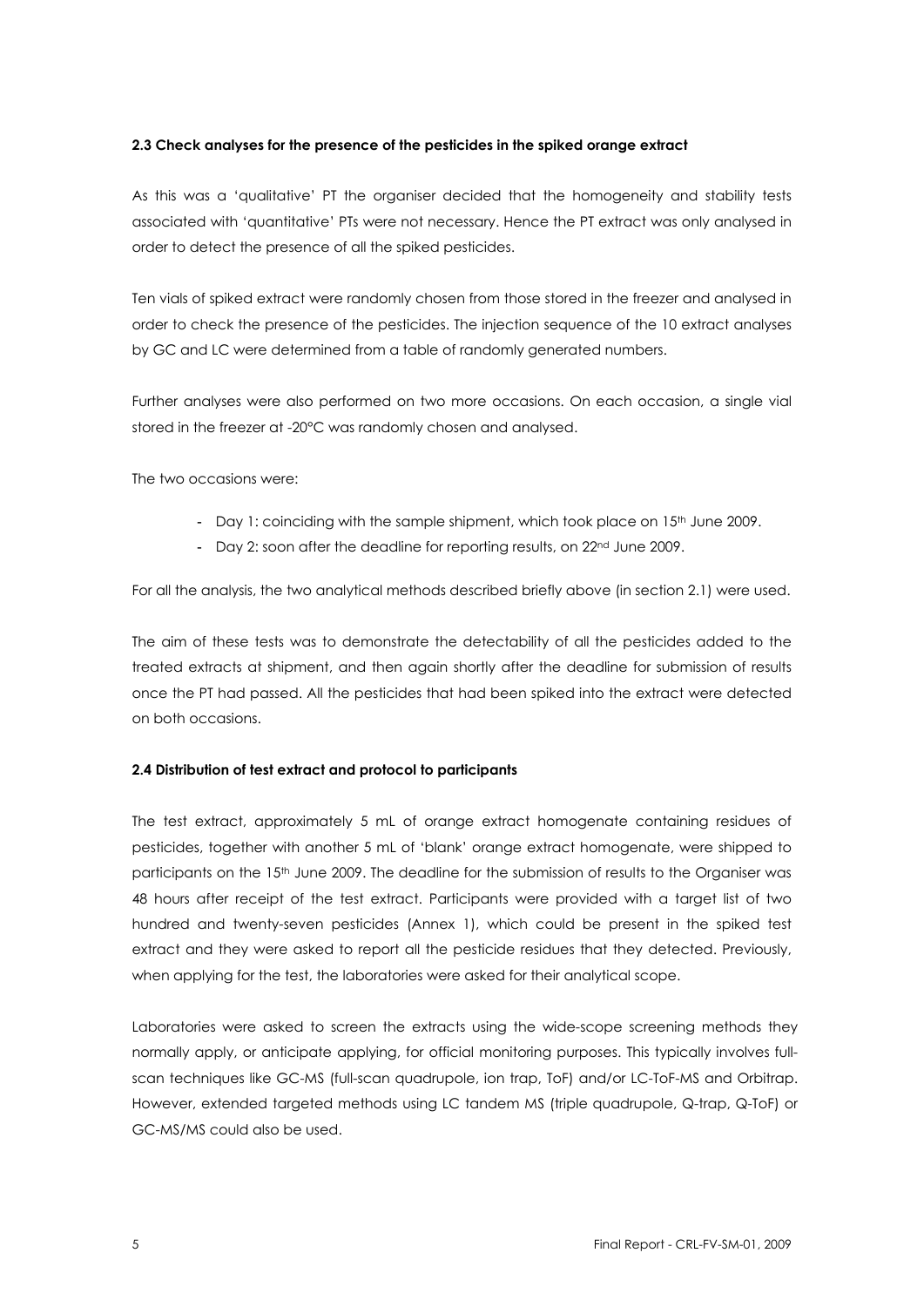Before shipment, the laboratories had received full instructions (Annex 1) for the receipt and analysis of the spiked test extract although they were encouraged to use their own screening methods. These instructions, laid out as Protocol, were uploaded onto the EUPT-FV-SM01 web page, designed especially for this Proficiency Test, together with the Target Pesticide List. This information was also sent by e-mail to all participant laboratories. The Application Form was uploaded onto this same web site; together with Forms 2 and 3 to be used to send back results – these allowed the evaluation of the mass-spectrometric screening methods that each of the participants used.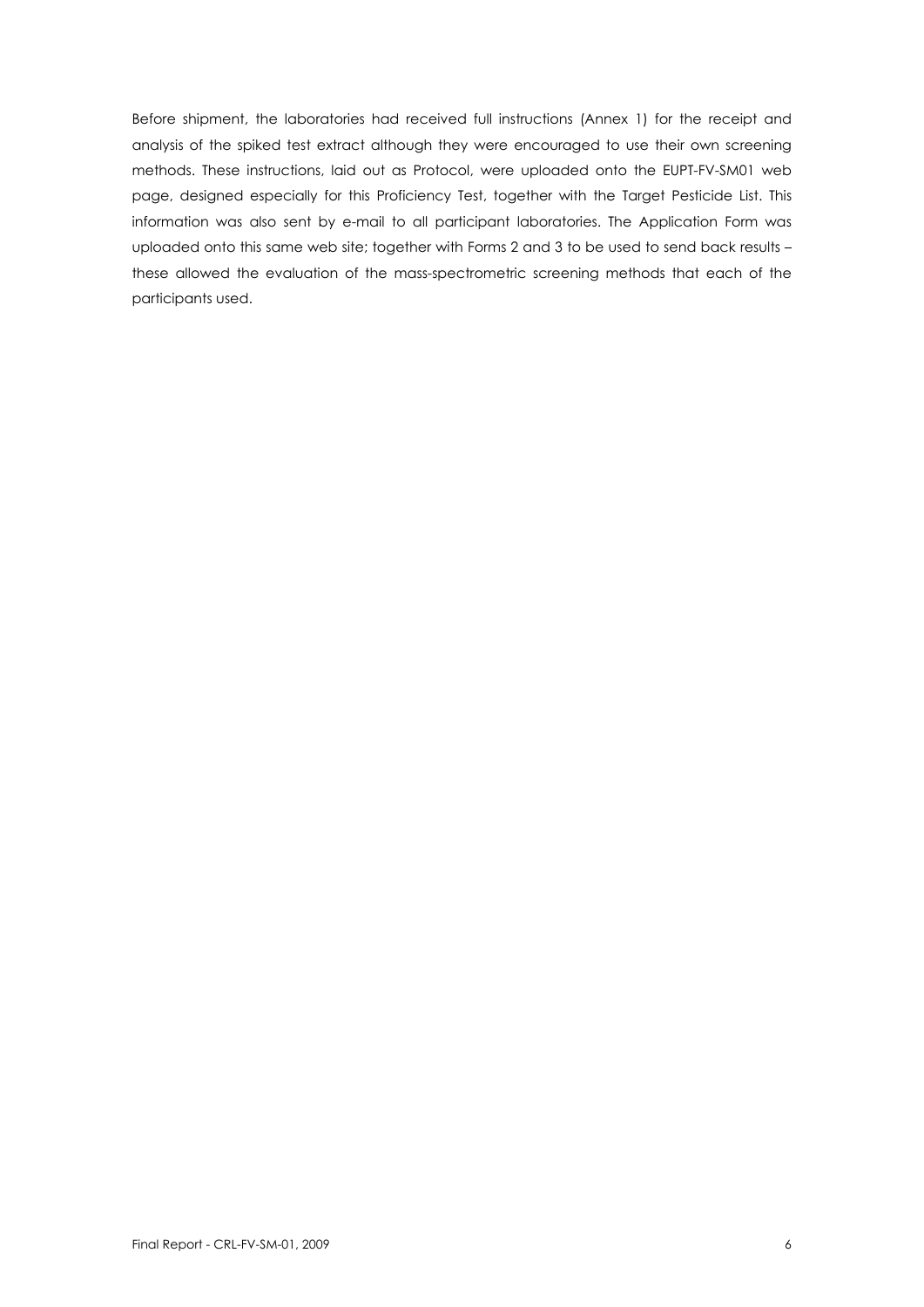#### **3. STATISTICAL METHODS**

#### **3.1 False positives and negatives**

#### 3.1.1 False positives

These are considered as those results that show the apparent presence of pesticides that were listed in the Target Pesticide List, but which were (i) not used to spike the extract and/or (ii) not detected by the Organiser, even after repeated analyses. However, if a number of participants had detected the same additional pesticide, then a decision as to whether, or not, this should be considered to be a false positive result was made on a caseby-case basis.

*Organiser Note:* not all screening methods immediately provide sufficient information to allow full identification. In such cases, in real-life, laboratories normally do a follow-up confirmatory analysis when they detect a pesticide with e.g. using LC-MS/MS and based on only one transition. In future PTs of this nature, there will be a need to distinguish between suspect or tentative detects and full identifications.

#### 3.1.2 False negatives

These are results for pesticides reported by the laboratories as "analysed" but their presence was not reported, although they were used by the Organiser to spike the extract and were detected by the majority of participants.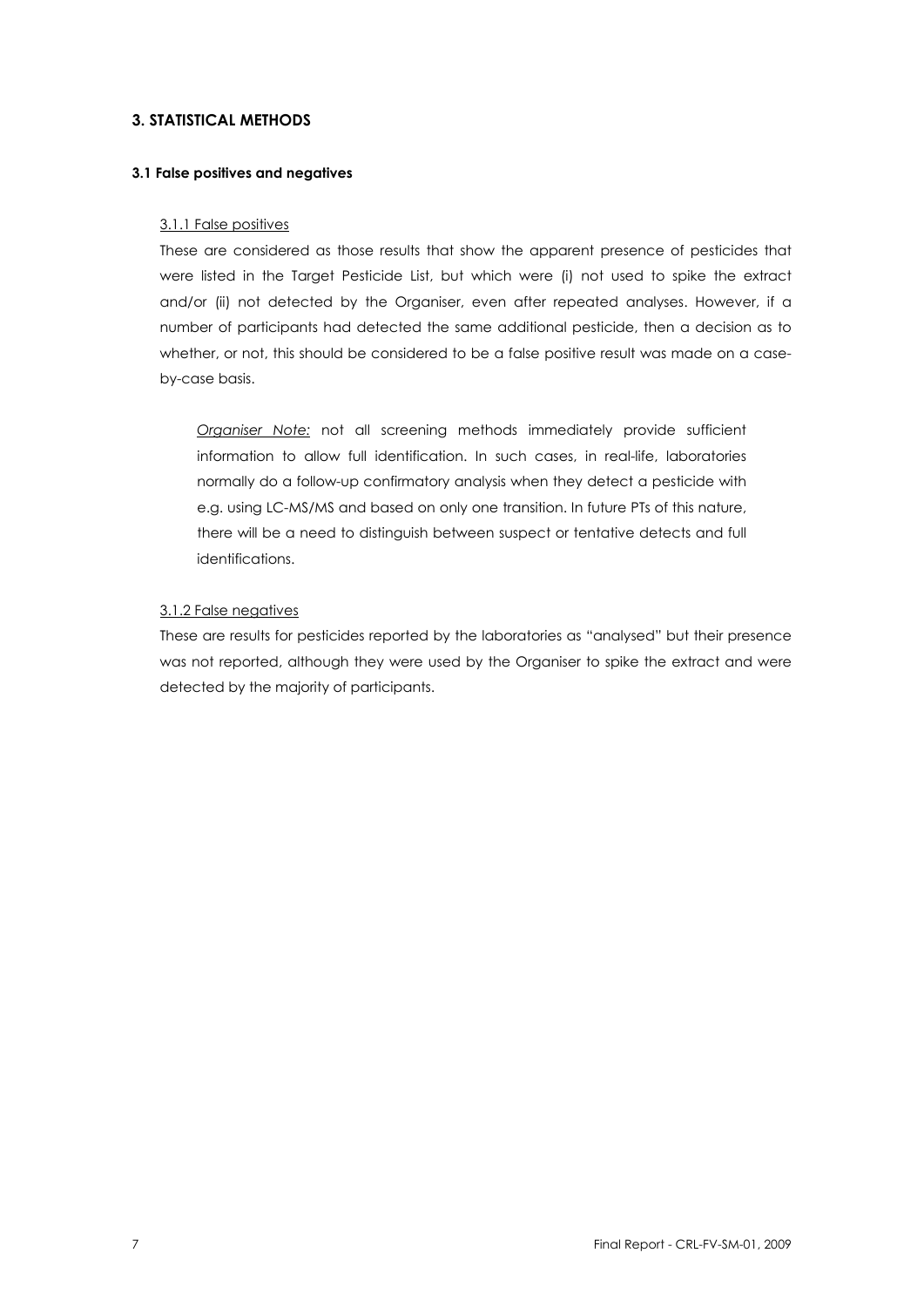#### **4. RESULTS**

#### **4.1 Summary of reported results**

Forty-five laboratories agreed to participate in this first proficiency test on screening methods. Forty-four laboratories submitted results. All results reported by the participants are given in Appendix 1. Graphical representations of the results reported are shown in Appendix 2. Details on the screening methods used are provided in Appendix 3. The laboratories that agreed to participate are listed in Annex 2.

A summary of the results reported by pesticide can be seen in Table 4.1.

| <b>Pesticides</b>   | No. of<br>Reported<br><b>Results</b> | No. of Not<br><b>Analysed</b><br><b>Results</b> | <b>No. of False</b><br><b>Negatives</b> | % of Laboratories that<br><b>Reported Results *</b> |
|---------------------|--------------------------------------|-------------------------------------------------|-----------------------------------------|-----------------------------------------------------|
| Acrinathrin         | 34                                   | 3                                               | $\overline{7}$                          | 77                                                  |
| Atrazine            | 38                                   | 5                                               | $\mathbf{1}$                            | 86                                                  |
| Azoxystrobin        | 40                                   | $\mathsf{O}$                                    | $\overline{4}$                          | 91                                                  |
| <b>Bifenthrin</b>   | 42                                   | $\mathbf{1}$                                    | $\mathbf{1}$                            | 95                                                  |
| Bromuconazole       | 28                                   | 12                                              | $\overline{4}$                          | 64                                                  |
| <b>Buprofezin</b>   | 40                                   | $\mathbf{I}$                                    | $\mathfrak{Z}$                          | 91                                                  |
| Chlorotoluron       | 16                                   | 26                                              | $\overline{2}$                          | 36                                                  |
| Chlorpyrifos        | 41                                   | $\ensuremath{\mathsf{I}}$                       | $\overline{2}$                          | 93                                                  |
| Chlorpyrifos-methyl | 43                                   | $\mathbf{I}$                                    | $\mathsf{O}$                            | 98                                                  |
| Chromafenozide      | 5                                    | 37                                              | $\overline{2}$                          | 11                                                  |
| Cyproconazole       | 40                                   | $\overline{2}$                                  | $\overline{2}$                          | 91                                                  |
| Cyprodinil          | 44                                   | $\mathbf 0$                                     | $\mathbf 0$                             | 100                                                 |
| Dimethoate          | 37                                   | $\overline{2}$                                  | 5                                       | 84                                                  |
| Diuron              | 26                                   | 15                                              | 3                                       | 59                                                  |
| Endosulfan alpha    | 36                                   | $\overline{2}$                                  | $\boldsymbol{6}$                        | 82                                                  |
| Endosulfan beta     | 37                                   | $\overline{2}$                                  | 5                                       | 84                                                  |
| Fenazaquin          | 31                                   | 10                                              | $\mathfrak 3$                           | 70                                                  |
| Fenhexamid          | 33                                   | 5                                               | $\ddot{\delta}$                         | 75                                                  |
| Fenuron             | 9                                    | 32                                              | $\mathfrak 3$                           | 20                                                  |
| Fluometuron         | 11                                   | 30                                              | $\mathfrak{Z}$                          | 25                                                  |
| Imidacloprid        | 33                                   | $\,8\,$                                         | $\mathfrak 3$                           | 75                                                  |
| Indoxacarb sum      | 34                                   | 6                                               | $\overline{4}$                          | 77                                                  |
| Isoprocarb          | 15                                   | 26                                              | $\mathfrak{Z}$                          | 34                                                  |
| Isoproturon         | 21                                   | 20                                              | $\mathfrak{Z}$                          | 48                                                  |
| Lenacil             | 14                                   | 21                                              | 9                                       | 32                                                  |

|  |  |  | Table 4.1 Summary of Results Reported. |
|--|--|--|----------------------------------------|
|--|--|--|----------------------------------------|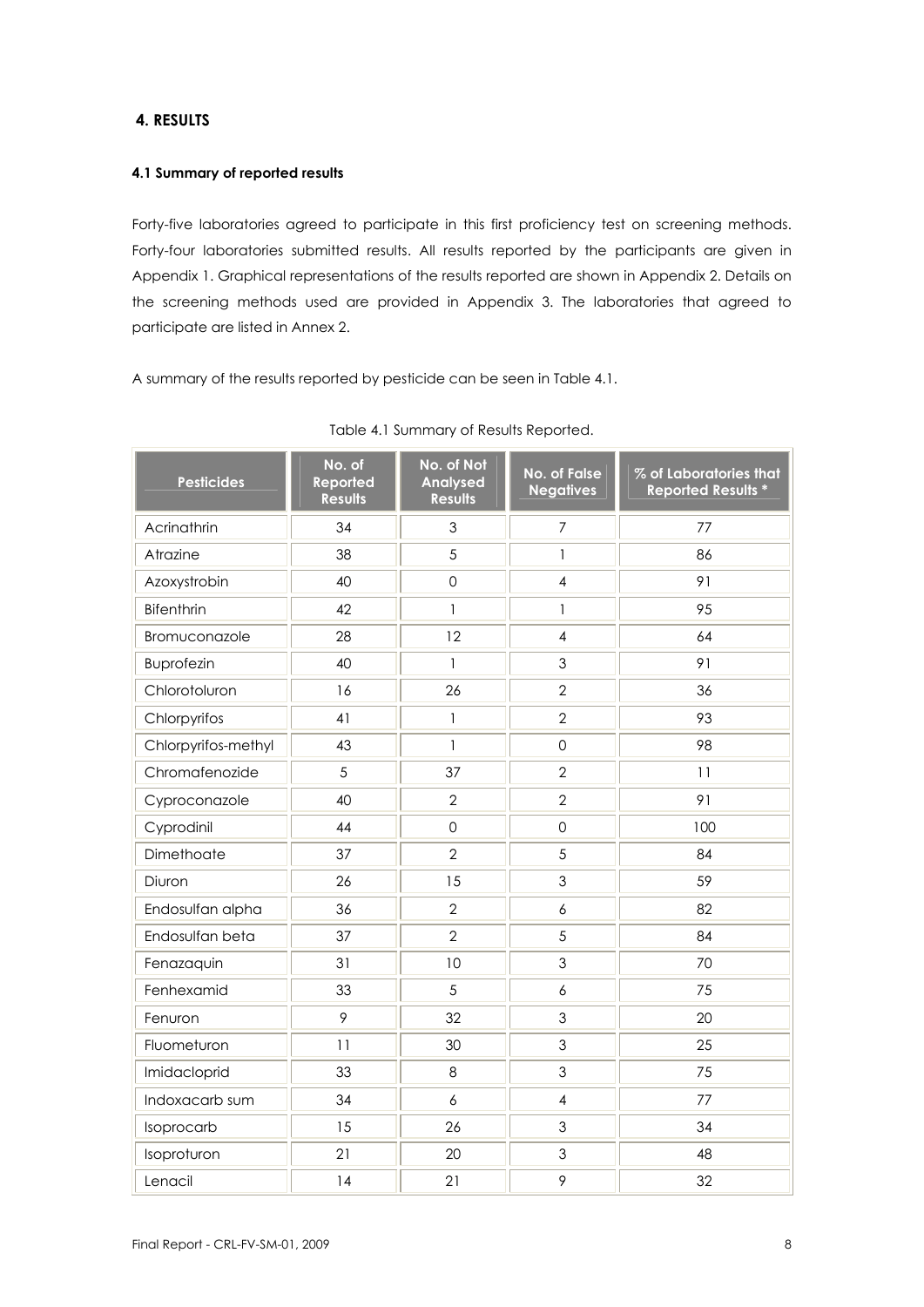| <b>Pesticides</b> | No. of<br>Reported<br><b>Results</b> | No. of Not<br><b>Analysed</b><br><b>Results</b> | No. of False<br><b>Negatives</b> | % of Laboratories that<br><b>Reported Results *</b> |
|-------------------|--------------------------------------|-------------------------------------------------|----------------------------------|-----------------------------------------------------|
| Malathion         | 42                                   | $\overline{O}$                                  | $\overline{2}$                   | 95                                                  |
| Mepanipyrim       | 39                                   | 3                                               | $\overline{2}$                   | 89                                                  |
| Metolachlor       | 33                                   | 10                                              | $\mathbf{1}$                     | 75                                                  |
| Omethoate         | 35                                   | 5                                               | $\overline{4}$                   | 80                                                  |
| Penconazole       | 41                                   | 1                                               | $\overline{2}$                   | 93                                                  |
| Pirimicarb        | 43                                   | $\mathbf{1}$                                    | $\mathsf{O}$                     | 98                                                  |
| Procymidone       | 38                                   | $\overline{2}$                                  | $\overline{\mathcal{A}}$         | 86                                                  |
| Promecarb         | 24                                   | 16                                              | $\overline{\mathcal{A}}$         | 55                                                  |
| Prometryn         | 34                                   | 9                                               | $\mathbf{1}$                     | 77                                                  |
| Propazine         | 24                                   | 19                                              | $\mathbf{1}$                     | 55                                                  |
| Pyridaphenthion   | 32                                   | 11                                              | $\mathbf{1}$                     | 73                                                  |
| Pyrimethanil      | 38                                   | $\overline{2}$                                  | $\overline{4}$                   | 86                                                  |
| Pyriproxyfen      | 43                                   | $\mathbf 0$                                     | $\mathbf{1}$                     | 98                                                  |
| Quinoxyfen        | 40                                   | $\overline{4}$                                  | $\mathbf 0$                      | 91                                                  |
| Spiroxamine       | 38                                   | 5                                               | $\mathbf{I}$                     | 86                                                  |
| Terbuthylazine    | 34                                   | 9                                               | $\mathbf{1}$                     | 77                                                  |
| Terbutrin         | 27                                   | 14                                              | $\mathfrak{S}$                   | 61                                                  |
| Thiacloprid       | 34                                   | 10                                              | $\mathbf 0$                      | 77                                                  |
| Tolfenpyrad       | 12                                   | 29                                              | 3                                | 27                                                  |
| Tolylfluanid      | 25                                   | $\overline{7}$                                  | 12                               | 57                                                  |
| Triflumizol       | 26                                   | 16                                              | $\overline{2}$                   | 59                                                  |
| Vinclozolin       | 41                                   | $\overline{2}$                                  | $\mathbf{1}$                     | 93                                                  |

\* The % of Laboratories that Reported Results is calculated relative to the total number of laboratories submitting results (44).

#### 4.1.1 False positives

Many laboratories reported additional pesticides to those spiked into the extract. These pesticides and their deviation in RT reported are presented in Table 4.2.

| Laboratory<br>Code | Pesticide             | <b>Deviation</b><br>in Rt |  |  |
|--------------------|-----------------------|---------------------------|--|--|
|                    | Desethylterbutylazine |                           |  |  |
| Lab $5$            | Endosulfan sulfate    | $5 - 10\%$                |  |  |
|                    | Fenobucarb            |                           |  |  |
| Lab 6              | Tebufenpyrad          | $-10.8$ sec               |  |  |

#### Table 4.2. Laboratories that reported false positives in the spiked extract.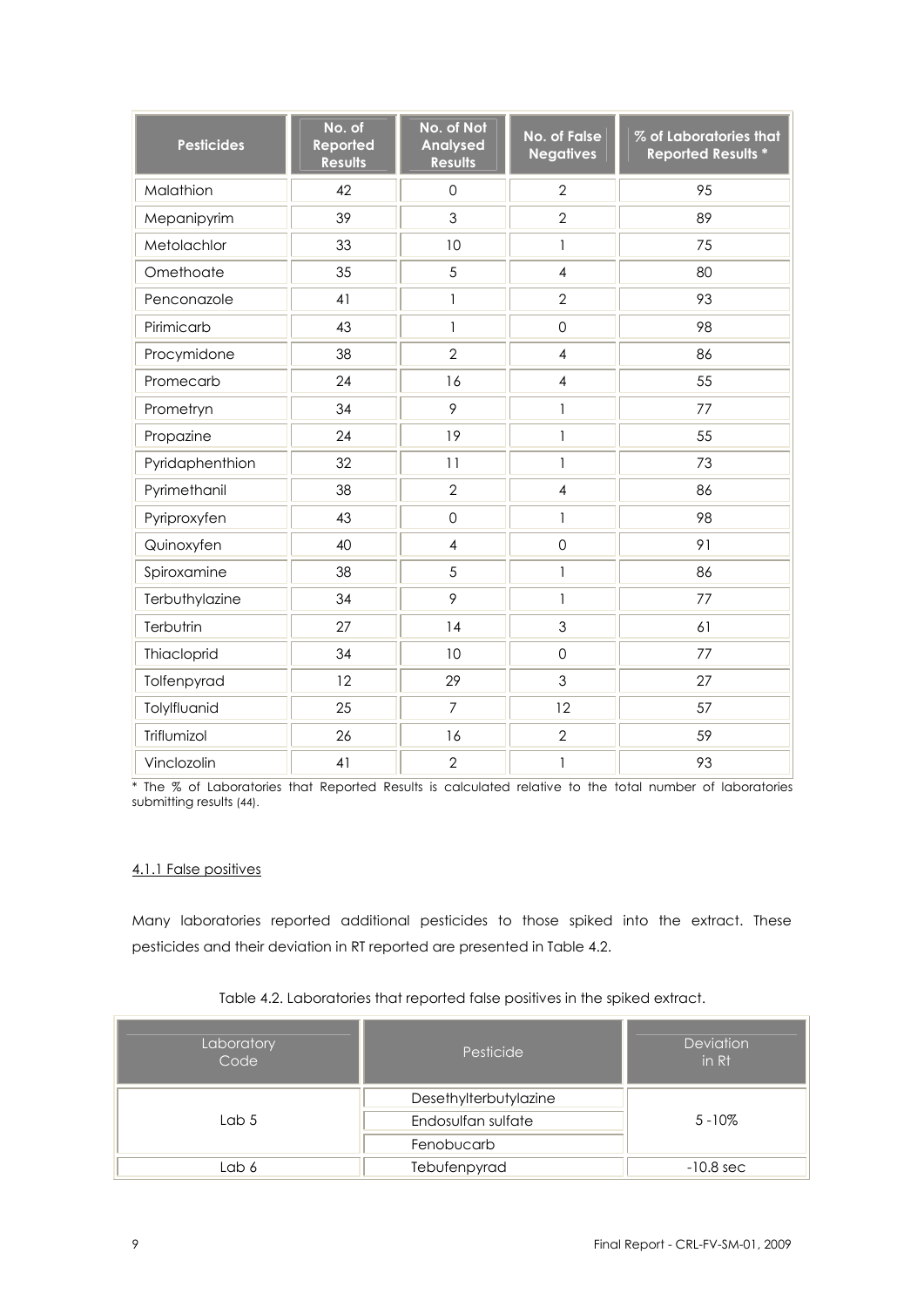| Laboratory<br>Code | Pesticide          | Deviation<br>in Rt |
|--------------------|--------------------|--------------------|
| Lab <sub>7</sub>   | Diazinon           | 1.62               |
|                    | Metobromuron       |                    |
| Lab <sub>8</sub>   | Chlorfenvinphos    | 0.1                |
| Lab <sub>14</sub>  | Methamidophos      | < 2.5%             |
| Lab 17             | Endosulfan sulfate |                    |
|                    | Bromopropylate     |                    |
|                    | Chlorfenvinphos    |                    |
|                    | Cyflutrin          |                    |
|                    | Deltametrin        |                    |
| Lab 18             | Fenarimol          |                    |
|                    | Hexaconazole       |                    |
|                    | Lambda Cyhalothrin |                    |
|                    | Myclobutanil       |                    |
|                    | Pirimiphos-Methyl  |                    |
|                    | Prochloraz         |                    |
| Lab <sub>22</sub>  | Lambda Cyhalothrin | 0.20%              |
| Lab <sub>26</sub>  | Diazinon           |                    |
|                    | Difenconazole      |                    |
| Lab 29             | Lambda Cyhalothrin |                    |
|                    | Endosulfan sulfate |                    |
|                    | Malaoxon           |                    |
| Lab <sub>32</sub>  | Metobromuron       |                    |
|                    | Paclobutrazole     |                    |
|                    | Prochloraz         |                    |
|                    | Aclonifen          | 2.50%              |
| Lab33              | <b>Boscalid</b>    | 2.50%              |
|                    | Malaoxon           | 0.50%              |
|                    | Oxydemeton-methyl  | 0.50%              |
| Lab <sub>35</sub>  | Carbaryl           |                    |
| Lab 36             | Dimetomorph        |                    |
|                    | Isocarbofos        |                    |
|                    | Anilofos           |                    |
| Lab 38             | Chloroxuron        |                    |
|                    | Fenobucarb         |                    |
| Lab 41             | Dimethylvinphos    |                    |

*Simazine Case:* this pesticide was not used to spike the extract although twelve laboratories reported it as having been detected at a very low concentration. Therefore Simazine was not assigned as a false positive. Table 4.3 shows the laboratories that reported the presence of this pesticide and the concentrations that they reported.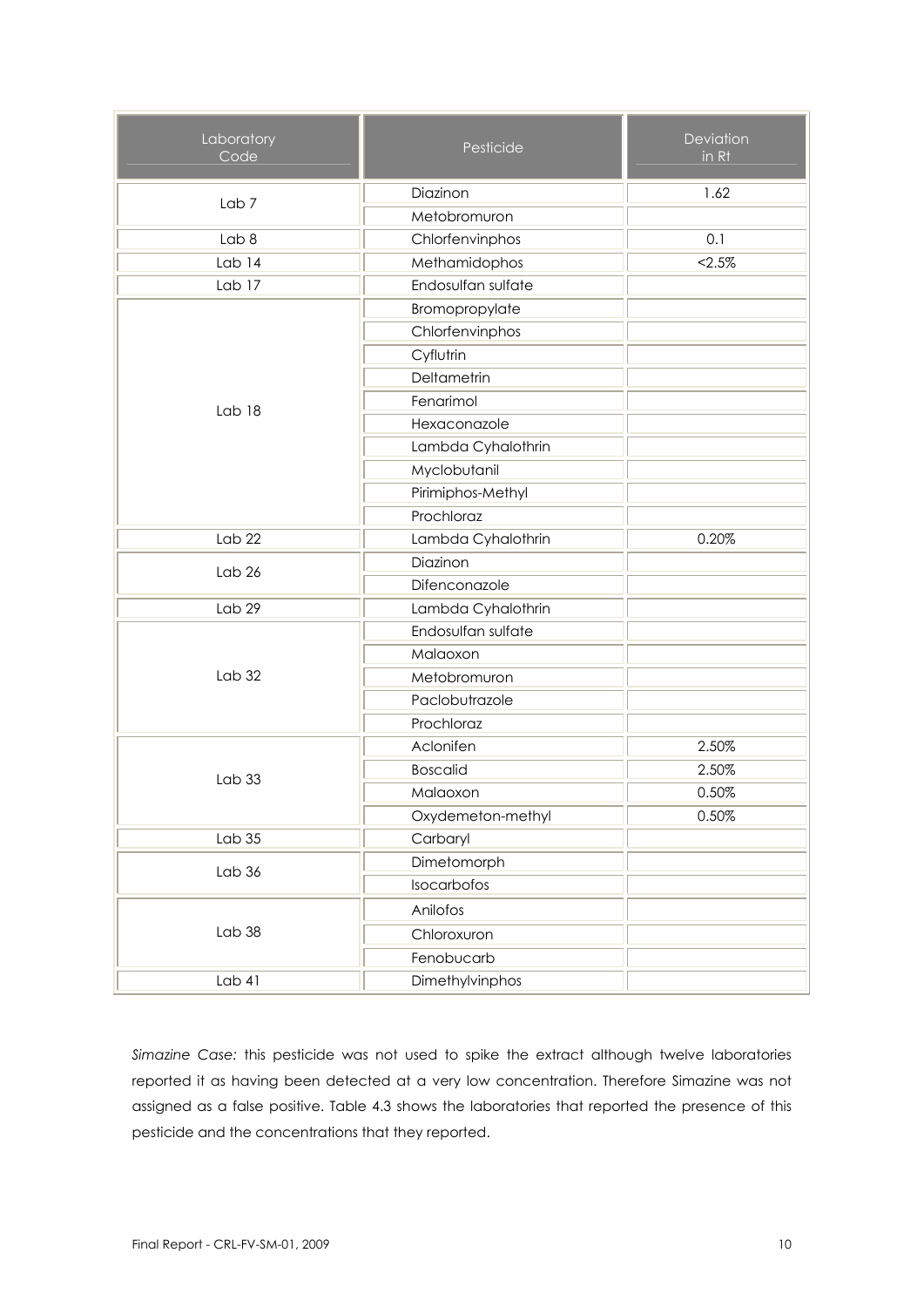| Table 4.3 Laboratories that detected Simazine and the concentration. |  |
|----------------------------------------------------------------------|--|

| <b>Laboratory Code</b> | <b>Concentration</b><br>(mg/Kg) |
|------------------------|---------------------------------|
| Lab 4                  | 0.01                            |
| Lab 5                  | Above 0.01                      |
| Lab 6                  |                                 |
| Lab <sub>7</sub>       | 0.01                            |
| Lab 9                  |                                 |
| Lab 10                 | < 0.01                          |
| Lab <sub>22</sub>      | < 0.01                          |
| Lab <sub>26</sub>      | < 0.01                          |
| Lab <sub>29</sub>      | Above 0.05                      |
| Lab35                  | 0.004                           |
| Lab 38                 |                                 |
| Lab 44                 | < 0.01                          |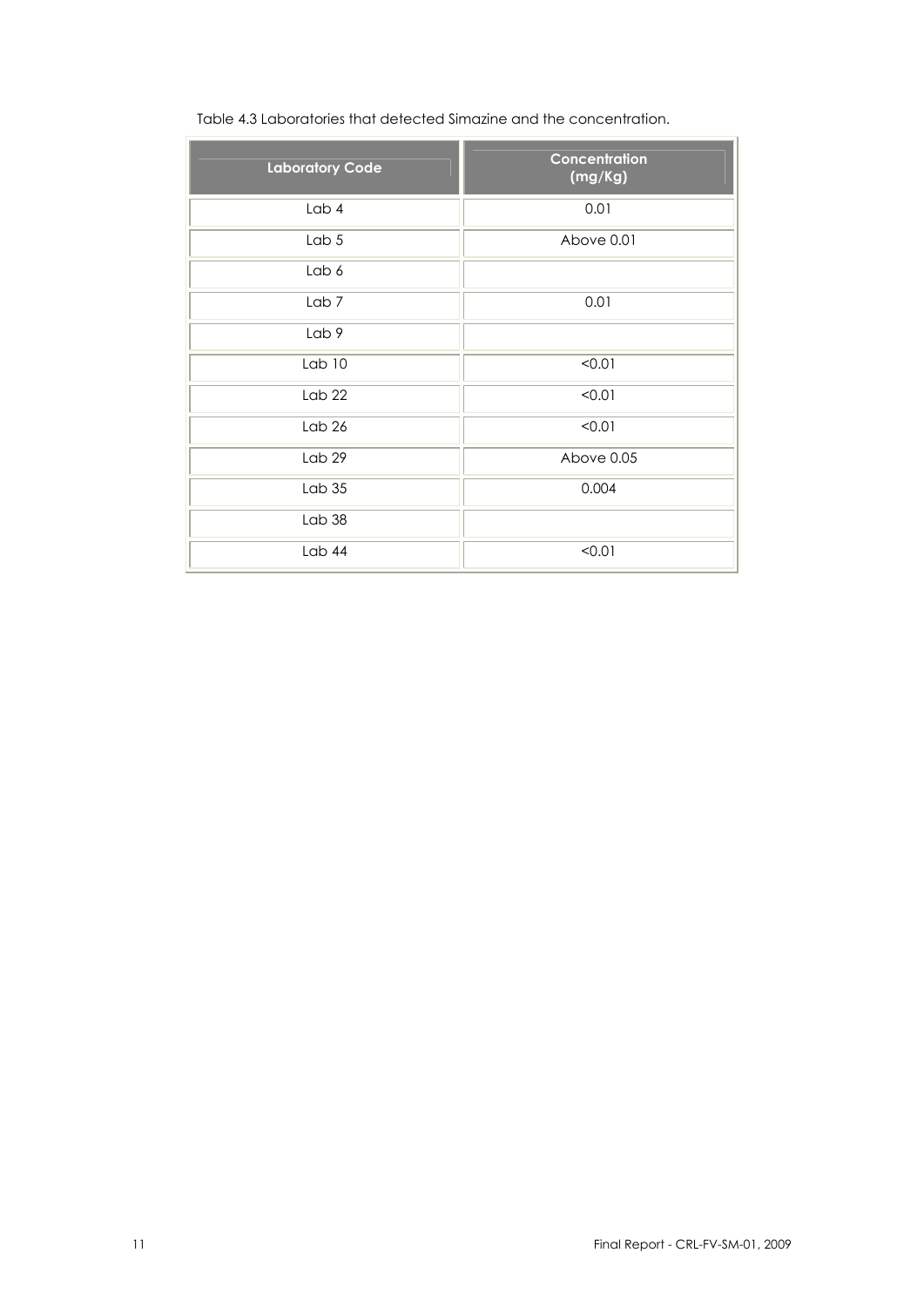#### 4.1.2 False negatives

Table 4.4 summarizes how many laboratories reported false negatives for each pesticide. A graphical representation of Table 4.4 can be seen in Appendix 2.

| <b>Pesticide</b>    | <b>Lab Code</b> |                  |                |           |               |           |               |           |           |            |           |               |                 |           |           |            |           |                 |
|---------------------|-----------------|------------------|----------------|-----------|---------------|-----------|---------------|-----------|-----------|------------|-----------|---------------|-----------------|-----------|-----------|------------|-----------|-----------------|
|                     |                 | $\overline{2^*}$ | $\overline{4}$ | 5         |               |           |               | 9         | $11*$     | $12*$      | $13*$     | 4             | $\overline{15}$ | $17*$     | $ 18*$    | 9          | $20*$     | $\overline{21}$ |
| Acrinathrin         |                 |                  | ${\sf ND}$     |           |               |           |               |           |           | ${\sf ND}$ |           |               | <b>ND</b>       |           |           |            |           | <b>ND</b>       |
| Atrazine            |                 |                  |                |           |               |           |               |           |           |            |           |               |                 |           |           |            |           | <b>ND</b>       |
| Azoxystrobin        |                 |                  |                |           |               | ND        |               |           |           |            | <b>ND</b> |               |                 |           |           |            |           | <b>ND</b>       |
| Bifenthrin          |                 |                  |                |           |               |           |               |           |           |            |           |               |                 |           |           |            |           | <b>ND</b>       |
| Bromuconazole       |                 |                  |                |           | <b>ND</b>     |           |               |           |           |            |           | <b>ND</b>     |                 |           |           |            |           | <b>ND</b>       |
| Buprofezin          |                 |                  |                |           |               |           |               |           |           |            | <b>ND</b> | ${\sf ND}$    |                 |           |           |            |           |                 |
| Chlorotoluron       | ND              |                  |                |           |               |           |               |           |           |            |           |               |                 |           |           |            |           |                 |
| Chlorpyrifos        |                 |                  |                |           |               |           |               |           |           |            |           | ${\sf ND}$    |                 |           |           |            |           | <b>ND</b>       |
| Chromafenozide      |                 |                  |                |           |               |           |               |           |           |            |           |               |                 |           |           |            |           |                 |
| Cyproconazole       |                 |                  |                |           |               |           |               |           |           |            |           | ${\sf ND}$    |                 |           |           |            |           |                 |
| Dimethoate          |                 | <b>ND</b>        |                | <b>ND</b> |               |           |               |           |           |            |           |               |                 |           |           |            |           |                 |
| Diuron              |                 |                  |                |           |               |           |               |           |           |            |           |               |                 | <b>ND</b> |           |            |           | <b>ND</b>       |
| Endosulphan a       |                 |                  |                |           |               |           | <b>ND</b>     |           |           |            |           | ${\sf ND}$    | <b>ND</b>       |           |           |            |           | ${\sf ND}$      |
| Endosulphan $\beta$ |                 |                  |                |           |               |           | $\mathsf{ND}$ |           |           |            |           | ${\sf ND}$    |                 |           |           |            |           | <b>ND</b>       |
| Fenazaquin          |                 |                  |                |           |               |           |               |           |           |            | <b>ND</b> |               |                 |           |           |            |           | <b>ND</b>       |
| Fenhexamid          |                 |                  |                |           |               |           |               |           | <b>ND</b> |            |           | <b>ND</b>     |                 |           |           |            |           | <b>ND</b>       |
| Fenuron             |                 |                  |                |           |               |           |               |           |           |            |           |               |                 |           |           |            |           |                 |
| Fluometuron         |                 |                  |                |           |               |           |               |           |           |            |           |               |                 |           |           |            |           |                 |
| Imidaloprid         |                 |                  |                |           |               |           |               |           |           |            | <b>ND</b> |               | <b>ND</b>       |           |           |            |           |                 |
| Indoxacarb          |                 |                  |                |           |               |           |               |           |           |            |           |               | <b>ND</b>       | <b>ND</b> |           |            |           |                 |
| Isoprocarb          |                 |                  |                |           |               |           |               |           |           |            |           |               |                 |           |           |            |           |                 |
| Isoproturon         |                 |                  |                |           |               |           |               |           |           |            |           |               |                 |           |           |            |           |                 |
| Lenacil             |                 | <b>ND</b>        |                |           | <b>ND</b>     |           | $\mathsf{ND}$ |           |           |            |           |               |                 |           |           |            | <b>ND</b> | <b>ND</b>       |
| Malathion           |                 |                  |                |           |               |           |               |           |           |            |           |               |                 |           | <b>ND</b> |            |           | <b>ND</b>       |
| Mepanipyrim         |                 |                  |                |           |               |           | $\mathsf{ND}$ |           |           |            |           |               |                 |           |           |            |           |                 |
| Metolachlor         |                 |                  |                |           |               |           |               |           |           |            |           |               |                 |           |           |            |           | ${\sf ND}$      |
| Omethoate           |                 | <b>ND</b>        | <b>ND</b>      |           |               |           |               |           |           |            |           |               |                 |           |           |            |           | <b>ND</b>       |
| Penconazole         |                 |                  |                |           |               |           |               |           |           |            |           |               |                 |           |           | <b>ND</b>  |           |                 |
| Procymidone         |                 | <b>ND</b>        |                |           |               | <b>ND</b> |               |           |           |            |           |               |                 |           |           |            |           | <b>ND</b>       |
| Promecarb           |                 |                  |                |           |               |           |               | <b>ND</b> |           |            |           |               |                 |           |           |            |           |                 |
| Prometryn           |                 |                  |                |           |               |           |               |           |           |            |           |               |                 |           |           |            |           | <b>ND</b>       |
| Propazine           |                 |                  |                |           |               |           |               |           |           |            |           |               |                 |           |           |            |           | ${\sf ND}$      |
| Pyridaphention      |                 |                  |                |           |               |           |               |           |           |            |           |               |                 |           |           |            |           | <b>ND</b>       |
| Pyrimethanil        |                 |                  |                |           |               |           |               |           |           |            |           | $\mathsf{ND}$ |                 |           |           |            |           | ${\sf ND}$      |
| Pyriproxyfen        |                 |                  |                |           |               |           |               |           |           |            |           |               |                 |           |           |            |           |                 |
| Spiroxamine         |                 |                  |                |           |               |           |               |           |           |            |           |               |                 |           |           |            |           |                 |
| Terbuthylazine      |                 |                  |                |           |               |           |               |           |           |            |           |               |                 |           |           |            |           | ${\sf ND}$      |
| Terbutrin           |                 |                  |                |           |               |           |               |           |           |            |           |               |                 |           |           |            |           | ${\sf ND}$      |
| Tolfenpyrad         |                 |                  |                | $\sf ND$  |               |           |               |           |           |            |           |               |                 |           |           |            |           |                 |
| Tolyfluanid         |                 | ${\sf ND}$       |                |           | $\mathsf{ND}$ |           | $\mathsf{ND}$ |           |           |            |           | $\mathsf{ND}$ |                 |           | ND        | ${\sf ND}$ |           |                 |
| Triflumizol         |                 |                  |                | $\sf ND$  |               |           |               |           |           |            |           |               |                 |           |           |            |           | ${\sf ND}$      |
| Vinclozolin         |                 |                  |                |           |               |           |               |           |           |            |           |               |                 |           |           |            |           | ${\sf ND}$      |

Table 4.4 Laboratories that failed to report pesticides that were present in the spiked extract.

\* NRL in Fruits and Vegetables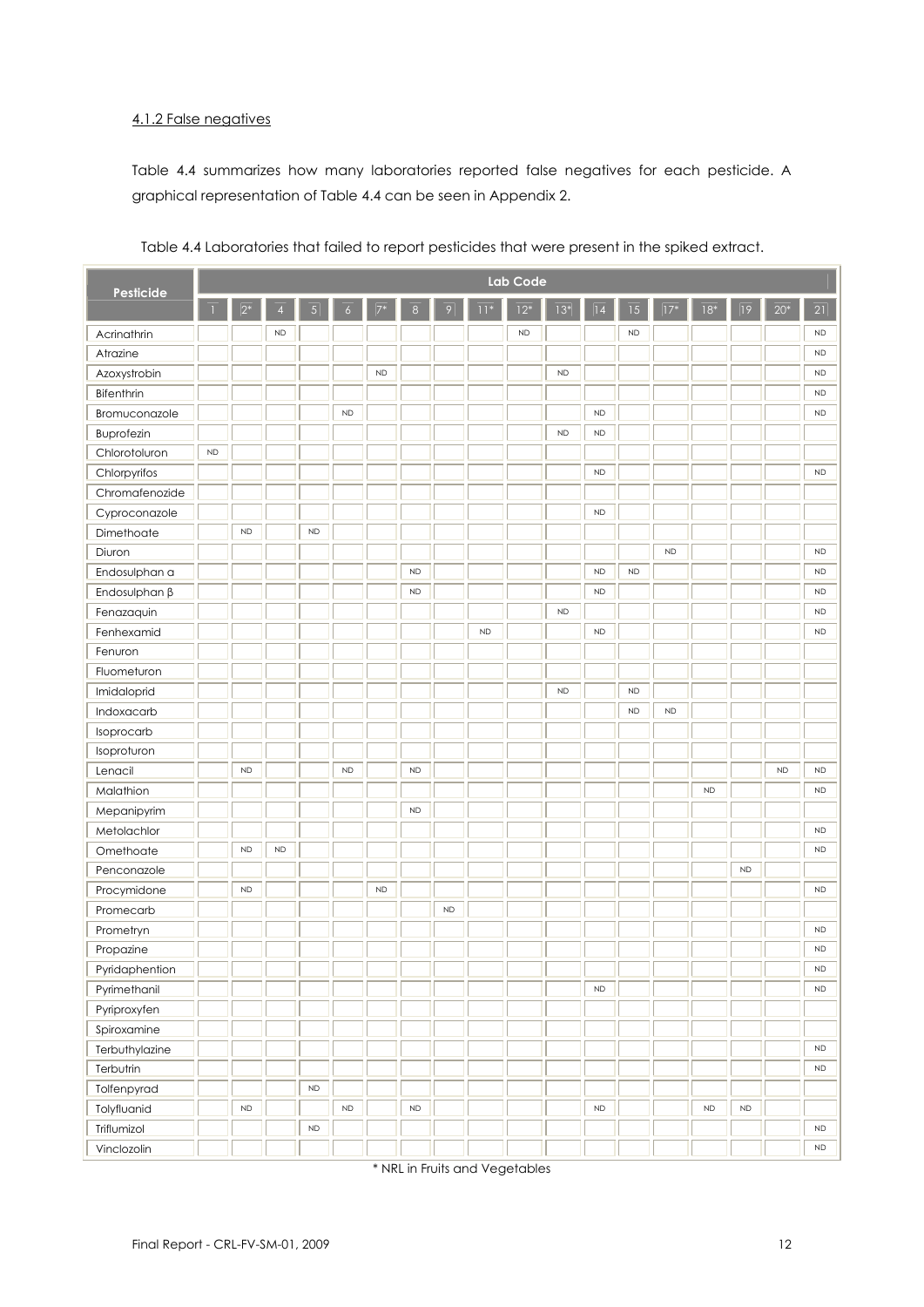| Pesticide           | Lab Code  |            |            |           |           |               |           |          |               |               |           |          |                 |            |               |            |               |           |
|---------------------|-----------|------------|------------|-----------|-----------|---------------|-----------|----------|---------------|---------------|-----------|----------|-----------------|------------|---------------|------------|---------------|-----------|
|                     | $24*$     | 25         | 27         | $28*$     | 29        | 30            | 31        | 32       | 34            | 36            | 37        | 38*      | 39 <sup>°</sup> | 40         | 41            | 42         | 43            | 45        |
| Acrinathrin         |           |            |            |           |           |               |           |          |               | $\mathsf{ND}$ | <b>ND</b> |          |                 |            |               |            | ${\sf ND}$    |           |
| Atrazine            |           |            |            |           |           |               |           |          |               |               |           |          |                 |            |               |            |               |           |
| Azoxystrobin        |           |            |            |           |           |               |           |          |               |               |           |          |                 | <b>ND</b>  |               |            |               |           |
| Bifenthrin          |           |            |            |           |           |               |           |          |               |               |           |          |                 |            |               |            |               |           |
| Bromuconazole       |           |            |            |           |           |               |           | $\sf ND$ |               |               |           |          |                 |            |               |            |               |           |
| Buprofezin          |           |            |            |           |           |               |           |          |               |               |           |          |                 |            |               |            |               | <b>ND</b> |
| Chlorotoluron       |           |            |            |           |           |               |           |          | ${\sf ND}$    |               |           |          |                 |            |               |            |               |           |
| Chlorpyrifos        |           |            |            |           |           |               |           |          |               |               |           |          |                 |            |               |            |               |           |
| Chromafenozide      |           | ND         |            |           |           |               |           |          |               |               |           |          |                 | <b>ND</b>  |               |            |               |           |
| Cyproconazole       |           |            |            | <b>ND</b> |           |               |           |          |               |               |           |          |                 |            |               |            |               |           |
| Dimethoate          |           |            | <b>ND</b>  |           |           |               | <b>ND</b> | $\sf ND$ |               |               |           |          |                 |            |               |            |               |           |
| Diuron              |           |            |            |           |           |               |           |          | $\mathsf{ND}$ |               |           |          |                 |            |               |            |               |           |
| Endosulphan a       |           |            |            |           |           |               |           |          |               |               |           |          | <b>ND</b>       |            |               |            |               | <b>ND</b> |
| Endosulphan $\beta$ |           |            |            |           |           |               |           |          |               |               |           |          | <b>ND</b>       |            |               |            |               | <b>ND</b> |
| Fenazaquin          |           |            | ND         |           |           |               |           |          |               |               |           |          |                 |            |               |            |               |           |
| Fenhexamid          | <b>ND</b> |            |            |           |           |               |           |          |               |               |           |          | <b>ND</b>       | <b>ND</b>  |               |            |               |           |
| Fenuron             |           | ND         |            |           |           |               |           |          | ${\sf ND}$    |               |           |          |                 |            |               |            | <b>ND</b>     |           |
| Fluometuron         |           |            |            |           |           |               |           |          | <b>ND</b>     |               |           |          |                 | <b>ND</b>  |               |            | <b>ND</b>     |           |
| Imidaloprid         |           |            |            |           |           |               |           |          |               |               |           |          |                 |            |               |            |               | <b>ND</b> |
| Indoxacarb          |           |            |            |           |           | $\mathsf{ND}$ |           |          |               |               |           |          |                 |            |               |            |               |           |
| Isoprocarb          |           |            |            |           |           |               |           |          |               |               | <b>ND</b> | $\sf ND$ |                 | <b>ND</b>  |               |            |               |           |
| Isoproturon         |           |            |            |           |           | $\sf ND$      |           |          |               |               | <b>ND</b> |          |                 |            |               |            | <b>ND</b>     |           |
| Lenacil             |           | ${\sf ND}$ |            |           |           | $\sf ND$      |           |          |               |               |           |          |                 |            |               | ${\sf ND}$ | <b>ND</b>     |           |
| Malathion           |           |            |            |           |           |               |           |          |               |               |           |          |                 |            |               |            |               |           |
| Mepanipyrim         |           |            | ${\sf ND}$ |           |           |               |           |          |               |               |           |          |                 |            |               |            |               |           |
| Metolachlor         |           |            |            |           |           |               |           |          |               |               |           |          |                 |            |               |            |               |           |
| Omethoate           |           |            |            |           | <b>ND</b> |               |           |          |               |               |           |          |                 |            |               |            |               |           |
| Penconazole         |           |            |            |           |           |               |           |          |               |               |           |          |                 |            |               |            |               | <b>ND</b> |
| Procymidone         |           |            |            |           |           |               |           |          |               |               |           |          |                 |            |               |            |               | <b>ND</b> |
| Promecarb           |           |            | ND         |           |           |               |           |          |               | ${\sf ND}$    | <b>ND</b> |          |                 |            |               |            |               |           |
| Prometryn           |           |            |            |           |           |               |           |          |               |               |           |          |                 |            |               |            |               |           |
| Propazine           |           |            |            |           |           |               |           |          |               |               |           |          |                 |            |               |            |               |           |
| Pyridaphention      |           |            |            |           |           |               |           |          |               |               |           |          |                 |            |               |            |               |           |
| Pyrimethanil        |           |            |            |           | $\sf ND$  |               |           |          |               |               |           |          | $\mathsf{ND}$   |            |               |            |               |           |
| Pyriproxyfen        |           |            |            |           |           |               |           |          |               |               |           |          |                 |            |               |            | $\mathsf{ND}$ |           |
| Spiroxamine         |           |            |            |           |           |               |           |          |               |               |           |          | ${\sf ND}$      |            |               |            |               |           |
| Terbuthylazine      |           |            |            |           |           |               |           |          |               |               |           |          |                 |            |               |            |               |           |
| Terbutrin           |           |            |            | <b>ND</b> |           |               |           |          |               | $\mathsf{ND}$ |           |          |                 |            |               |            |               |           |
| Tolfenpyrad         |           |            |            |           |           |               |           |          |               |               |           |          |                 | ${\sf ND}$ |               |            | $\mathsf{ND}$ |           |
| Tolyfluanid         |           |            | ${\sf ND}$ |           |           | $\mathsf{ND}$ |           |          | $\sf ND$      | $\sf ND$      |           |          |                 | <b>ND</b>  | $\mathsf{ND}$ |            |               |           |
| Triflumizol         |           |            |            |           |           |               |           |          |               |               |           |          |                 |            |               |            |               |           |
| Vinclozolin         |           |            |            |           |           |               |           |          |               |               |           |          |                 |            |               |            |               |           |

\* NRL in Fruits and Vegetables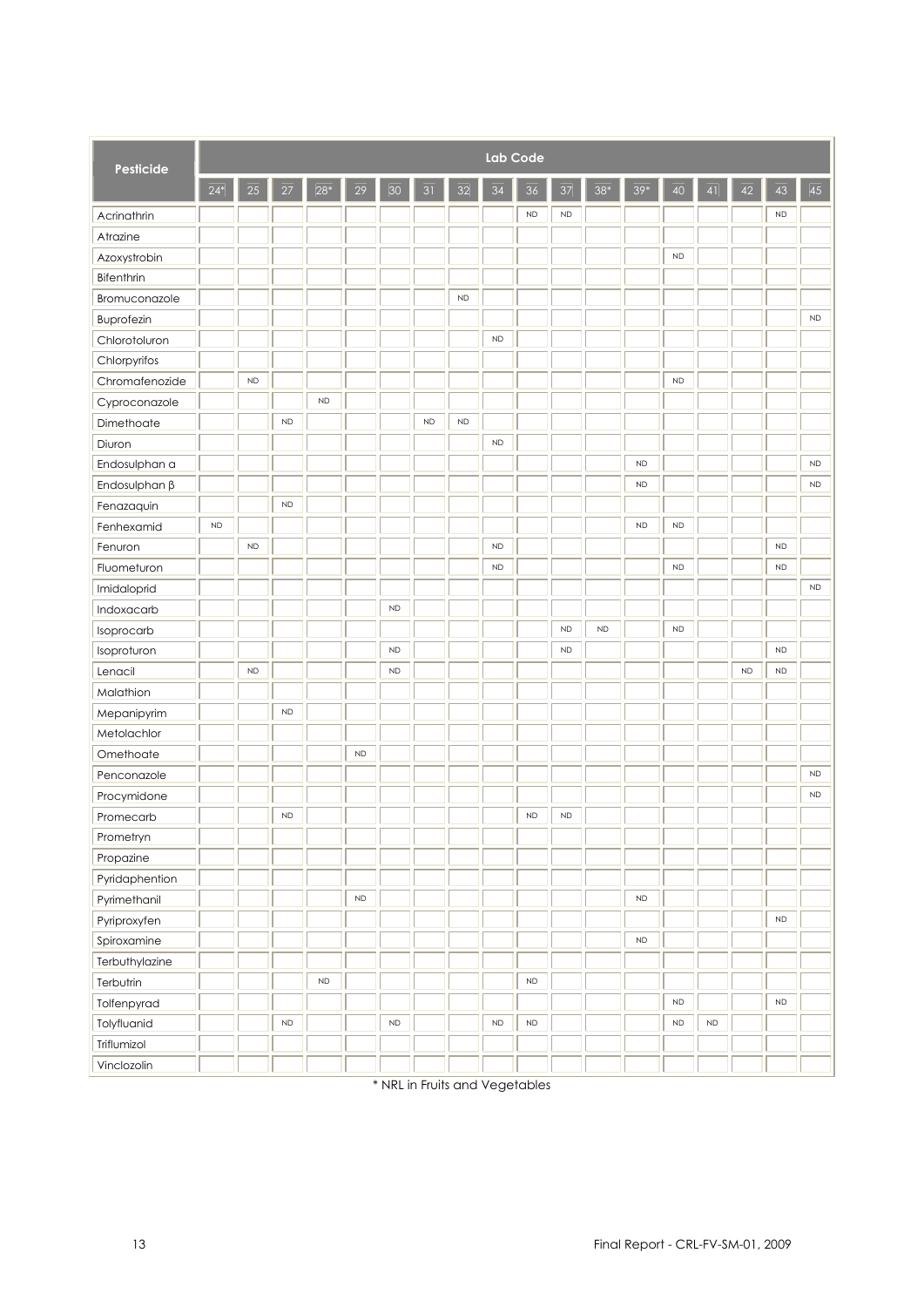#### **4.2 Concentration levels.**

Forty-seven pesticides were used to spike the orange extract at three different levels. The aim was not to quantify them but to evaluate if the laboratories were able to detect and report them at the three concentration ranges. Table 4.5 gives the pesticides added for each of the concentrations range.

| <b>High concentration</b><br>$(2 - 1 mg/Kg)$ | <b>Medium concentration</b><br>$(1 - 0.1$ mg/Kg) | Low concentration<br>$(0.1 - 0.05$ mg/Kg) |  |  |  |  |
|----------------------------------------------|--------------------------------------------------|-------------------------------------------|--|--|--|--|
| Atrazine                                     | <b>Bifenthrin</b>                                | Acrinathrin (17%)                         |  |  |  |  |
| Diuron (10%)                                 | Bromuconazole                                    | Azoxystrobin                              |  |  |  |  |
| Chlorpyrifos-methyl                          | Chlorpyrifos                                     | <b>Buprofezin</b>                         |  |  |  |  |
| Malathion)                                   | Cyproconazole                                    | Chlorotoluron                             |  |  |  |  |
| Metolachlor                                  | Endosulfan beta                                  | Chromafenozide (29%)                      |  |  |  |  |
| Omethoate                                    | Fenazaquin                                       | Cyprodinil                                |  |  |  |  |
| Pirimicarb                                   | Imidacloprid                                     | Dimethoate                                |  |  |  |  |
| Promecarb                                    | Indoxacarb                                       | Endosulfan alpha                          |  |  |  |  |
| Pyridaphenthion                              | Isoproturon                                      | Fenhexamid (15%)                          |  |  |  |  |
| Terbuthylazine                               | Lenacil (39%)                                    | Fenuron (25%)                             |  |  |  |  |
| Tolfenpyrad (20%)                            | Mepanipyrim                                      | Fluometuron (21%)                         |  |  |  |  |
| Triflumizol                                  | Penconazole                                      | Isoprocarb (17%)                          |  |  |  |  |
| Vinclozolin                                  | Procymidone                                      | Pyrimethanil                              |  |  |  |  |
|                                              | Prometryn                                        | Pyriproxyfen                              |  |  |  |  |
|                                              | Propazine                                        | Quinoxyfen                                |  |  |  |  |
|                                              | Spiroxamine                                      | Terbutrin                                 |  |  |  |  |
|                                              | <b>Thiacloprid</b>                               | Tolylfluanid (32%)                        |  |  |  |  |

#### Table 4.5 Pesticides and Concentration Range present in the extract.

In bold there are the pesticides that gave a higher number of false negative reported results; above 15%. The percentage is calculated from the total number of laboratories reporting that particular pesticide.

#### **4.3 Assessment of laboratory performance.**

No z-score values, or any other statistical calculations, have been performed as no numerical results were reported by the participants. However, a classification has been considered of importance, based on the number of detected results each laboratory reported and also according to the methods used.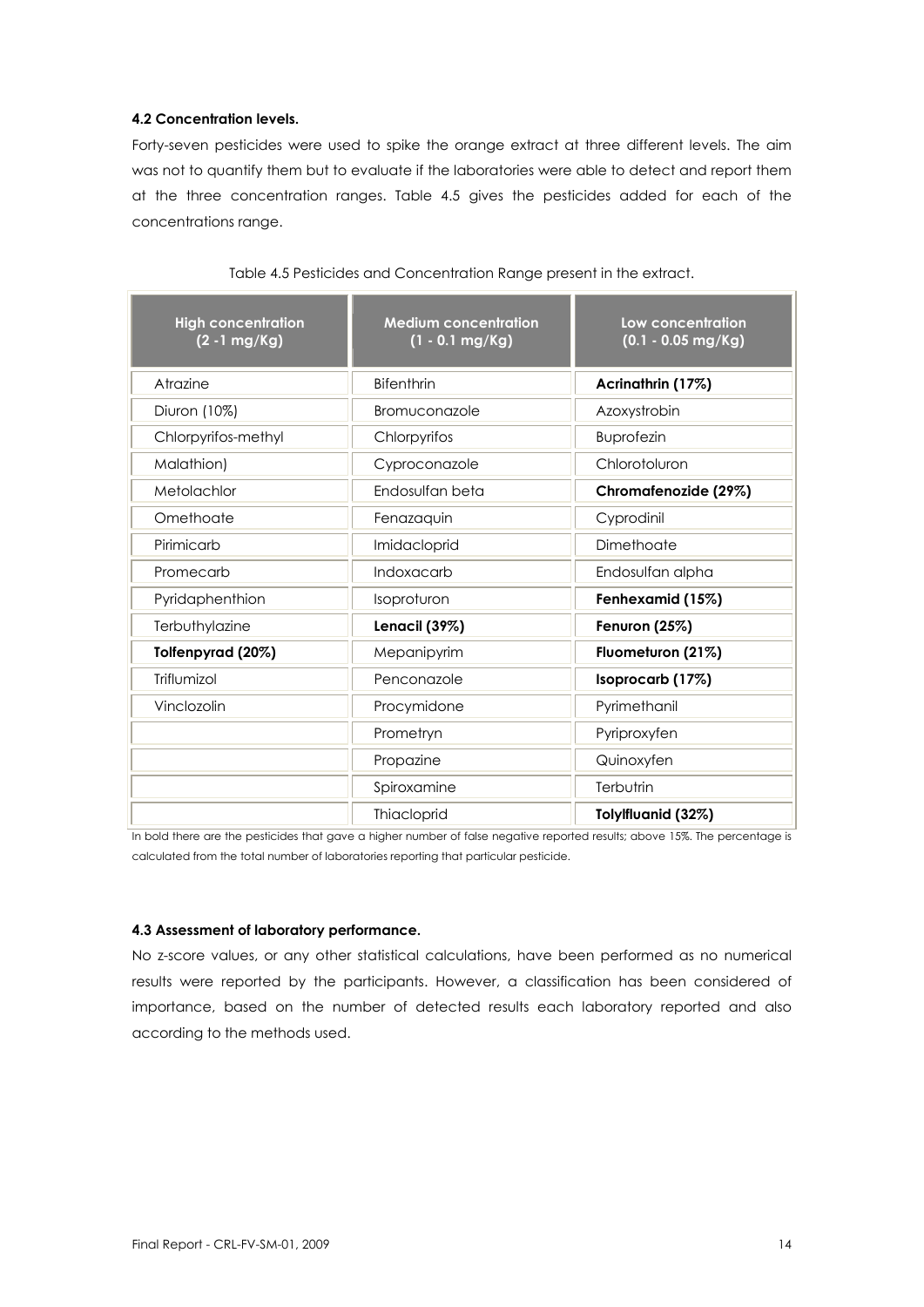| <b>Laboratory Code</b> | <b>Detected</b> | <b>Not Detected</b><br>(ND) | <b>Not Analysed</b><br>(NA)  | <b>False Positives</b> |
|------------------------|-----------------|-----------------------------|------------------------------|------------------------|
| Lab $38*$              | 46              | $\mathsf{O}\xspace$         | $\mathbf{1}$                 | $\mathfrak{S}$         |
| Lab <sub>10</sub>      | 45              | $\mathsf{O}\xspace$         | $\overline{2}$               |                        |
| Lab 9                  | 44              | $\mathbf{1}$                | $\overline{2}$               |                        |
| Lab 41                 | 44              | $\mathbf{1}$                | $\overline{2}$               | $\mathbf{1}$           |
| Lab <sub>25</sub>      | 44              | $\ensuremath{\mathsf{3}}$   | $\mathsf{O}\xspace$          |                        |
| Lab $20*$              | 43              | $\mathbf{1}$                | 3                            |                        |
| Lab42                  | 42              | $\mathbf{1}$                | $\overline{4}$               |                        |
| Lab <sub>32</sub>      | 42              | $\overline{2}$              | 3                            | 5                      |
| Lab 26                 | 40              | $\mathsf{O}\xspace$         | $\overline{7}$               | $\overline{2}$         |
| Lab <sub>5</sub>       | 40              | $\mathfrak 3$               | 4                            | $\mathfrak 3$          |
| Lab40                  | 40              | $\boldsymbol{7}$            | $\mathsf{O}\xspace$          |                        |
| Lab1                   | 39              | $\mathbf{1}$                | $\overline{7}$               |                        |
| Lab $28*$              | 39              | $\overline{2}$              | 6                            |                        |
| Lab 6                  | 39              | $\mathfrak 3$               | 5                            | $\mathbf{1}$           |
| Lab 8                  | 39              | $\sqrt{5}$                  | 3                            | $\mathbf{1}$           |
| Lab 36                 | 39              | 6                           | $\overline{2}$               | $\mathbf{2}$           |
| Lab 34                 | 38              | $\sqrt{5}$                  | $\overline{4}$               |                        |
| Lab $12*$              | 37              | $\mathbf{1}$                | 9                            |                        |
| Lab <sub>4</sub>       | 37              | $\overline{2}$              | $\,8\,$                      |                        |
| Lab 30                 | 37              | $\overline{4}$              | $\boldsymbol{6}$             |                        |
| Lab <sub>3</sub>       | 36              | $\mathsf{O}\xspace$         | 11                           |                        |
| Lab43                  | 36              | $\boldsymbol{7}$            | $\overline{4}$               |                        |
| Lab $24^*$             | 35              | $\mathbf{1}$                | 11                           |                        |
| Lab $2^*$              | 35              | $\sqrt{5}$                  | $\boldsymbol{7}$             |                        |
| Lab 31                 | 34              | 1                           | 12                           |                        |
| Lab $17*$              | 34              | $\overline{2}$              | $\overline{1}\,\overline{1}$ | $\mathbb{I}$           |
| Lab 29                 | 34              | $\overline{2}$              | 11                           | $\mathbf{1}$           |
| $Lab 11*$              | 33              | $\mathbf{1}$                | 13                           |                        |
| Lab $7^*$              | 33              | $\overline{2}$              | 12                           | $\overline{2}$         |
| Lab <sub>37</sub>      | 33              | $\mathfrak{S}$              | 11                           |                        |
| Lab <sub>22</sub>      | 31              | $\mathsf{O}\xspace$         | 16                           | $\mathbf{1}$           |
| Lab 44                 | 30              | $\mathsf{O}\xspace$         | 17                           |                        |
| Lab 27                 | 30 <sup>°</sup> | $5\,$                       | 12                           |                        |
| Lab $13*$              | 29              | $\overline{4}$              | 4                            |                        |
| Lab33                  | 28              | $\mathsf{O}\xspace$         | 19                           | $\overline{4}$         |
| Lab 19                 | 28              | $\mathbf{2}$                | 17                           |                        |
| Lab 16                 | 26              | $\mathsf{O}\xspace$         | 21                           |                        |

Table 4.6 Classification of laboratories according to the number of pesticides reported.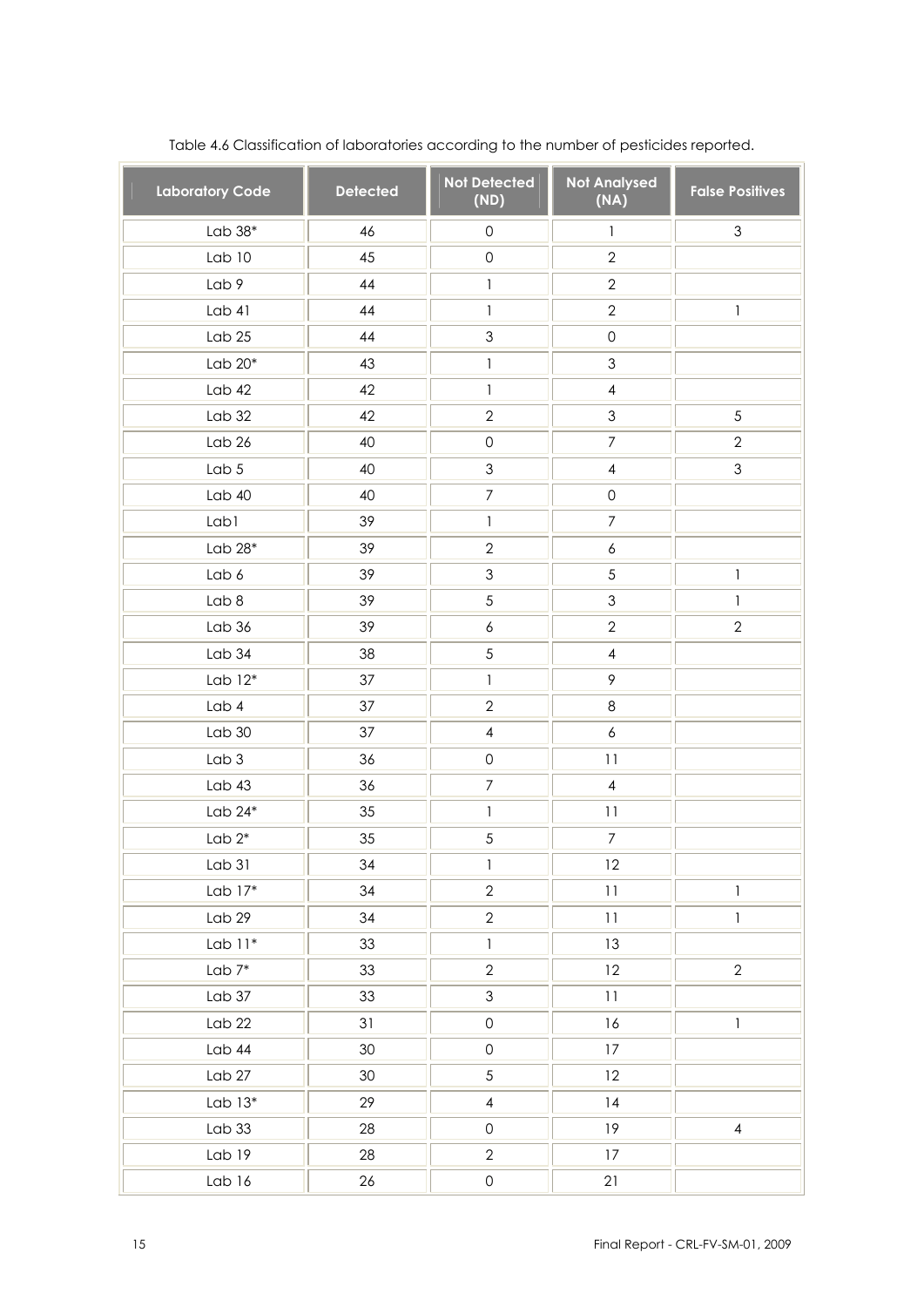| <b>Laboratory Code</b> | <b>Detected</b> | <b>Not Detected</b><br>(ND) | <b>Not Analysed</b><br>(NA) | <b>False Positives</b> |
|------------------------|-----------------|-----------------------------|-----------------------------|------------------------|
| Lab <sub>35</sub>      | 23              | $\Omega$                    | 24                          |                        |
| Lab 14                 | 23              | 9                           | 15                          |                        |
| Lab <sub>15</sub>      | 21              | 4                           | 22                          |                        |
| Lab $45$               | 21              | 6                           | 20                          |                        |
| Lab $39*$              | 20              | 6                           | 21                          |                        |
| Lab <sub>21</sub>      | 13              | 24                          | 10                          |                        |
| Lab $18*$              | 11              | $\mathcal{P}$               | 34                          | 10                     |
| Lab <sub>23</sub>      |                 |                             | No Results Reported         |                        |

\* National Reference Laboratories in Fruit and Vegetables participating in this test.

The classification of laboratories is complemented using the information coming from their reporting methods.

|       |                  |             |            |       |            | Method(s) used and number of compounds in the method |            |                  |             |
|-------|------------------|-------------|------------|-------|------------|------------------------------------------------------|------------|------------------|-------------|
| Lab   |                  | GC-MS (/MS) |            |       |            | <b>GC-specific</b>                                   |            | LC-MS (/MS)      |             |
| Code  | <b>Full Scan</b> | <b>SIM</b>  | <b>NCI</b> | MS/MS | <b>FPD</b> | <b>ECD</b>                                           | <b>NPD</b> | <b>Full Scan</b> | MS/MS       |
| $38*$ | $100**$          |             |            | 100   |            |                                                      |            | Not<br>specified | 160         |
| 10    | 590              | 82          | 51         |       | 34         |                                                      |            |                  | 273         |
| 9     | 410              |             |            |       |            |                                                      |            | 472              |             |
| 25    | 500              |             | 350        |       |            | 700                                                  |            | 500              |             |
| 41    | 216              |             |            |       |            |                                                      |            |                  | $111+24$    |
| $20*$ | 90               |             |            |       |            |                                                      |            |                  | 170         |
| 32    | 90               |             |            |       |            |                                                      |            |                  | 170         |
| 42    |                  |             |            | 170   |            |                                                      |            |                  | 170         |
| 5     | $70**$           |             |            |       |            |                                                      |            | 320              |             |
| 26    | $100**$          |             |            |       |            |                                                      |            |                  | 200         |
| 40    |                  |             |            |       |            | No method information provided                       |            |                  |             |
| 1     |                  |             |            |       |            | No method information provided                       |            |                  |             |
| 6     | 930              |             |            |       |            |                                                      |            |                  | 130         |
| 8     | 566              |             |            |       |            |                                                      |            |                  | 188         |
| $28*$ | $160**$          |             |            |       |            |                                                      |            |                  | 90          |
| 36    | 250              |             |            |       |            |                                                      |            |                  | 360         |
| 34    | 624              |             |            |       |            |                                                      |            |                  | 159         |
| 4     | 68**             |             |            |       |            |                                                      |            |                  | 257         |
| $12*$ |                  |             |            |       |            | No method information provided                       |            |                  |             |
| 30    | 529              |             |            |       |            |                                                      |            |                  | $423 + 213$ |

Table 4.7 Methods given by participating laboratories.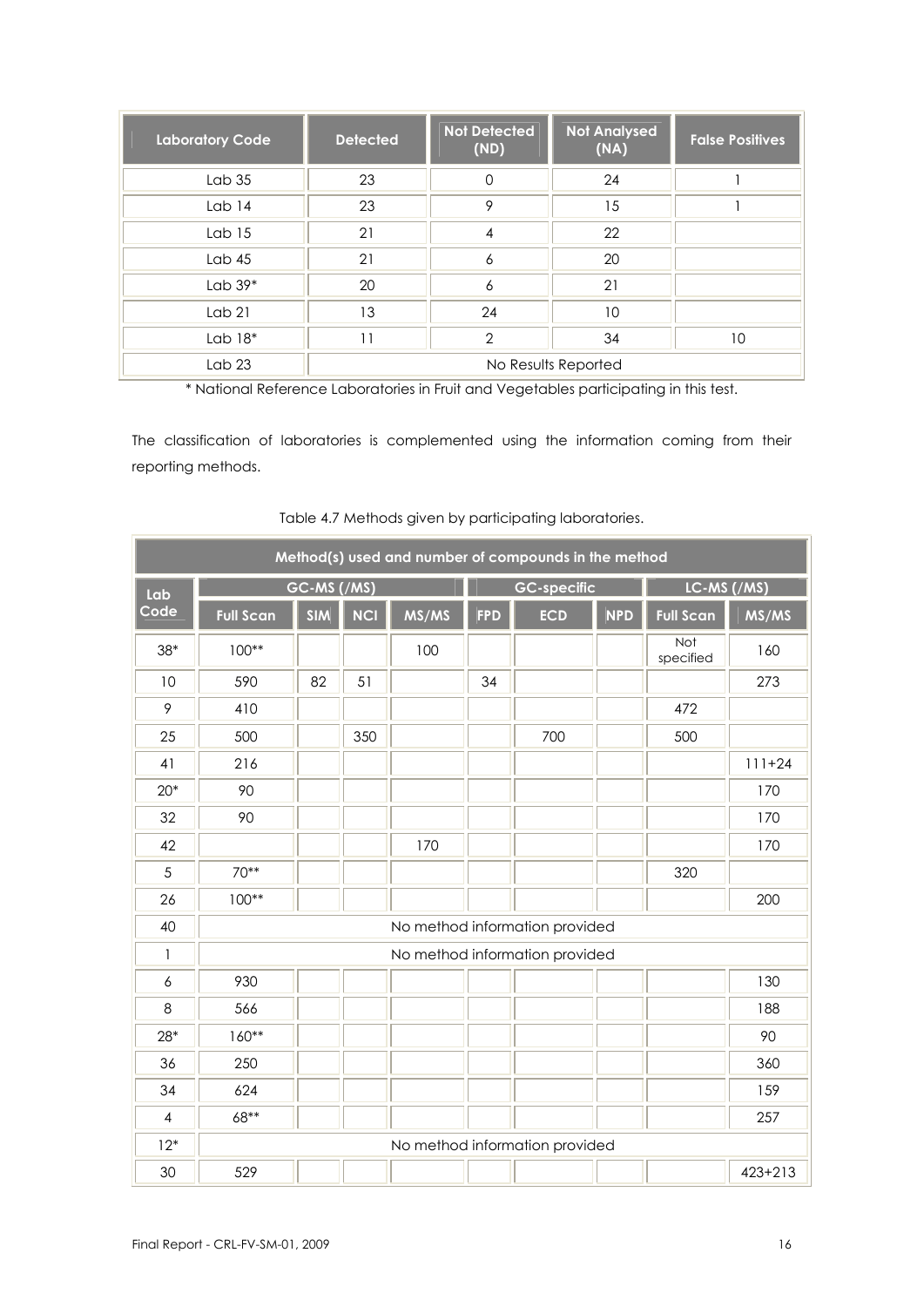|               |                  |             |            |                  |            | Method(s) used and number of compounds in the method |            |                  |                  |  |  |  |  |  |  |
|---------------|------------------|-------------|------------|------------------|------------|------------------------------------------------------|------------|------------------|------------------|--|--|--|--|--|--|
| Lab           |                  | GC-MS (/MS) |            |                  |            | <b>GC-specific</b>                                   |            | LC-MS (/MS)      |                  |  |  |  |  |  |  |
| Code          | <b>Full Scan</b> | <b>SIM</b>  | <b>NCI</b> | MS/MS            | <b>FPD</b> | <b>ECD</b>                                           | <b>NPD</b> | <b>Full Scan</b> | MS/MS            |  |  |  |  |  |  |
| $\mathfrak 3$ | $146**$          |             |            |                  |            |                                                      |            |                  | 232              |  |  |  |  |  |  |
| 43            | 250              |             |            |                  | 100        |                                                      |            |                  | 50               |  |  |  |  |  |  |
| $2^*$         | 200**            |             |            |                  |            |                                                      |            |                  | 150              |  |  |  |  |  |  |
| $24*$         | 927              |             |            |                  |            |                                                      |            |                  |                  |  |  |  |  |  |  |
| $17*$         | 525              |             |            | 123              |            | Not<br>specified                                     |            |                  | $174 + 188$      |  |  |  |  |  |  |
| 29            | Not<br>specified |             |            |                  |            |                                                      |            |                  | Not<br>specified |  |  |  |  |  |  |
| 31            | 543              |             |            |                  |            |                                                      |            |                  |                  |  |  |  |  |  |  |
| $7*$          | $150**$          | 200         |            |                  |            |                                                      |            |                  |                  |  |  |  |  |  |  |
| $11*$         | 70**             |             | 18         | 122              |            |                                                      |            |                  | $23 + 27$        |  |  |  |  |  |  |
| 37            | 210              |             |            |                  |            |                                                      |            |                  | 84               |  |  |  |  |  |  |
| 22            |                  |             |            | 40               |            |                                                      |            |                  | 100              |  |  |  |  |  |  |
| 27            | 927              |             |            |                  |            |                                                      |            | 104              |                  |  |  |  |  |  |  |
| 44            | 200              |             |            |                  |            |                                                      |            |                  |                  |  |  |  |  |  |  |
| $13*$         |                  |             |            | 206              |            |                                                      |            |                  | 38               |  |  |  |  |  |  |
| 19            | 160              |             |            |                  |            |                                                      |            |                  |                  |  |  |  |  |  |  |
| 33            |                  |             |            | Not<br>specified |            |                                                      |            |                  | Not<br>specified |  |  |  |  |  |  |
| 16            | Not<br>specified |             |            |                  |            |                                                      |            |                  |                  |  |  |  |  |  |  |
| 14            | 215              |             |            |                  |            |                                                      |            |                  | 63               |  |  |  |  |  |  |
| 35            |                  |             |            |                  |            |                                                      |            | 150              |                  |  |  |  |  |  |  |
| 15            | 91               |             |            |                  |            |                                                      |            |                  | 68               |  |  |  |  |  |  |
| 45            | $21**$           |             |            |                  |            |                                                      |            |                  | 21               |  |  |  |  |  |  |
| $39*$         | 132              |             |            |                  |            |                                                      |            |                  |                  |  |  |  |  |  |  |
| 21            | Not<br>specified |             |            |                  |            |                                                      |            |                  | Not<br>specified |  |  |  |  |  |  |
| $18*$         | $13**$           |             |            |                  |            |                                                      |            |                  |                  |  |  |  |  |  |  |
| 23            |                  |             |            |                  |            | No Results Reported                                  |            |                  |                  |  |  |  |  |  |  |

\* NRL-FV \*\* Full Scan or SIM (not specified)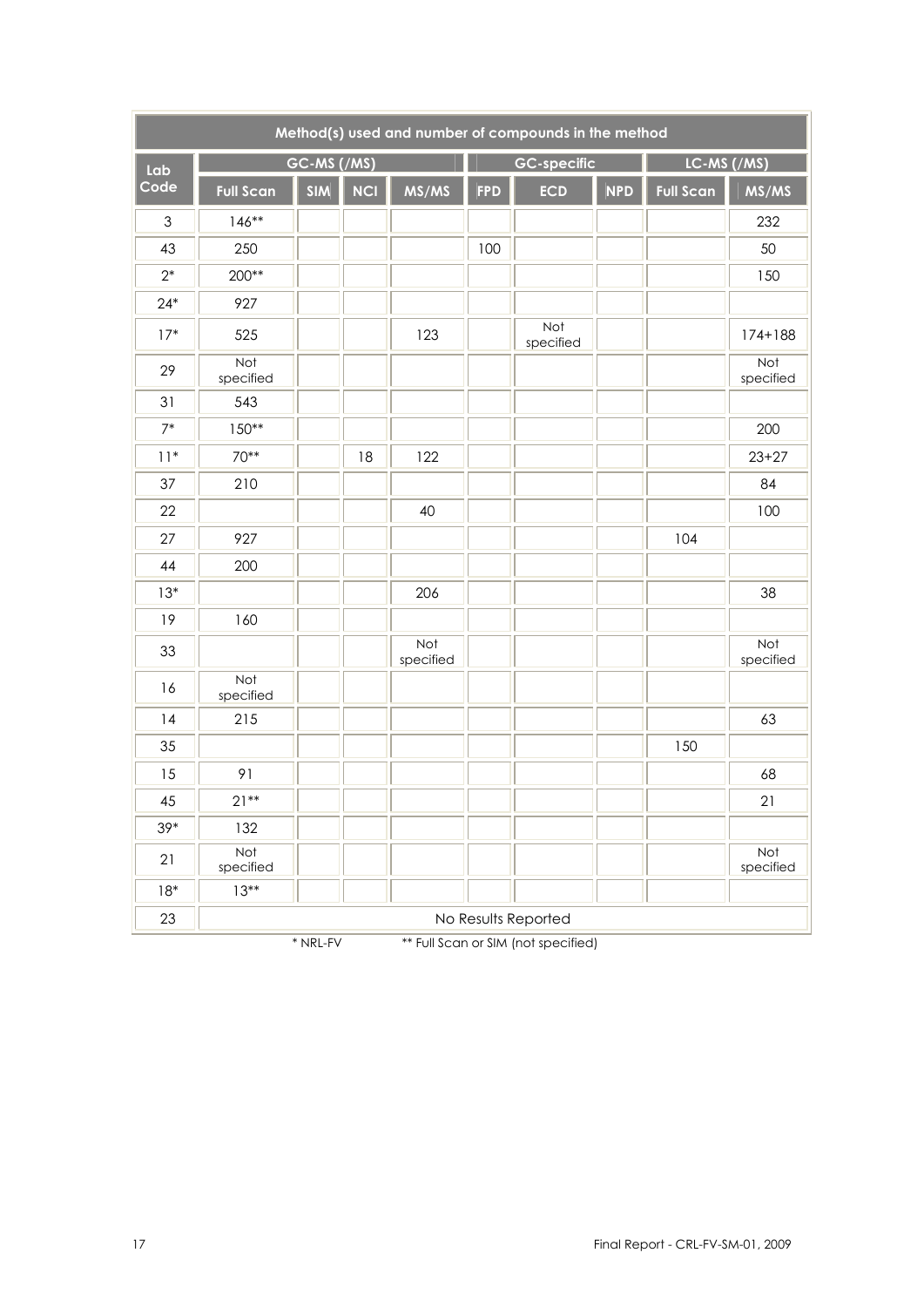#### **5. CONCLUSIONS**

Forty-five laboratories applied to participate in this test and forty-four laboratories submitted results. Taking into account that this PT was announced at very short notice, an adequate number of participants responded. Twelve participating laboratories were National Reference Laboratories for Fruits and Vegetables (marked with an asterisk on the graphs and tables).

Most laboratories analysed the extract using methods based on both gas and liquid chromatography, combined with mass spectrometric detection. In the case of GC-MS analysis, full scan acquisition, with a target-library (covering a large number of pesticides), was used by the majority of the laboratories. In contrast where LC-MS analysis was used, targeted acquisition methods using triple quadrupole instruments was favoured. Only 6 laboratories used LC combined with full scan measurement (high resolution instruments). Most of the laboratories indicated that they could cover a scope above 400 pesticides, which was well beyond the target list provided by the organiser.

None of the laboratories was able to detect all 47 pesticides spiked into the orange extract. More than 50% of the participants failed to detect 10 or more pesticides. This was partly due to a missmatch in the scope of the participant's method and the target list of the organiser. For laboratories with a high number of compounds in their scope, this was a less serious issue, but it might be worth reconsidering the choice of the pesticides included in the scope of the participant's screening method(s). Much more serious was the reporting of false negatives for pesticides claimed to be within the scope of the laboratory. Such cases of false negatives should be investigated by the participants.

A number of participants reported pesticides that were not spiked into the orange extract. Whether or not this should be judged as poor performance depends on how the participant would act on these results in routine analysis. If the detected pesticide would be reported as positive without any further confirmation of identity, then the result would be a false positive and erroneous monitoring data would be reported. If the detected pesticide would be regarded as only 'suspect' or 'indicatively present' and followed up by additional analysis to confirm identity before reporting the result, then the pesticide indicated as false positive in this report and is not really an issue

This first interlaboratory test on wide-scope screening methods showed that such an approach can substantially expand the scope of pesticide residue analysis. This is especially useful for pesticides not frequently found in food and, therefore, not included in current quantitative methods. The use of screening methods greatly increases the chance of detecting less commonly found pesticides. However, the test also revealed that improvements in scope (both in number and the choice of pesticides included) and verification of the performance of screening methods (i.e. validation) are necessary to improve reliability of such methods.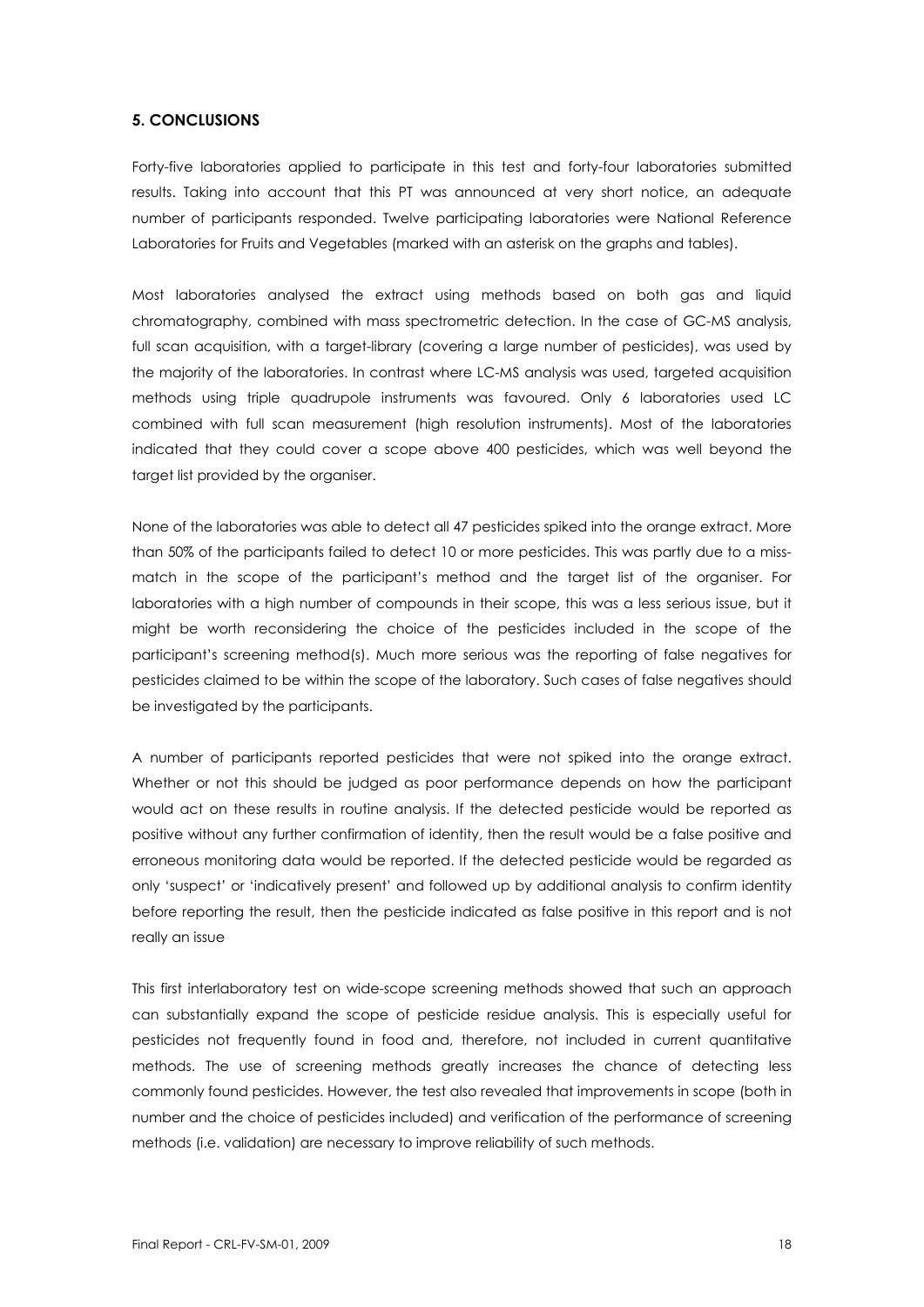#### **6. SUGGESTIONS FOR FUTURE WORK**

The Organiser and the Scientific Committee of the first proficiency comparison test on screening methods for pesticide residues considers that such methods have added value in addition to the quantitative multiresidue methods currently routinely used for monitoring purposes. The results of this first test are very encouraging, but also indicate the need for continued evaluation of screening methods. Therefore, further proficiency tests will be organised to provide support to those laboratories using screening methods in order to extend their use and improve their reliability. These methods will be used more and more as screens/filters, to make routine laboratory work easier and faster. The need for validation of screening methods has been recognised and guidelines for such validation have been prepared and included in the update of the SANCO document for "Method validation and quality control procedures for pesticide residue analysis in food and feed" (SANCO/10684/2009).

For next year, a new matrix extract will be used. If there is an interest from laboratories for specific matrices, they should inform the CRL-FV as soon as possible. The timing of delivery of the test extract will be April, and as this year, 48 hours will be allowed for submission of results (given that this should be time enough to undertake screening methods). There will be no target list, as was in this first test.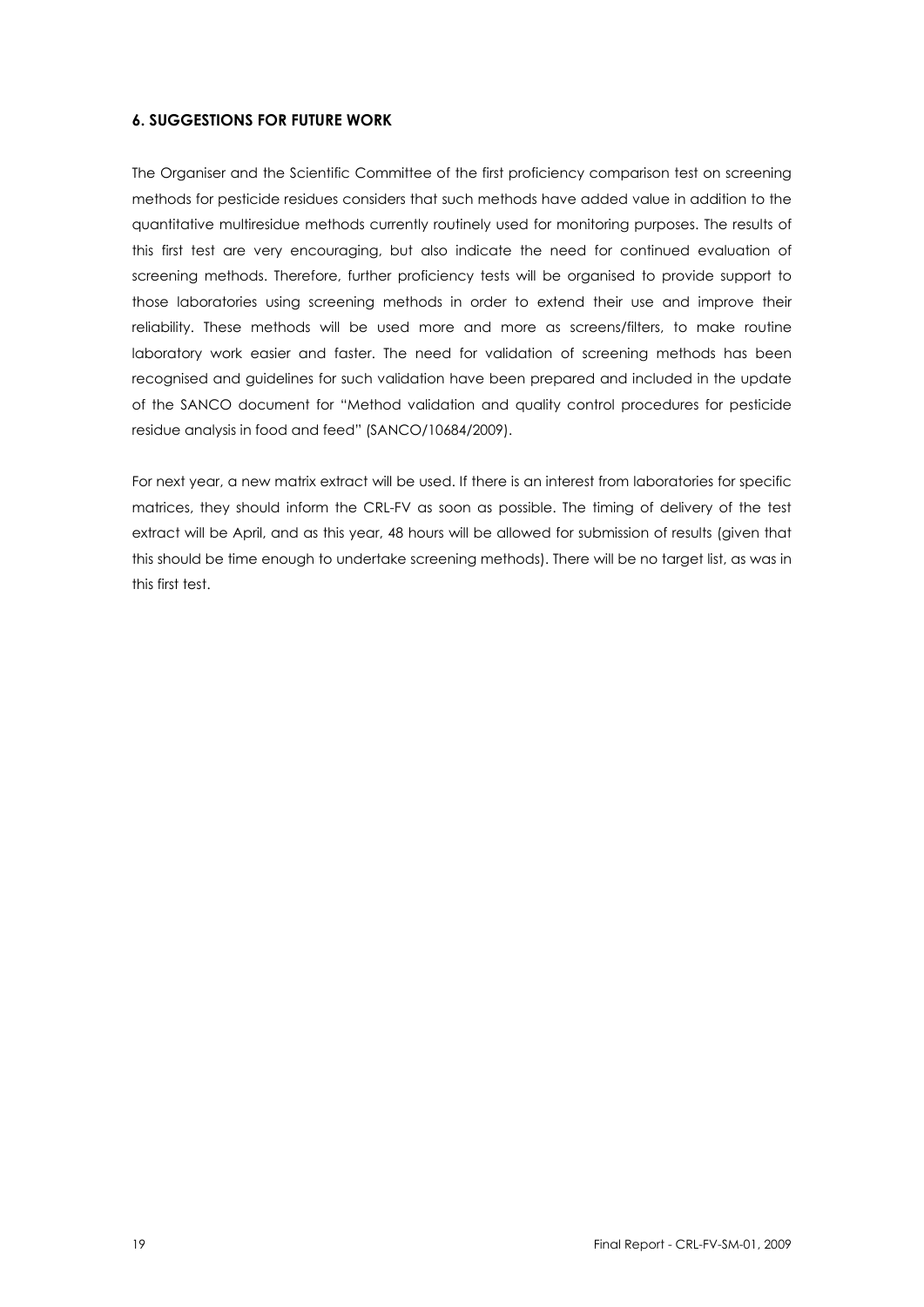#### **7. REFERENCES**

- 1. Mezcua M., Martinez-Uroz M. A., Wylie P. L. and Fernandez-Alba A.R. Simultaneous screening and target analytical approach by GC-q-MS for pesticide residues in fruits and vegetables. Journal of AOAC Int., 2009, 92 (6).
- 2. Mezcua M., Malato O., Garcia-Reyes J. F., Molina-Diaz A., and Fernandez-Alba A. R. Accurate-Mass Databases for Comprehensive Screening of Pesticide Residues in Food by Fast Liquid Chromatography Time-of-Flight Mass Spectrometry. Anal. Chem. 2009, 81, 913–929
- 3. DG SANCO/10684/2009 of the European Quality Control Guidelines.
- 4. ILAC G-13:2000 Guidelines for the Requirements for the Competence of Providers of Proficiency Testing Schemes.
- 5. UNE 66543 Proficiency testing by inter-laboratory comparisons Part 1 and Part 2.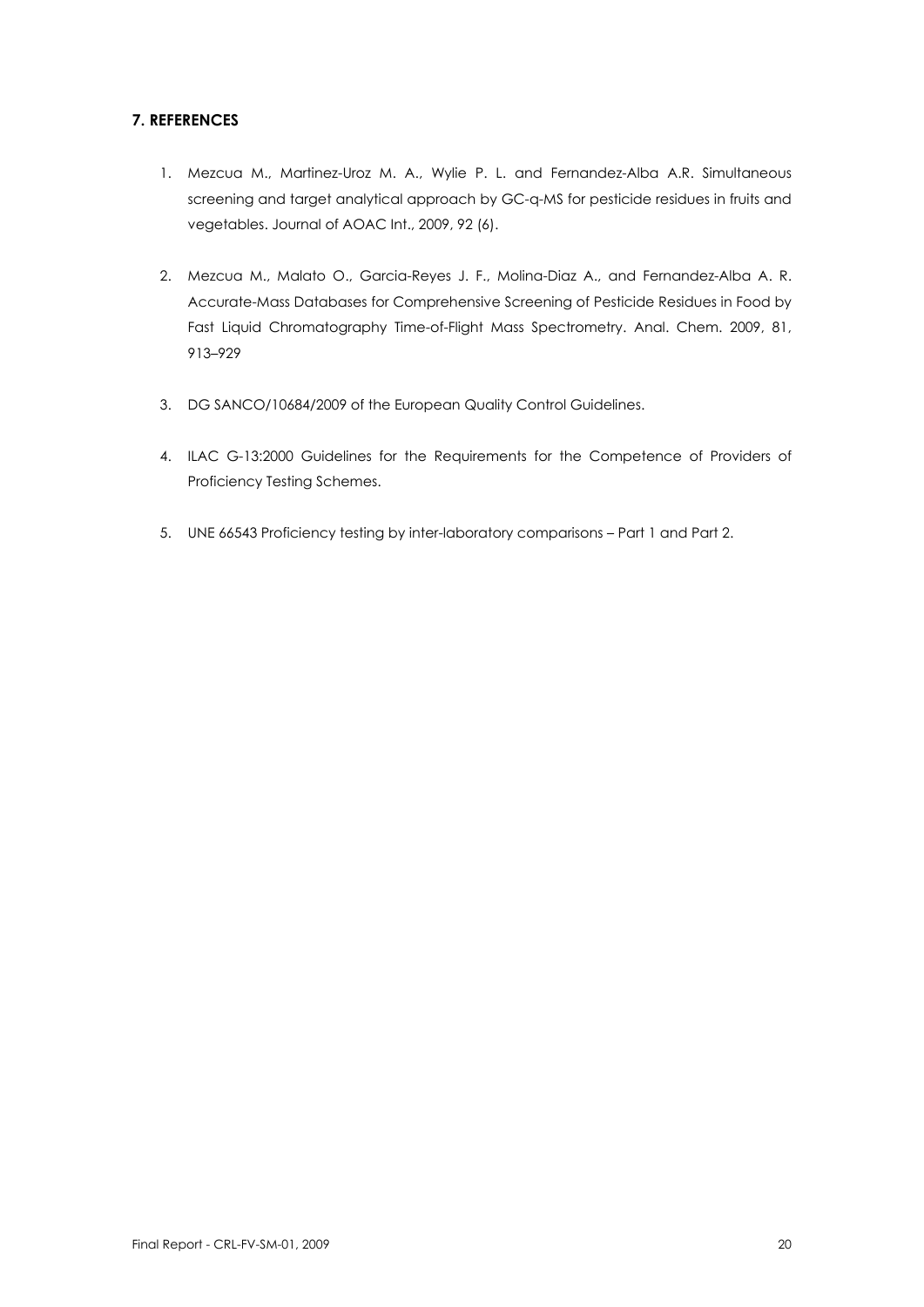#### **8. ACKNOWLEDGEMENTS**

The Organiser is grateful to the European Commission for funding this 1st European Proficiency Test in Fruit and Vegetables for Screening Methods.

The Organiser wishes to thank the members of the Scientific Committee for their invaluable and knowledgeable advice.

The Organiser wishes to give a special thank-you to Almeria University for the use of their facilities.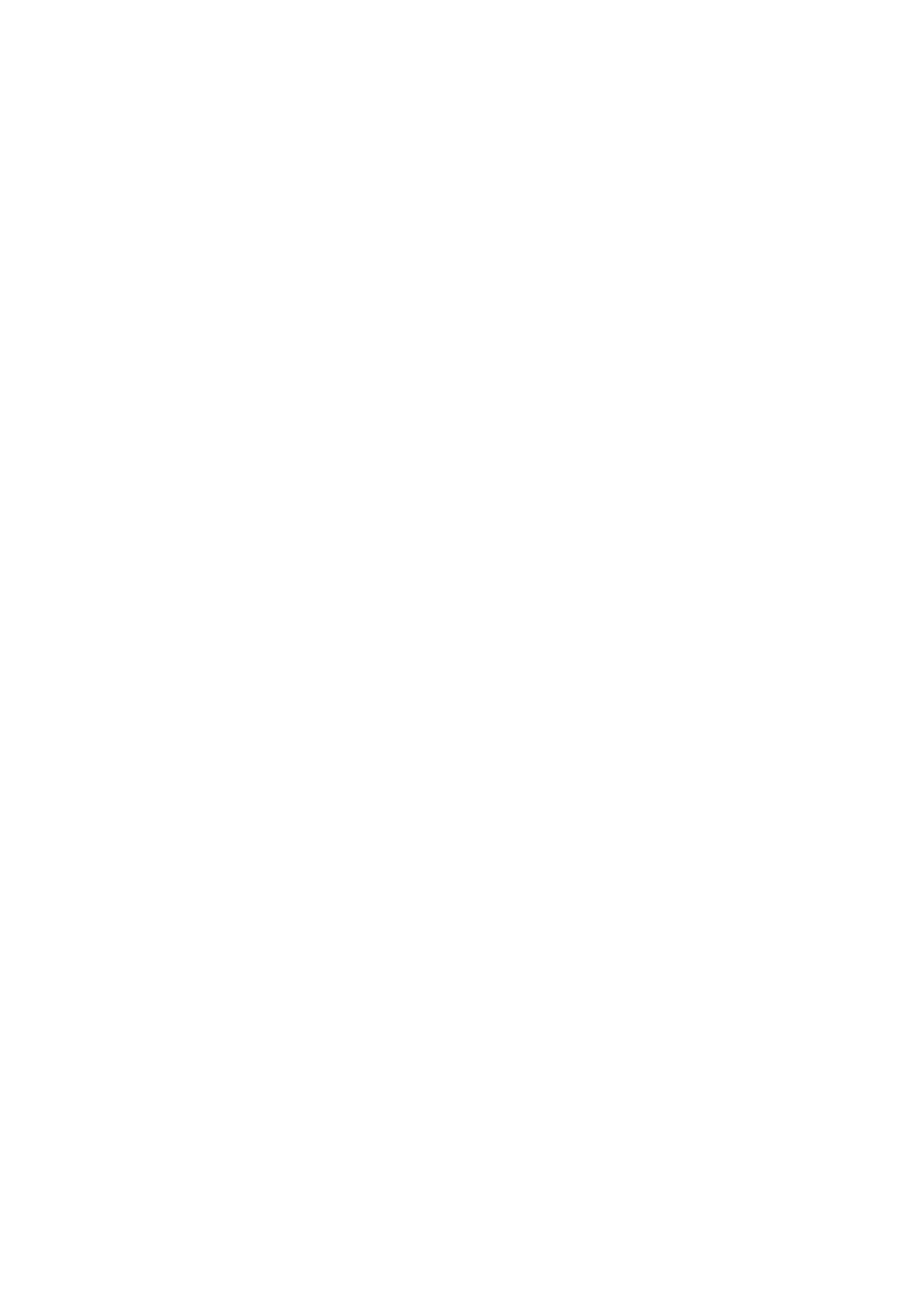|                 |             |            |              |             |               |                   |               |              |                     |                |                  | <b>Pesticides Present in the Extract</b> |            |            |                  |                 |             |            |            |             |              |
|-----------------|-------------|------------|--------------|-------------|---------------|-------------------|---------------|--------------|---------------------|----------------|------------------|------------------------------------------|------------|------------|------------------|-----------------|-------------|------------|------------|-------------|--------------|
| Lab Code        | Acrinathrin | Atrazine   | Azoxystrobin | Bifenthrin  | Bromuconazole | <b>Buprofezin</b> | Chlorotoluron | Chlorpyrifos | Chlorpyrifos-methyl | Chromatenozide | Cyproconazole    | Cyprodinil                               | Dimethoate | Diuron     | Endosulfan alpha | Endosulfan beta | Fenazaquin  | Fenhexamid | Fenuron    | Fluometuron | Imidacloprid |
|                 | <b>YES</b>  | <b>YES</b> | <b>YES</b>   | <b>YES</b>  | <b>YES</b>    | <b>YES</b>        | NO            | <b>YES</b>   | <b>YES</b>          | <b>NA</b>      | <b>YES</b>       | <b>YES</b>                               | <b>YES</b> | <b>NA</b>  | <b>YES</b>       | <b>YES</b>      | <b>YES</b>  | <b>YES</b> | <b>NA</b>  | <b>NA</b>   | <b>NA</b>    |
| $\overline{2}$  | <b>YES</b>  | <b>YES</b> | <b>YES</b>   | <b>YES</b>  | <b>YES</b>    | <b>YES</b>        | <b>NA</b>     | <b>YES</b>   | <b>YES</b>          | <b>NA</b>      | <b>YES</b>       | <b>YES</b>                               | <b>NO</b>  | <b>YES</b> | <b>YES</b>       | <b>YES</b>      | <b>YES</b>  | <b>YES</b> | <b>NA</b>  | <b>NA</b>   | <b>YES</b>   |
| 3               | <b>YES</b>  | <b>YES</b> | <b>YES</b>   | <b>YES</b>  | <b>NA</b>     | <b>YES</b>        | <b>NA</b>     | <b>YES</b>   | <b>YES</b>          | <b>NA</b>      | <b>YES</b>       | <b>YES</b>                               | <b>YES</b> | <b>YES</b> | <b>YES</b>       | <b>YES</b>      | <b>YES</b>  | <b>YES</b> | <b>NA</b>  | <b>NA</b>   | <b>YES</b>   |
| 4               | NO          | <b>YES</b> | <b>YES</b>   | <b>YES</b>  | <b>YES</b>    | <b>YES</b>        | <b>NA</b>     | <b>YES</b>   | <b>YES</b>          | <b>NA</b>      | <b>YES</b>       | <b>YES</b>                               | <b>YES</b> | <b>YES</b> | <b>YES</b>       | <b>YES</b>      | <b>YES</b>  | <b>YES</b> | <b>NA</b>  | <b>YES</b>  | <b>YES</b>   |
| 5               | <b>YES</b>  | <b>YES</b> | <b>YES</b>   | <b>YES</b>  | <b>YES</b>    | <b>YES</b>        | <b>NA</b>     | <b>YES</b>   | <b>YES</b>          | <b>YES</b>     | <b>YES</b>       | <b>YES</b>                               | NO         | <b>YES</b> | <b>YES</b>       | <b>YES</b>      | <b>NA</b>   | <b>YES</b> | <b>YES</b> | <b>YES</b>  | <b>YES</b>   |
| 6               | <b>YES</b>  | <b>YES</b> | <b>YES</b>   | <b>YES</b>  | <b>NO</b>     | <b>YES</b>        | <b>NA</b>     | <b>YES</b>   | <b>YES</b>          | <b>NA</b>      | <b>YES</b>       | <b>YES</b>                               | <b>YES</b> | <b>YES</b> | <b>YES</b>       | <b>YES</b>      | <b>YES</b>  | <b>YES</b> | <b>NA</b>  | <b>NA</b>   | <b>YES</b>   |
| 7               | <b>YES</b>  | <b>YES</b> | <b>NO</b>    | <b>YES</b>  | <b>YES</b>    | <b>YES</b>        | <b>YES</b>    | <b>YES</b>   | <b>YES</b>          | <b>NA</b>      | <b>YES</b>       | <b>YES</b>                               | <b>YES</b> | <b>NA</b>  | <b>YES</b>       | <b>YES</b>      | <b>NA</b>   | <b>YES</b> | <b>NA</b>  | <b>NA</b>   | <b>YES</b>   |
| 8               | <b>YES</b>  | <b>YES</b> | <b>YES</b>   | <b>YES</b>  | <b>YES</b>    | <b>YES</b>        | <b>YES</b>    | <b>YES</b>   | <b>YES</b>          | <b>YES</b>     | <b>YES</b>       | <b>YES</b>                               | <b>YES</b> | <b>YES</b> | NO               | NO              | <b>YES</b>  | <b>YES</b> | <b>NA</b>  | <b>NA</b>   | <b>YES</b>   |
| 9               | <b>YES</b>  | <b>YES</b> | <b>YES</b>   | <b>YES</b>  | <b>YES</b>    | <b>YES</b>        | <b>YES</b>    | <b>YES</b>   | <b>YES</b>          | <b>NA</b>      | <b>YES</b>       | <b>YES</b>                               | <b>YES</b> | <b>YES</b> | <b>YES</b>       | <b>YES</b>      | <b>YES</b>  | <b>YES</b> | <b>NA</b>  | <b>YES</b>  | <b>YES</b>   |
| 10              | YES         | <b>YES</b> | <b>YES</b>   | <b>YES</b>  | <b>YES</b>    | <b>YES</b>        | <b>YES</b>    | <b>YES</b>   | <b>YES</b>          | <b>YES</b>     | <b>YES</b>       | <b>YES</b>                               | <b>YES</b> | <b>YES</b> | <b>YES</b>       | <b>YES</b>      | <b>YES</b>  | <b>YES</b> | <b>YES</b> | <b>YES</b>  | <b>YES</b>   |
| $\overline{11}$ | <b>YES</b>  | <b>YES</b> | <b>YES</b>   | <b>YES</b>  | <b>YES</b>    | <b>YES</b>        | <b>NA</b>     | <b>YES</b>   | <b>YES</b>          | <b>NA</b>      | <b>YES</b>       | <b>YES</b>                               | <b>YES</b> | <b>NA</b>  | <b>YES</b>       | <b>YES</b>      | <b>NA</b>   | <b>NO</b>  | <b>NA</b>  | <b>NA</b>   | <b>YES</b>   |
| 12              | NO          | <b>YES</b> | <b>YES</b>   | <b>YES</b>  | <b>YES</b>    | <b>YES</b>        | <b>NA</b>     | <b>YES</b>   | <b>YES</b>          | <b>NA</b>      | <b>YES</b>       | <b>YES</b>                               | <b>YES</b> | <b>YES</b> | <b>YES</b>       | <b>YES</b>      | <b>YES</b>  | <b>YES</b> | <b>NA</b>  | <b>NA</b>   | <b>YES</b>   |
| 13              | <b>YES</b>  | <b>YES</b> | <b>NO</b>    | <b>YES</b>  | <b>YES</b>    | <b>NO</b>         | <b>NA</b>     | <b>YES</b>   | <b>YES</b>          | <b>NA</b>      | <b>YES</b>       | <b>YES</b>                               | <b>YES</b> | <b>YES</b> | <b>YES</b>       | <b>YES</b>      | <b>NO</b>   | <b>YES</b> | <b>NA</b>  | <b>NA</b>   | <b>NO</b>    |
| 4               | <b>YES</b>  | <b>NA</b>  | <b>YES</b>   | <b>YES</b>  | NO            | <b>NO</b>         | <b>NA</b>     | <b>NO</b>    | <b>YES</b>          | <b>NA</b>      | NO               | <b>YES</b>                               | <b>YES</b> | <b>NA</b>  | <b>NO</b>        | NO              | <b>YES</b>  | <b>NO</b>  | <b>NA</b>  | <b>NA</b>   | YES          |
| 15              | NO          | <b>NA</b>  | <b>YES</b>   | <b>YES</b>  | <b>NA</b>     | <b>YES</b>        | <b>NA</b>     | <b>YES</b>   | <b>YES</b>          | <b>NA</b>      | <b>NA</b>        | <b>YES</b>                               | <b>YES</b> | <b>NA</b>  | <b>NO</b>        | <b>YES</b>      | <b>NA</b>   | <b>YES</b> | <b>NA</b>  | <b>NA</b>   | <b>NO</b>    |
| 16              | <b>YES</b>  | <b>YES</b> | <b>YES</b>   | <b>YES</b>  | <b>YES</b>    | <b>YES</b>        | <b>NA</b>     | <b>YES</b>   | <b>YES</b>          | <b>NA</b>      | <b>YES</b>       | <b>YES</b>                               | <b>NA</b>  | <b>NA</b>  | <b>YES</b>       | <b>YES</b>      | <b>YES</b>  | <b>NA</b>  | <b>NA</b>  | <b>NA</b>   | <b>NA</b>    |
| 17              | YES         | <b>NA</b>  |              | $YES$ $YES$ | YES           | $YES$ NA          |               | YES YES      |                     | NA             |                  | YES   YES   YES                          |            |            | $NO$ $YES$       | YES             | $ $ YES $ $ | YES NA     |            | <b>NA</b>   | YES          |
| 18              | <b>NA</b>   | <b>NA</b>  | YES          | <b>YES</b>  | <b>NA</b>     | <b>YES</b>        | <b>NA</b>     | <b>YES</b>   | YES                 | <b>NA</b>      | <b>NA</b>        | YES                                      | NA         | <b>NA</b>  | <b>NA</b>        | <b>NA</b>       | <b>NA</b>   | <b>NA</b>  | <b>NA</b>  | <b>NA</b>   | <b>NA</b>    |
| 19              | YES         | YES        | YES          | YES         | YES           | YES               | <b>NA</b>     | YES          | YES                 | <b>NA</b>      | YES              | YES                                      | YES        | <b>NA</b>  | YES              | YES             | <b>NA</b>   | YES        | <b>NA</b>  | <b>NA</b>   | <b>NA</b>    |
| 20              | YES         | <b>YES</b> | YES          | <b>YES</b>  | <b>YES</b>    | YES               | <b>NA</b>     | <b>YES</b>   | <b>YES</b>          | <b>NA</b>      | <b>YES</b>       | <b>YES</b>                               | <b>YES</b> | YES        | YES              | <b>YES</b>      | YES         | YES        | <b>NA</b>  | YES         | <b>YES</b>   |
| 21              | NO          | <b>NO</b>  | <b>NO</b>    | <b>NO</b>   | NO.           | <b>YES</b>        | <b>NA</b>     | <b>NO</b>    | YES                 | <b>NA</b>      | <b>YES</b>       | <b>YES</b>                               | YES        | <b>NO</b>  | <b>NO</b>        | NO.             | <b>NO</b>   | <b>NO</b>  | <b>NA</b>  | <b>NA</b>   | <b>YES</b>   |
| 22              | <b>NA</b>   | YES        | YES          | YES         | <b>NA</b>     | <b>YES</b>        | <b>NA</b>     | <b>YES</b>   | <b>YES</b>          | <b>NA</b>      | <b>YES</b>       | <b>YES</b>                               | <b>YES</b> | <b>NA</b>  | <b>YES</b>       | YES             | <b>NA</b>   | <b>YES</b> | <b>NA</b>  | <b>NA</b>   | <b>YES</b>   |
| 23              |             |            |              |             |               |                   |               |              |                     |                | No Results Given |                                          |            |            |                  |                 |             |            |            |             |              |
| 24              | YES         | <b>YES</b> | <b>YES</b>   | YES         | <b>YES</b>    | YES               | <b>NA</b>     | <b>YES</b>   | <b>YES</b>          | <b>NA</b>      | YES              | <b>YES</b>                               | YES        | <b>NA</b>  | YES              | <b>YES</b>      | YES         | NO         | <b>NA</b>  | <b>NA</b>   | <b>NA</b>    |
| 25              | YES         | <b>YES</b> | YES          | YES         | YES           | YES               | YES           | YES          | YES                 | NO             | <b>YES</b>       | YES                                      | YES        | YES        | YES              | YES             | YES         | YES        | NO.        | YES         | <b>YES</b>   |
| 26              | YES         | <b>YES</b> | YES          | YES         | <b>NA</b>     | YES               | <b>YES</b>    | YES          | YES                 | <b>NA</b>      | <b>YES</b>       | YES                                      | YES        | YES        | YES              | YES             | YES         | YES        | <b>NA</b>  | <b>NA</b>   | <b>YES</b>   |
| 27              | YES         | <b>NA</b>  | <b>YES</b>   | YES         | YES           | YES               | <b>NA</b>     | YES          | YES                 | <b>NA</b>      | YES              | YES                                      | NO         | YES        | <b>YES</b>       | YES             | NO          | YES        | <b>NA</b>  | <b>NA</b>   | YES          |
| 28              | YES         | YES        | <b>YES</b>   | YES         | <b>NA</b>     | YES               | YES           | YES          | YES                 | <b>NA</b>      | NO               | YES                                      | YES        | YES        | YES              | YES             | YES         | YES        | <b>NA</b>  | YES         | YES          |
| 29              | YES         | YES        | <b>YES</b>   | YES         | <b>NA</b>     | <b>YES</b>        | <b>NA</b>     | <b>YES</b>   | <b>YES</b>          | <b>NA</b>      | <b>YES</b>       | YES                                      | YES        | <b>YES</b> | <b>YES</b>       | YES             | <b>NA</b>   | YES        | <b>NA</b>  | <b>YES</b>  | <b>YES</b>   |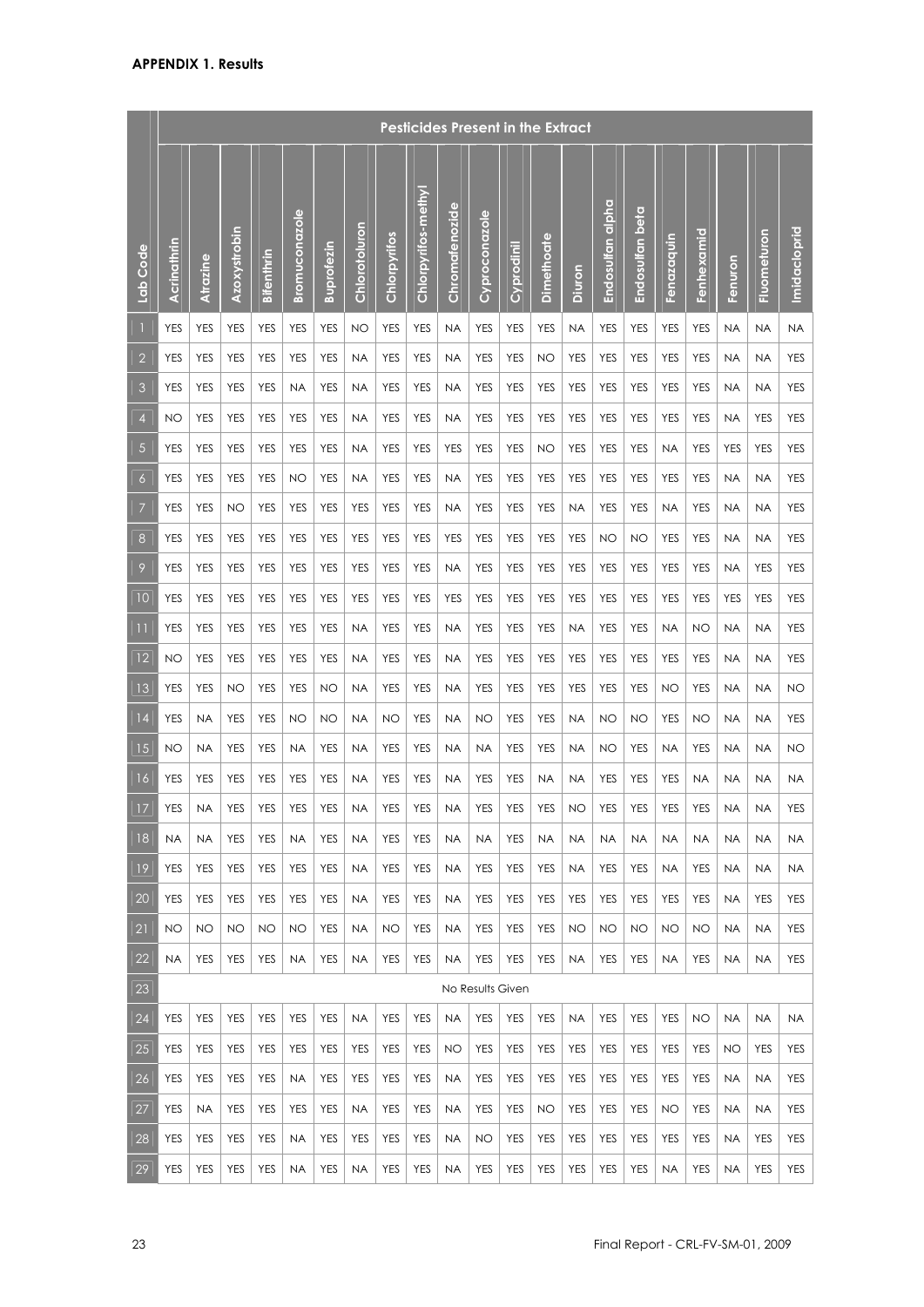|          |             |            |              |            |                      |                          |               |              | <b>Pesticides Present in the Extract</b> |                |               |                   |            |            |                  |                 |                  |            |            |             |              |
|----------|-------------|------------|--------------|------------|----------------------|--------------------------|---------------|--------------|------------------------------------------|----------------|---------------|-------------------|------------|------------|------------------|-----------------|------------------|------------|------------|-------------|--------------|
| Lab Code | Acrinathrin | Atrazine   | Azoxystrobin | Bifenthrin | <b>Bromuconazole</b> | <b>Buprofezin</b>        | Chlorotoluron | Chlorpyrifos | Chlorpyrifos-methyl                      | Chromatenozide | Cyproconazole | Cyprodinil        | Dimethoate | Diuron     | Endosulfan alpha | Endosulfan beta | Fenazaquin       | Fenhexamid | Fenuron    | Fluometuron | Imidacloprid |
| 30       | <b>YES</b>  | <b>YES</b> | <b>YES</b>   | <b>YES</b> | <b>YES</b>           | <b>YES</b>               | <b>NA</b>     | <b>YES</b>   | <b>YES</b>                               | <b>NA</b>      | <b>YES</b>    | <b>YES</b>        | <b>YES</b> | <b>YES</b> | <b>YES</b>       | <b>YES</b>      | <b>YES</b>       | <b>YES</b> | <b>NA</b>  | <b>NA</b>   | <b>YES</b>   |
| 31       | <b>YES</b>  | <b>YES</b> | <b>YES</b>   | <b>YES</b> | <b>YES</b>           | <b>YES</b>               | <b>NA</b>     | <b>YES</b>   | <b>YES</b>                               | <b>NA</b>      | <b>YES</b>    | <b>YES</b>        | NO         | <b>NA</b>  | <b>YES</b>       | <b>YES</b>      | <b>YES</b>       | <b>YES</b> | <b>NA</b>  | <b>NA</b>   | <b>NA</b>    |
| 32       | <b>YES</b>  | <b>YES</b> | <b>YES</b>   | <b>YES</b> | NO                   | <b>YES</b>               | <b>YES</b>    | <b>YES</b>   | <b>YES</b>                               | <b>YES</b>     | <b>YES</b>    | <b>YES</b>        | NO         | <b>NA</b>  | <b>YES</b>       | <b>YES</b>      | <b>YES</b>       | <b>YES</b> | <b>YES</b> | <b>YES</b>  | <b>YES</b>   |
| 33       | <b>YES</b>  | <b>YES</b> | <b>YES</b>   | <b>YES</b> | <b>YES</b>           | <b>YES</b>               | <b>YES</b>    | <b>YES</b>   | <b>YES</b>                               | <b>NA</b>      | <b>YES</b>    | <b>YES</b>        | <b>YES</b> | <b>YES</b> | <b>YES</b>       | <b>YES</b>      | <b>NA</b>        | <b>NA</b>  | <b>YES</b> | <b>NA</b>   | <b>YES</b>   |
| 34       | <b>YES</b>  | <b>YES</b> | <b>YES</b>   | <b>YES</b> | <b>NA</b>            | <b>YES</b>               | NO            | <b>YES</b>   | <b>YES</b>                               | <b>NA</b>      | <b>YES</b>    | <b>YES</b>        | <b>YES</b> | <b>NO</b>  | <b>YES</b>       | <b>YES</b>      | <b>YES</b>       | <b>YES</b> | <b>NO</b>  | <b>NO</b>   | <b>YES</b>   |
| 35       | <b>NA</b>   | <b>YES</b> | <b>YES</b>   | <b>NA</b>  | <b>YES</b>           | <b>NA</b>                | <b>YES</b>    | <b>NA</b>    | <b>NA</b>                                | <b>NA</b>      | <b>YES</b>    | <b>YES</b>        | <b>YES</b> | <b>YES</b> | <b>NA</b>        | <b>NA</b>       | <b>YES</b>       | <b>YES</b> | <b>NA</b>  | <b>NA</b>   | <b>YES</b>   |
| 36       | <b>NO</b>   | <b>YES</b> | <b>YES</b>   | <b>YES</b> | <b>YES</b>           | <b>YES</b>               | <b>YES</b>    | <b>YES</b>   | <b>YES</b>                               | <b>NA</b>      | <b>YES</b>    | <b>YES</b>        | <b>YES</b> | <b>YES</b> | <b>YES</b>       | <b>YES</b>      | <b>YES</b>       | <b>YES</b> | <b>YES</b> | <b>YES</b>  | <b>YES</b>   |
| 37       | <b>NO</b>   | <b>YES</b> | <b>YES</b>   | <b>YES</b> | <b>NA</b>            | <b>YES</b>               | <b>YES</b>    | <b>YES</b>   | <b>YES</b>                               | <b>NA</b>      | <b>YES</b>    | <b>YES</b>        | <b>YES</b> | <b>YES</b> | <b>YES</b>       | <b>YES</b>      | <b>YES</b>       | <b>YES</b> | <b>NA</b>  | <b>NA</b>   | <b>YES</b>   |
| 38       | <b>YES</b>  | <b>YES</b> | <b>YES</b>   | <b>YES</b> | <b>YES</b>           | <b>YES</b>               | <b>YES</b>    | <b>YES</b>   | <b>YES</b>                               | <b>YES</b>     | <b>YES</b>    | <b>YES</b>        | <b>YES</b> | <b>YES</b> | <b>YES</b>       | <b>YES</b>      | <b>YES</b>       | <b>YES</b> | <b>YES</b> | <b>NA</b>   | <b>YES</b>   |
| 39       | <b>YES</b>  | <b>YES</b> | <b>YES</b>   | <b>YES</b> | <b>NA</b>            | <b>YES</b>               | <b>NA</b>     | <b>YES</b>   | <b>YES</b>                               | <b>NA</b>      | <b>YES</b>    | <b>YES</b>        | <b>YES</b> | <b>NA</b>  | <b>NO</b>        | <b>NO</b>       | <b>NA</b>        | <b>NO</b>  | <b>NA</b>  | <b>NA</b>   | <b>NA</b>    |
| 40       | <b>YES</b>  | <b>YES</b> | NO           | <b>YES</b> | <b>YES</b>           | <b>YES</b>               | <b>YES</b>    | <b>YES</b>   | <b>YES</b>                               | <b>NO</b>      | <b>YES</b>    | <b>YES</b>        | <b>YES</b> | <b>YES</b> | <b>YES</b>       | <b>YES</b>      | <b>YES</b>       | <b>NO</b>  | <b>YES</b> | NO          | <b>YES</b>   |
| 41       | <b>YES</b>  | <b>YES</b> | <b>YES</b>   | <b>YES</b> | <b>YES</b>           | <b>YES</b>               | <b>YES</b>    | <b>YES</b>   | <b>YES</b>                               | <b>NA</b>      | <b>YES</b>    | <b>YES</b>        | <b>YES</b> | <b>YES</b> | <b>YES</b>       | <b>YES</b>      | <b>YES</b>       | <b>YES</b> | <b>YES</b> | <b>YES</b>  | <b>YES</b>   |
| 42       | <b>YES</b>  | <b>YES</b> | <b>YES</b>   | <b>YES</b> | <b>YES</b>           | <b>YES</b>               | <b>YES</b>    | <b>YES</b>   | <b>YES</b>                               | <b>NA</b>      | <b>YES</b>    | <b>YES</b>        | <b>YES</b> | <b>YES</b> | <b>YES</b>       | <b>YES</b>      | <b>YES</b>       | <b>YES</b> | <b>YES</b> | <b>NA</b>   | <b>YES</b>   |
| 43       | <b>NO</b>   | <b>YES</b> | <b>YES</b>   | <b>YES</b> | <b>YES</b>           | <b>YES</b>               | <b>NA</b>     | <b>YES</b>   | <b>YES</b>                               | <b>NA</b>      | <b>YES</b>    | <b>YES</b>        | <b>YES</b> | <b>YES</b> | <b>YES</b>       | <b>YES</b>      | <b>YES</b>       | <b>YES</b> | <b>NO</b>  | <b>NO</b>   | <b>YES</b>   |
| 44       | <b>YES</b>  | <b>YES</b> | <b>YES</b>   | <b>YES</b> | <b>NA</b>            | <b>YES</b>               | <b>NA</b>     | <b>YES</b>   | <b>YES</b>                               | <b>NA</b>      | <b>YES</b>    | <b>YES</b>        | <b>YES</b> | <b>NA</b>  | <b>YES</b>       | <b>YES</b>      | <b>YES</b>       | <b>NA</b>  | <b>NA</b>  | <b>NA</b>   | <b>NA</b>    |
| 45       | <b>YES</b>  | <b>YES</b> | <b>YES</b>   | <b>YES</b> | <b>NA</b>            | <b>NO</b>                | <b>NA</b>     | <b>YES</b>   | <b>YES</b>                               | <b>NA</b>      | <b>YES</b>    | <b>YES</b>        | <b>YES</b> | <b>NA</b>  | NO               | NO              | <b>YES</b>       | <b>NA</b>  | <b>NA</b>  | <b>NA</b>   | <b>NO</b>    |
|          |             |            |              |            |                      | YES: detected pesticide; |               |              |                                          |                |               | NO: not detected; |            |            |                  |                 | NA: not analysed |            |            |             |              |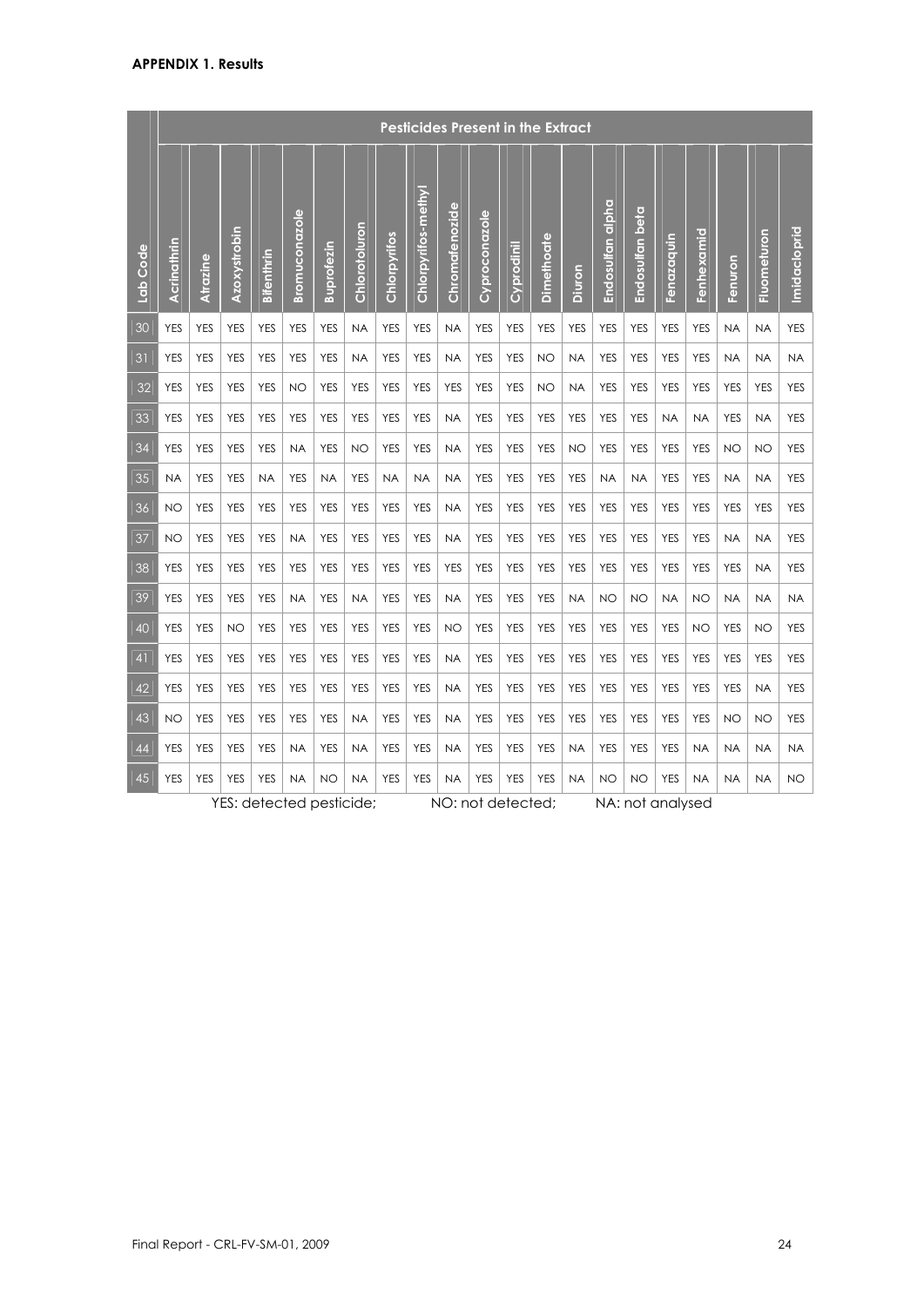|                 |                |            |             |            |            |             |             |            |             | <b>Pesticides Present in the Extract</b> |                  |            |            |            |                 |              |              |            |                             |                |            |
|-----------------|----------------|------------|-------------|------------|------------|-------------|-------------|------------|-------------|------------------------------------------|------------------|------------|------------|------------|-----------------|--------------|--------------|------------|-----------------------------|----------------|------------|
| Lab Code        | Indoxacarb sum | Isoprocarb | Isoproturon | Lenacil    | Malathion  | Mepanipyrim | Metolachlor | Omethoate  | Penconazole | Pirimicarb                               | Procymidone      | Promecarb  | Prometryn  | Propazine  | Pyridaphenthion | Pyrimethanil | Pyriproxyfen | Quinoxyfen | Spiroxamine                 | Terbuthylazine | Terbutrin  |
|                 | <b>YES</b>     | YES        | <b>NA</b>   | <b>YES</b> | <b>YES</b> | <b>YES</b>  | YES         | <b>YES</b> | <b>YES</b>  | <b>YES</b>                               | <b>YES</b>       | <b>YES</b> | <b>YES</b> | <b>YES</b> | <b>YES</b>      | YES          | <b>YES</b>   | <b>YES</b> | <b>YES</b>                  | <b>YES</b>     | <b>YES</b> |
| $\overline{2}$  | YES            | <b>NA</b>  | <b>YES</b>  | <b>NO</b>  | <b>YES</b> | <b>YES</b>  | YES         | <b>NO</b>  | <b>YES</b>  | <b>YES</b>                               | <b>NO</b>        | <b>YES</b> | <b>YES</b> | <b>NA</b>  | <b>YES</b>      | YES          | <b>YES</b>   | <b>YES</b> | <b>YES</b>                  | <b>YES</b>     | <b>NA</b>  |
| 3               | YES            | <b>NA</b>  | <b>YES</b>  | <b>YES</b> | <b>YES</b> | <b>YES</b>  | <b>YES</b>  | <b>YES</b> | <b>YES</b>  | <b>YES</b>                               | <b>YES</b>       | <b>NA</b>  | <b>YES</b> | <b>NA</b>  | <b>NA</b>       | <b>YES</b>   | <b>YES</b>   | <b>YES</b> | <b>YES</b>                  | <b>YES</b>     | <b>YES</b> |
| 4               | <b>YES</b>     | <b>NA</b>  | <b>YES</b>  | <b>NA</b>  | <b>YES</b> | <b>YES</b>  | <b>YES</b>  | <b>NO</b>  | <b>YES</b>  | <b>YES</b>                               | <b>YES</b>       | <b>YES</b> | <b>YES</b> | <b>NA</b>  | <b>YES</b>      | <b>NA</b>    | <b>YES</b>   | <b>YES</b> | <b>YES</b>                  | <b>YES</b>     | <b>YES</b> |
| 5               | <b>YES</b>     | <b>YES</b> | <b>YES</b>  | <b>YES</b> | <b>YES</b> | <b>YES</b>  | <b>YES</b>  | <b>YES</b> | <b>YES</b>  | <b>YES</b>                               | <b>YES</b>       | <b>YES</b> | <b>YES</b> | <b>YES</b> | <b>YES</b>      | <b>YES</b>   | <b>YES</b>   | <b>NA</b>  | <b>YES</b>                  | <b>YES</b>     | <b>YES</b> |
| 6               | <b>YES</b>     | <b>NA</b>  | <b>YES</b>  | <b>NO</b>  | <b>YES</b> | <b>YES</b>  | <b>YES</b>  | <b>YES</b> | <b>YES</b>  | <b>YES</b>                               | <b>YES</b>       | <b>YES</b> | <b>YES</b> | <b>YES</b> | <b>YES</b>      | YES          | <b>YES</b>   | <b>YES</b> | <b>YES</b>                  | <b>YES</b>     | <b>YES</b> |
| 7               | <b>YES</b>     | <b>YES</b> | <b>NA</b>   | <b>NA</b>  | <b>YES</b> | <b>YES</b>  | <b>YES</b>  | <b>YES</b> | <b>YES</b>  | <b>YES</b>                               | <b>NO</b>        | <b>NA</b>  | <b>YES</b> | <b>NA</b>  | <b>NA</b>       | <b>YES</b>   | <b>YES</b>   | <b>YES</b> | <b>YES</b>                  | <b>YES</b>     | <b>YES</b> |
| 8               | <b>YES</b>     | <b>YES</b> | <b>NA</b>   | <b>NO</b>  | <b>YES</b> | <b>NO</b>   | <b>YES</b>  | <b>YES</b> | <b>YES</b>  | <b>YES</b>                               | <b>YES</b>       | <b>YES</b> | <b>YES</b> | <b>YES</b> | <b>YES</b>      | <b>YES</b>   | <b>YES</b>   | <b>YES</b> | <b>YES</b>                  | <b>YES</b>     | <b>YES</b> |
| 9               | <b>YES</b>     | <b>YES</b> | <b>YES</b>  | <b>YES</b> | <b>YES</b> | <b>YES</b>  | <b>YES</b>  | <b>YES</b> | <b>YES</b>  | <b>YES</b>                               | <b>YES</b>       | NO         | <b>YES</b> | <b>YES</b> | <b>YES</b>      | <b>YES</b>   | <b>YES</b>   | <b>YES</b> | <b>YES</b>                  | <b>YES</b>     | <b>YES</b> |
| $\overline{10}$ | YES            | <b>NA</b>  | <b>YES</b>  | <b>YES</b> | <b>YES</b> | <b>YES</b>  | YES         | <b>YES</b> | <b>YES</b>  | <b>YES</b>                               | <b>YES</b>       | <b>YES</b> | <b>YES</b> | <b>YES</b> | <b>YES</b>      | <b>YES</b>   | <b>YES</b>   | <b>YES</b> | <b>YES</b>                  | <b>YES</b>     | <b>YES</b> |
| $\overline{11}$ | <b>NA</b>      | <b>NA</b>  | <b>NA</b>   | <b>NA</b>  | <b>YES</b> | <b>YES</b>  | <b>YES</b>  | <b>YES</b> | <b>YES</b>  | <b>YES</b>                               | <b>YES</b>       | <b>YES</b> | <b>YES</b> | <b>YES</b> | <b>NA</b>       | <b>YES</b>   | <b>YES</b>   | <b>YES</b> | <b>YES</b>                  | <b>YES</b>     | <b>YES</b> |
| 12              | <b>YES</b>     | <b>NA</b>  | <b>NA</b>   | <b>NA</b>  | <b>YES</b> | <b>YES</b>  | <b>YES</b>  | <b>YES</b> | <b>YES</b>  | <b>YES</b>                               | <b>YES</b>       | <b>NA</b>  | <b>YES</b> | <b>YES</b> | <b>YES</b>      | <b>YES</b>   | <b>YES</b>   | <b>YES</b> | <b>YES</b>                  | <b>YES</b>     | <b>YES</b> |
| 13              | YES            | <b>NA</b>  | <b>NA</b>   | <b>NA</b>  | <b>YES</b> | <b>YES</b>  | <b>NA</b>   | <b>YES</b> | <b>YES</b>  | <b>YES</b>                               | <b>YES</b>       | <b>NA</b>  | <b>YES</b> | <b>NA</b>  | <b>YES</b>      | <b>YES</b>   | <b>YES</b>   | <b>YES</b> | <b>YES</b>                  | <b>NA</b>      | <b>NA</b>  |
| 4               | YES            | ΝA         | <b>NA</b>   | NA         | YES        | <b>YES</b>  | <b>YES</b>  | <b>YES</b> | <b>YES</b>  | YES                                      | <b>YES</b>       | <b>YES</b> | <b>NA</b>  | <b>NA</b>  | <b>YES</b>      | NO           | YES          | <b>YES</b> | YES                         | <b>NA</b>      | NA         |
| 15              | NO             | NA         | <b>NA</b>   | NA         | <b>YES</b> | <b>YES</b>  | <b>NA</b>   | <b>YES</b> | <b>YES</b>  | <b>YES</b>                               | <b>YES</b>       | <b>NA</b>  | NA         | <b>NA</b>  | <b>NA</b>       | <b>YES</b>   | <b>YES</b>   | <b>YES</b> | <b>YES</b>                  | <b>NA</b>      | NA         |
| 16              | <b>YES</b>     | <b>YES</b> | <b>NA</b>   | <b>NA</b>  | <b>YES</b> | <b>YES</b>  | <b>NA</b>   | <b>NA</b>  | <b>YES</b>  | <b>YES</b>                               | <b>YES</b>       | <b>NA</b>  | <b>NA</b>  | <b>NA</b>  | <b>YES</b>      | <b>YES</b>   | <b>YES</b>   | <b>YES</b> | <b>NA</b>                   | <b>NA</b>      | <b>NA</b>  |
| 17              | <b>NO</b>      | <b>NA</b>  |             | NA YES     |            | $YES$ $YES$ | <b>NA</b>   | YES   YES  |             |                                          | YES   YES   NA   |            | YES        | <b>NA</b>  | YES             |              |              |            | YES   YES   YES   YES   YES |                | YES        |
| 18              | <b>NA</b>      | NA         | <b>NA</b>   | <b>NA</b>  | NO         | <b>NA</b>   | NA          | <b>NA</b>  | YES         | <b>YES</b>                               | <b>YES</b>       | <b>NA</b>  | <b>NA</b>  | <b>NA</b>  | <b>NA</b>       | <b>NA</b>    | <b>YES</b>   | <b>NA</b>  | <b>NA</b>                   | <b>NA</b>      | <b>NA</b>  |
| 19              | ΝA             | NA         | NA          | NA         | YES        | YES         | YES         | YES        | NO          | YES                                      | YES              | <b>NA</b>  | YES        | YES        | ΝA              | YES          | YES          | YES        | <b>NA</b>                   | YES            | <b>YES</b> |
| 20              | YES            | <b>YES</b> | YES         | NO         | <b>YES</b> | YES         | <b>YES</b>  | <b>YES</b> | YES         | <b>YES</b>                               | <b>YES</b>       | YES        | <b>YES</b> | <b>YES</b> | YES             | <b>YES</b>   | YES          | <b>YES</b> | YES                         | YES            | <b>YES</b> |
| 21              | YES            | <b>NA</b>  | <b>NA</b>   | NO         | <b>NO</b>  | <b>NA</b>   | NO          | <b>NO</b>  | YES         | YES                                      | <b>NO</b>        | <b>NA</b>  | <b>NO</b>  | <b>NO</b>  | <b>NO</b>       | NO.          | <b>YES</b>   | <b>NA</b>  | <b>YES</b>                  | NO             | <b>NO</b>  |
| 22              | YES            | <b>NA</b>  | <b>NA</b>   | <b>NA</b>  | <b>YES</b> | YES         | <b>YES</b>  | <b>YES</b> | YES         | YES                                      | YES              | <b>NA</b>  | YES        | YES        | <b>NA</b>       | YES          | YES          | <b>YES</b> | <b>YES</b>                  | YES            | <b>NA</b>  |
| 23              |                |            |             |            |            |             |             |            |             |                                          | No Results Given |            |            |            |                 |              |              |            |                             |                |            |
| 24              | <b>NA</b>      | YES        | <b>NA</b>   | NA.        | YES        | YES         | YES         | <b>NA</b>  | YES         | <b>YES</b>                               | YES              | YES        | <b>YES</b> | YES        | YES             | <b>YES</b>   | YES          | YES        | <b>YES</b>                  | <b>YES</b>     | YES        |
| 25              | YES            | YES        | YES         | NO         | YES        | YES         | YES         | YES        | YES         | YES                                      | YES              | YES        | YES        | <b>YES</b> | YES             | YES          | YES          | YES        | YES                         | YES            | YES        |
| 26              | <b>YES</b>     | YES        | YES         | <b>YES</b> | YES        | YES         | <b>YES</b>  | YES        | YES         | <b>YES</b>                               | YES              | YES        | YES        | <b>YES</b> | <b>NA</b>       | YES          | <b>YES</b>   | YES        | <b>YES</b>                  | <b>YES</b>     | <b>YES</b> |
| 27              | YES            | NA         | YES         | <b>NA</b>  | YES        | NO          | <b>NA</b>   | YES        | YES         | YES                                      | <b>YES</b>       | NO         | <b>YES</b> | <b>NA</b>  | YES             | YES          | YES          | YES        | <b>NA</b>                   | <b>NA</b>      | YES        |
| 28              | YES            | <b>NA</b>  | YES         | <b>YES</b> | <b>YES</b> | YES         | <b>YES</b>  | <b>YES</b> | YES         | <b>YES</b>                               | <b>YES</b>       | YES        | YES        | <b>NA</b>  | YES             | YES          | <b>YES</b>   | YES        | <b>YES</b>                  | YES            | <b>NO</b>  |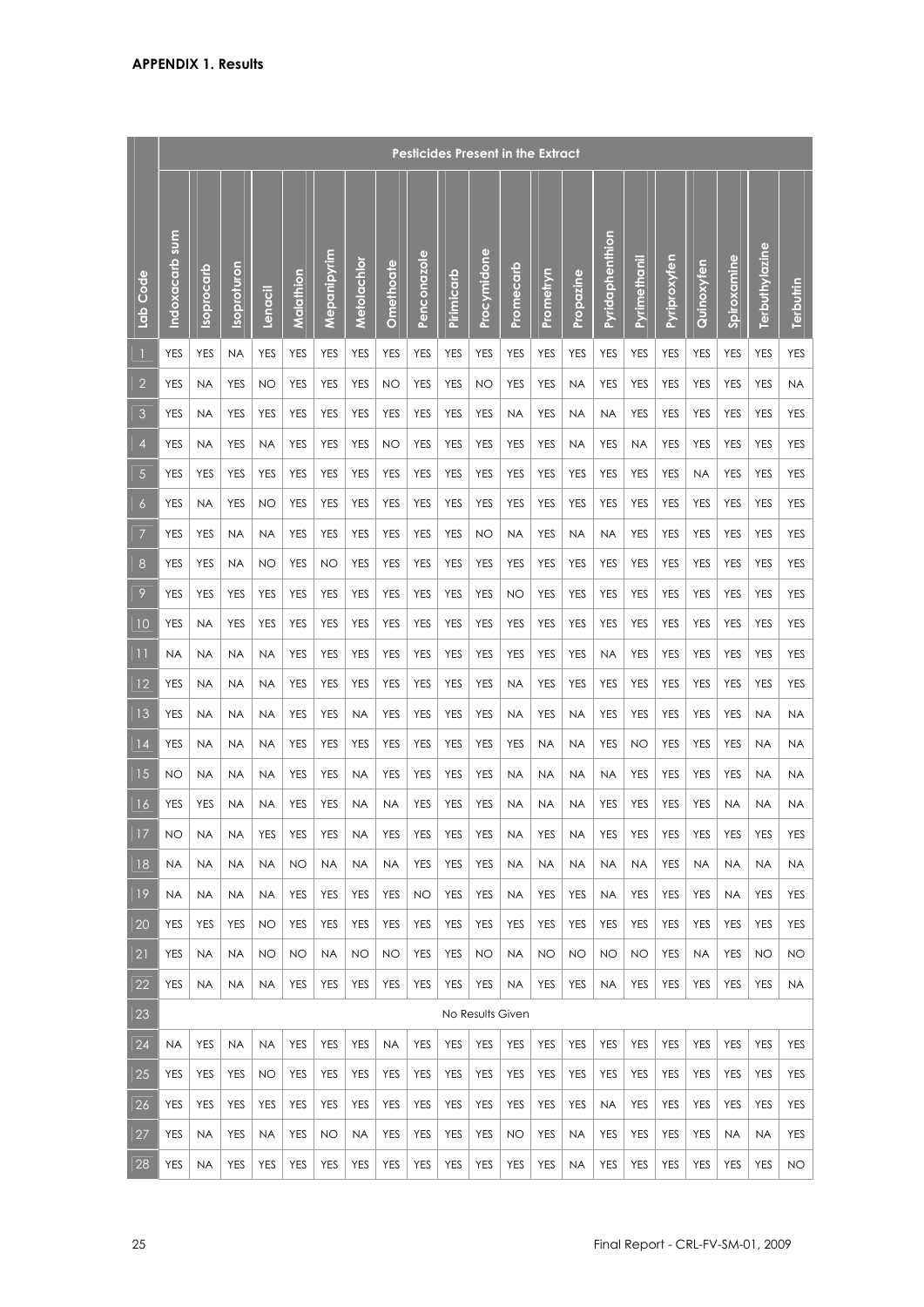|                |                |            |             |            |            |             |             |                  |             | <b>Pesticides Present in the Extract</b> |             |            |            |            |                 |              |              |            |             |                |            |
|----------------|----------------|------------|-------------|------------|------------|-------------|-------------|------------------|-------------|------------------------------------------|-------------|------------|------------|------------|-----------------|--------------|--------------|------------|-------------|----------------|------------|
| Lab Code       | Indoxacarb sum | Isoprocarb | Isoproturon | Lenacil    | Malathion  | Mepanipyrim | Metolachlor | <b>Omethoate</b> | Penconazole | Pirimicarb                               | Procymidone | Promecarb  | Prometryn  | Propazine  | Pyridaphenthion | Pyrimethanil | Pyriproxyfen | Quinoxyfen | Spiroxamine | Terbuthylazine | Terbutrin  |
| 29             | <b>YES</b>     | <b>NA</b>  | <b>NA</b>   | <b>NA</b>  | <b>YES</b> | <b>YES</b>  | <b>YES</b>  | <b>NO</b>        | <b>YES</b>  | <b>YES</b>                               | <b>YES</b>  | <b>NA</b>  | <b>NA</b>  | <b>YES</b> | <b>YES</b>      | <b>NO</b>    | <b>YES</b>   | <b>YES</b> | <b>YES</b>  | <b>YES</b>     | <b>YES</b> |
| 30             | <b>NO</b>      | <b>YES</b> | <b>NO</b>   | NO         | <b>YES</b> | <b>YES</b>  | <b>YES</b>  | <b>YES</b>       | <b>YES</b>  | <b>YES</b>                               | <b>YES</b>  | <b>YES</b> | <b>YES</b> | <b>NA</b>  | <b>YES</b>      | <b>YES</b>   | <b>YES</b>   | <b>YES</b> | <b>YES</b>  | <b>YES</b>     | <b>YES</b> |
| 31             | <b>YES</b>     | <b>YES</b> | <b>NA</b>   | <b>NA</b>  | <b>YES</b> | <b>YES</b>  | <b>YES</b>  | <b>NA</b>        | <b>YES</b>  | <b>YES</b>                               | <b>YES</b>  | <b>YES</b> | <b>YES</b> | <b>YES</b> | <b>YES</b>      | <b>YES</b>   | <b>YES</b>   | <b>YES</b> | <b>YES</b>  | <b>YES</b>     | <b>NA</b>  |
| 32             | <b>YES</b>     | <b>YES</b> | <b>YES</b>  | <b>YES</b> | <b>YES</b> | <b>YES</b>  | <b>YES</b>  | <b>YES</b>       | <b>YES</b>  | <b>YES</b>                               | <b>YES</b>  | <b>YES</b> | <b>YES</b> | <b>YES</b> | <b>YES</b>      | <b>YES</b>   | <b>YES</b>   | <b>NA</b>  | <b>YES</b>  | YES            | <b>YES</b> |
| 33             | NA             | <b>NA</b>  | <b>YES</b>  | <b>NA</b>  | <b>YES</b> | <b>YES</b>  | <b>YES</b>  | <b>NA</b>        | <b>NA</b>   | <b>YES</b>                               | <b>NA</b>   | <b>NA</b>  | <b>NA</b>  | <b>NA</b>  | <b>NA</b>       | <b>YES</b>   | <b>YES</b>   | <b>YES</b> | <b>YES</b>  | <b>YES</b>     | <b>NA</b>  |
| 34             | <b>YES</b>     | <b>YES</b> | <b>YES</b>  | <b>YES</b> | <b>YES</b> | <b>YES</b>  | <b>YES</b>  | <b>YES</b>       | <b>YES</b>  | <b>YES</b>                               | <b>YES</b>  | <b>YES</b> | <b>YES</b> | <b>YES</b> | <b>YES</b>      | <b>YES</b>   | <b>YES</b>   | <b>YES</b> | <b>YES</b>  | <b>YES</b>     | <b>NA</b>  |
| 35             | <b>YES</b>     | <b>NA</b>  | <b>YES</b>  | <b>NA</b>  | <b>YES</b> | <b>YES</b>  | <b>NA</b>   | <b>YES</b>       | <b>YES</b>  | <b>YES</b>                               | <b>NA</b>   | <b>NA</b>  | <b>NA</b>  | <b>NA</b>  | <b>NA</b>       | <b>YES</b>   | <b>YES</b>   | <b>YES</b> | <b>YES</b>  | <b>NA</b>      | <b>NA</b>  |
| 36             | <b>YES</b>     | NO         | <b>NO</b>   | <b>YES</b> | <b>YES</b> | <b>YES</b>  | <b>YES</b>  | <b>YES</b>       | <b>YES</b>  | <b>YES</b>                               | <b>YES</b>  | <b>NO</b>  | <b>YES</b> | <b>YES</b> | <b>YES</b>      | <b>YES</b>   | <b>YES</b>   | <b>YES</b> | <b>YES</b>  | <b>YES</b>     | <b>NO</b>  |
| 37             | <b>YES</b>     | NO         | <b>YES</b>  | <b>NA</b>  | <b>YES</b> | <b>YES</b>  | <b>NA</b>   | <b>YES</b>       | <b>YES</b>  | <b>YES</b>                               | <b>YES</b>  | <b>NO</b>  | <b>YES</b> | <b>NA</b>  | <b>YES</b>      | <b>YES</b>   | <b>YES</b>   | <b>YES</b> | <b>YES</b>  | <b>NA</b>      | <b>NA</b>  |
| 38             | <b>YES</b>     | <b>YES</b> | <b>YES</b>  | <b>YES</b> | <b>YES</b> | <b>YES</b>  | <b>YES</b>  | <b>YES</b>       | <b>YES</b>  | <b>YES</b>                               | <b>YES</b>  | <b>YES</b> | <b>YES</b> | <b>YES</b> | <b>YES</b>      | <b>YES</b>   | <b>YES</b>   | <b>YES</b> | <b>YES</b>  | <b>YES</b>     | <b>YES</b> |
| 39             | <b>NO</b>      | <b>NA</b>  | <b>NA</b>   | <b>NA</b>  | <b>YES</b> | <b>YES</b>  | <b>NA</b>   | <b>YES</b>       | <b>YES</b>  | <b>NA</b>                                | <b>YES</b>  | <b>NA</b>  | <b>NA</b>  | <b>NA</b>  | <b>YES</b>      | <b>NO</b>    | <b>YES</b>   | <b>YES</b> | <b>NO</b>   | <b>NA</b>      | <b>NA</b>  |
| 40             | <b>YES</b>     | NO         | <b>YES</b>  | <b>YES</b> | <b>YES</b> | <b>YES</b>  | <b>YES</b>  | <b>YES</b>       | <b>YES</b>  | <b>YES</b>                               | <b>YES</b>  | <b>YES</b> | <b>YES</b> | <b>YES</b> | <b>YES</b>      | <b>YES</b>   | <b>YES</b>   | <b>YES</b> | <b>YES</b>  | <b>YES</b>     | <b>YES</b> |
| 4 <sup>1</sup> | <b>YES</b>     | <b>NA</b>  | <b>YES</b>  | <b>YES</b> | <b>YES</b> | <b>YES</b>  | <b>YES</b>  | <b>YES</b>       | <b>YES</b>  | <b>YES</b>                               | <b>YES</b>  | <b>YES</b> | <b>YES</b> | <b>YES</b> | <b>YES</b>      | <b>YES</b>   | <b>YES</b>   | <b>YES</b> | <b>YES</b>  | <b>YES</b>     | <b>YES</b> |
| 42             | <b>YES</b>     | <b>NA</b>  | <b>YES</b>  | NO         | <b>YES</b> | <b>YES</b>  | <b>YES</b>  | <b>YES</b>       | <b>YES</b>  | <b>YES</b>                               | <b>YES</b>  | <b>YES</b> | YES        | <b>YES</b> | <b>YES</b>      | <b>YES</b>   | <b>YES</b>   | <b>YES</b> | <b>YES</b>  | <b>YES</b>     | <b>YES</b> |
| 43             | <b>YES</b>     | <b>NA</b>  | <b>NO</b>   | NO         | <b>YES</b> | <b>YES</b>  | <b>YES</b>  | <b>YES</b>       | <b>YES</b>  | <b>YES</b>                               | <b>YES</b>  | <b>NA</b>  | <b>YES</b> | <b>YES</b> | <b>YES</b>      | <b>YES</b>   | NO           | <b>YES</b> | <b>YES</b>  | <b>YES</b>     | <b>YES</b> |
| 44             | <b>NA</b>      | <b>NA</b>  | <b>NA</b>   | <b>NA</b>  | <b>YES</b> | <b>YES</b>  | <b>NA</b>   | <b>YES</b>       | <b>YES</b>  | <b>YES</b>                               | <b>YES</b>  | <b>YES</b> | <b>YES</b> | <b>NA</b>  | <b>YES</b>      | <b>YES</b>   | <b>YES</b>   | <b>YES</b> | <b>YES</b>  | <b>YES</b>     | <b>YES</b> |
| 45             | <b>YES</b>     | <b>NA</b>  | <b>NA</b>   | <b>NA</b>  | <b>YES</b> | <b>NA</b>   | <b>YES</b>  | <b>YES</b>       | NO          | <b>YES</b>                               | <b>NO</b>   | <b>YES</b> | <b>NA</b>  | <b>NA</b>  | <b>NA</b>       | <b>YES</b>   | <b>YES</b>   | <b>YES</b> | <b>NA</b>   | <b>YES</b>     | <b>NA</b>  |

YES: detected pesticide; NO: not detected; NA: not analysed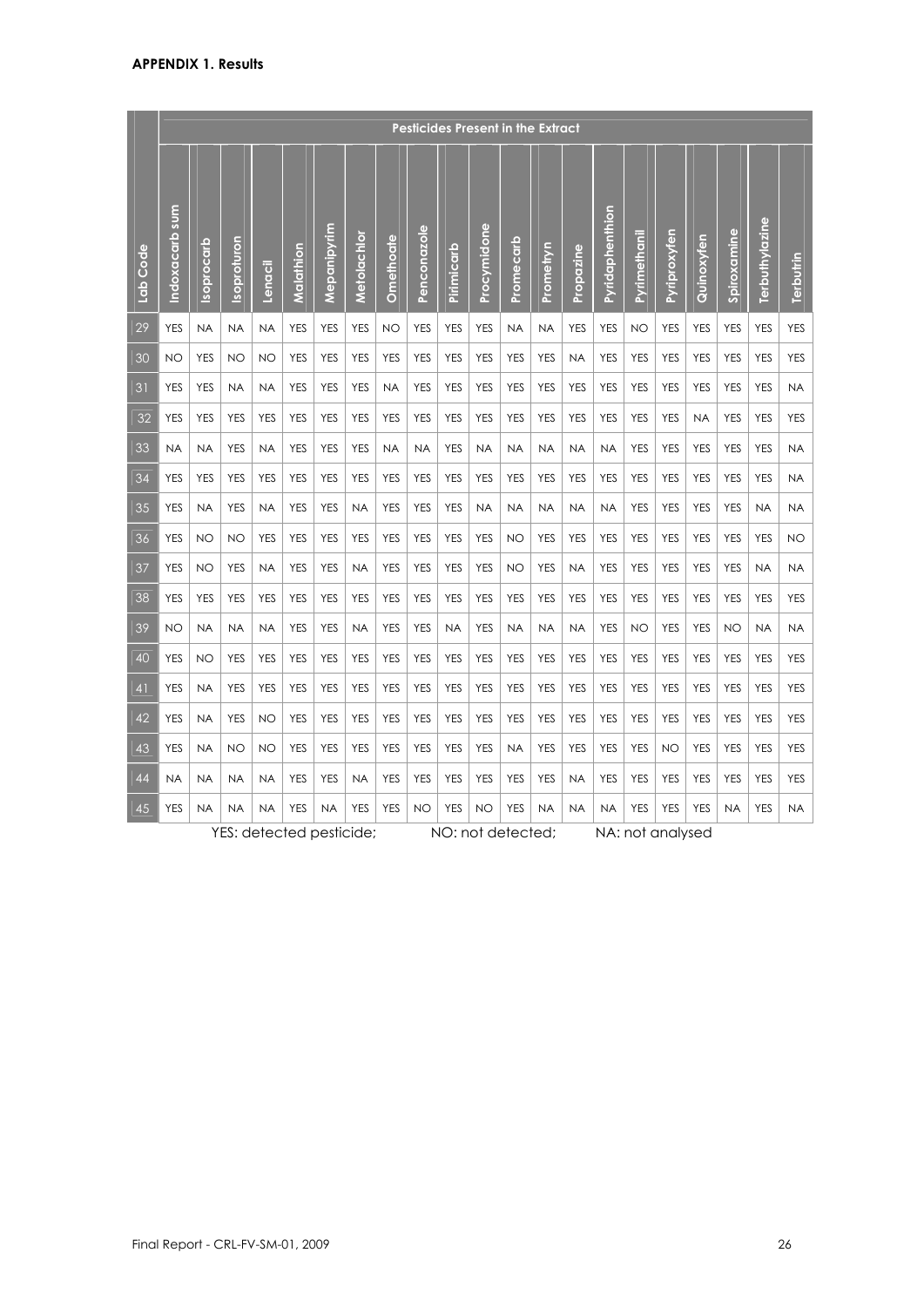|                 |                  |                  | <b>Pesticides Present in the Extract</b> |            |             |
|-----------------|------------------|------------------|------------------------------------------|------------|-------------|
|                 |                  |                  |                                          |            |             |
| Lab Code        | Thiacloprid      | Tolfenpyrad      | olvifluanid                              |            | Vinclozolin |
|                 |                  |                  |                                          |            |             |
| $\bar{1}$       | <b>NA</b>        | <b>YES</b>       | <b>YES</b>                               | <b>YES</b> | <b>YES</b>  |
| $\overline{2}$  | <b>YES</b>       | <b>YES</b>       | <b>NO</b>                                | <b>YES</b> | <b>YES</b>  |
| $\mathfrak{S}$  | YES              | <b>NA</b>        | <b>YES</b>                               | <b>NA</b>  | YES         |
| $\overline{4}$  | <b>YES</b>       | <b>NA</b>        | <b>YES</b>                               | YES        | <b>YES</b>  |
| 5               | YES              | <b>NO</b>        | <b>NA</b>                                | <b>NO</b>  | <b>YES</b>  |
| $\overline{6}$  | <b>YES</b>       | <b>YES</b>       | <b>NO</b>                                | YES        | <b>YES</b>  |
| $\overline{7}$  | <b>YES</b>       | <b>NA</b>        | <b>YES</b>                               | <b>NA</b>  | <b>YES</b>  |
| $\bf 8$         | <b>YES</b>       | <b>YES</b>       | <b>NO</b>                                | <b>YES</b> | <b>YES</b>  |
| $\mathcal{P}$   | YES              | <b>YES</b>       | <b>YES</b>                               | YES        | YES         |
| 10              | YES              | <b>NA</b>        | <b>YES</b>                               | YES        | YES         |
| $\overline{11}$ | YES              | <b>NA</b>        | <b>YES</b>                               | <b>NA</b>  | YES         |
| 12              | <b>YES</b>       | <b>NA</b>        | <b>YES</b>                               | <b>YES</b> | <b>YES</b>  |
| 13              | <b>YES</b>       | <b>NA</b>        | <b>YES</b>                               | <b>NA</b>  | <b>YES</b>  |
| 4               | <b>YES</b>       | <b>NA</b>        | <b>NO</b>                                | <b>NA</b>  | YES         |
| 15              | <b>NA</b>        | <b>NA</b>        | <b>YES</b>                               | <b>NA</b>  | <b>YES</b>  |
| 16              | <b>NA</b>        | <b>NA</b>        | <b>YES</b>                               | <b>NA</b>  | <b>YES</b>  |
| 17              | <b>YES</b>       | <b>NA</b>        | <b>YES</b>                               | <b>YES</b> | <b>YES</b>  |
| 18              | <b>NA</b>        | <b>NA</b>        | <b>NO</b>                                | <b>NA</b>  | <b>YES</b>  |
| 19              | <b>NA</b>        | <b>NA</b>        | <b>NO</b>                                | <b>NA</b>  | <b>YES</b>  |
| 20              | YES              | YES              | YES                                      | YES        | YES         |
| 21              | <b>YES</b>       | <b>NA</b>        | <b>YES</b>                               | <b>NO</b>  | NO          |
| 22              | <b>YES</b>       | <b>NA</b>        | <b>NA</b>                                | <b>YES</b> | YES         |
| 23              |                  |                  | No Results Given                         |            |             |
| 24              | <b>NA</b>        | <b>YES</b>       | <b>YES</b>                               | YES        |             |
| 25              | YES              | <b>YES</b>       | <b>YES</b>                               | <b>YES</b> | <b>YES</b>  |
| 26              | YES              | <b>NA</b>        | <b>YES</b>                               | <b>NA</b>  | YES         |
| 27              | YES              | <b>NA</b>        | <b>NO</b>                                | YES        | YES         |
| 28              | YES              | ΝA               | YES                                      | YES        | YES         |
| 29              | YES              | <b>NA</b>        | <b>YES</b>                               | YES        | <b>YES</b>  |
| 30<br>31        | YES<br><b>NA</b> | NA<br><b>YES</b> | ΝO<br>NA                                 | YES<br>YES | YES<br>YES  |
| 32              | YES              | YES              | NA                                       | YES        | YES         |
| 33              | <b>NA</b>        | <b>NA</b>        | <b>NA</b>                                | <b>NA</b>  | YES         |
| 34              | YES              | NA               | ΝO                                       | YES        | YES         |
| 35              | <b>YES</b>       | NA               | NA                                       | <b>NA</b>  | <b>NA</b>   |
| 36              | YES              | NA               | ΝO                                       | YES        | YES         |
| 37              | YES              | <b>NA</b>        | <b>YES</b>                               | <b>NA</b>  | <b>YES</b>  |
| 38              | YES              | YES              | YES                                      | YES        | YES         |
| 39              | <b>NA</b>        | NA               | YES                                      | NA         | YES         |
| 40              | YES              | <b>NO</b>        | NO.                                      | YES        | YES         |
| $\overline{4}$  | YES              | YES              | <b>NO</b>                                | YES        | YES         |
| 42              | YES              | <b>NA</b>        | <b>YES</b>                               | YES        | YES         |
| 43              | YES              | ΝO               | YES                                      | YES        | YES         |
| 44              | <b>NA</b>        | <b>NA</b>        | YES                                      | <b>NA</b>  | <b>YES</b>  |
| 45              | YES              | ΝA               | ΝA                                       | ΝA         | NA          |

YES: detected pesticide; NO: not detected; NA: not analysed.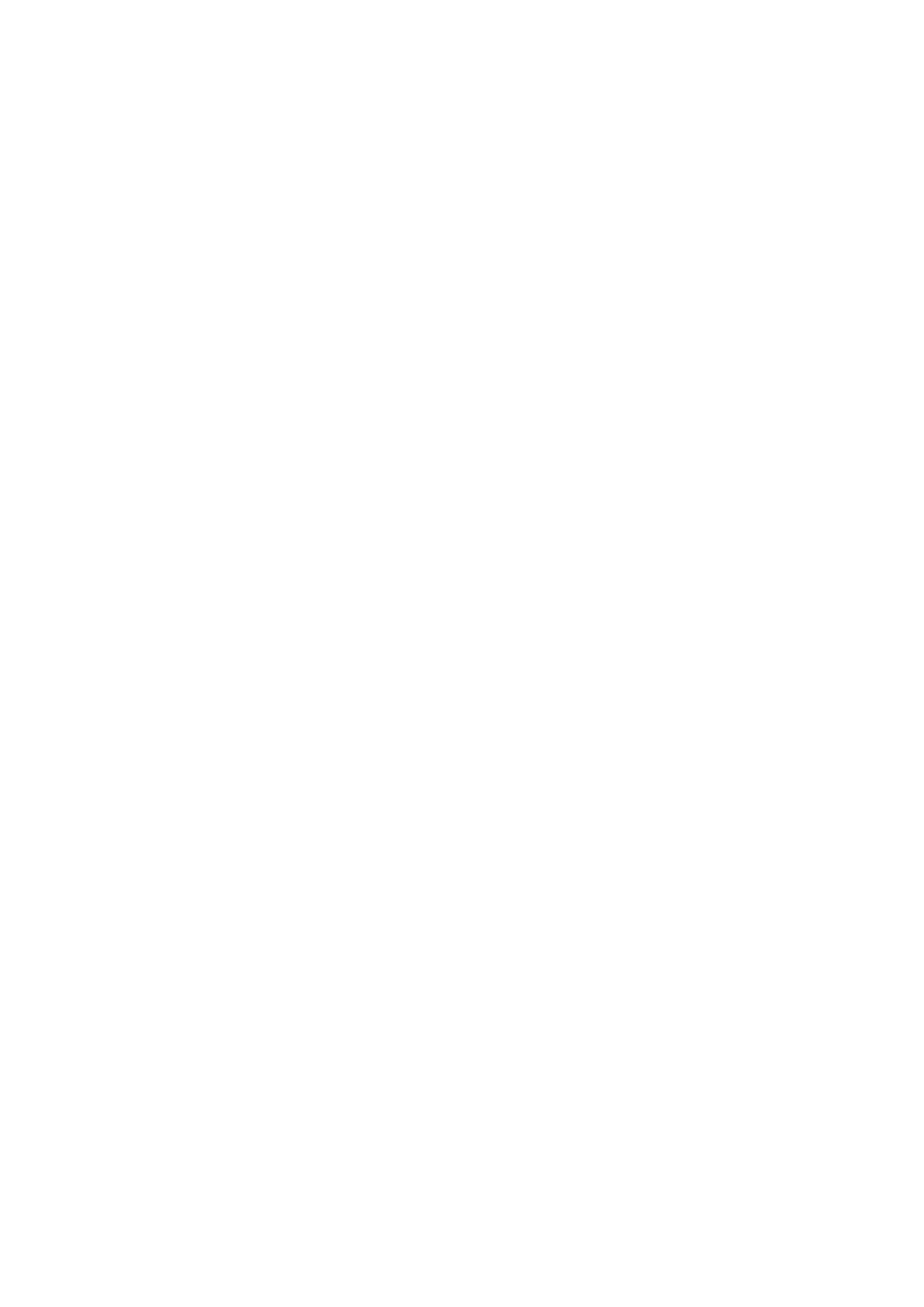



**No. of pesticides detected, not detected and not analysed by the participant laboratories** 





**% of pesticides detected, not detected and not analysed by the participant laboratories**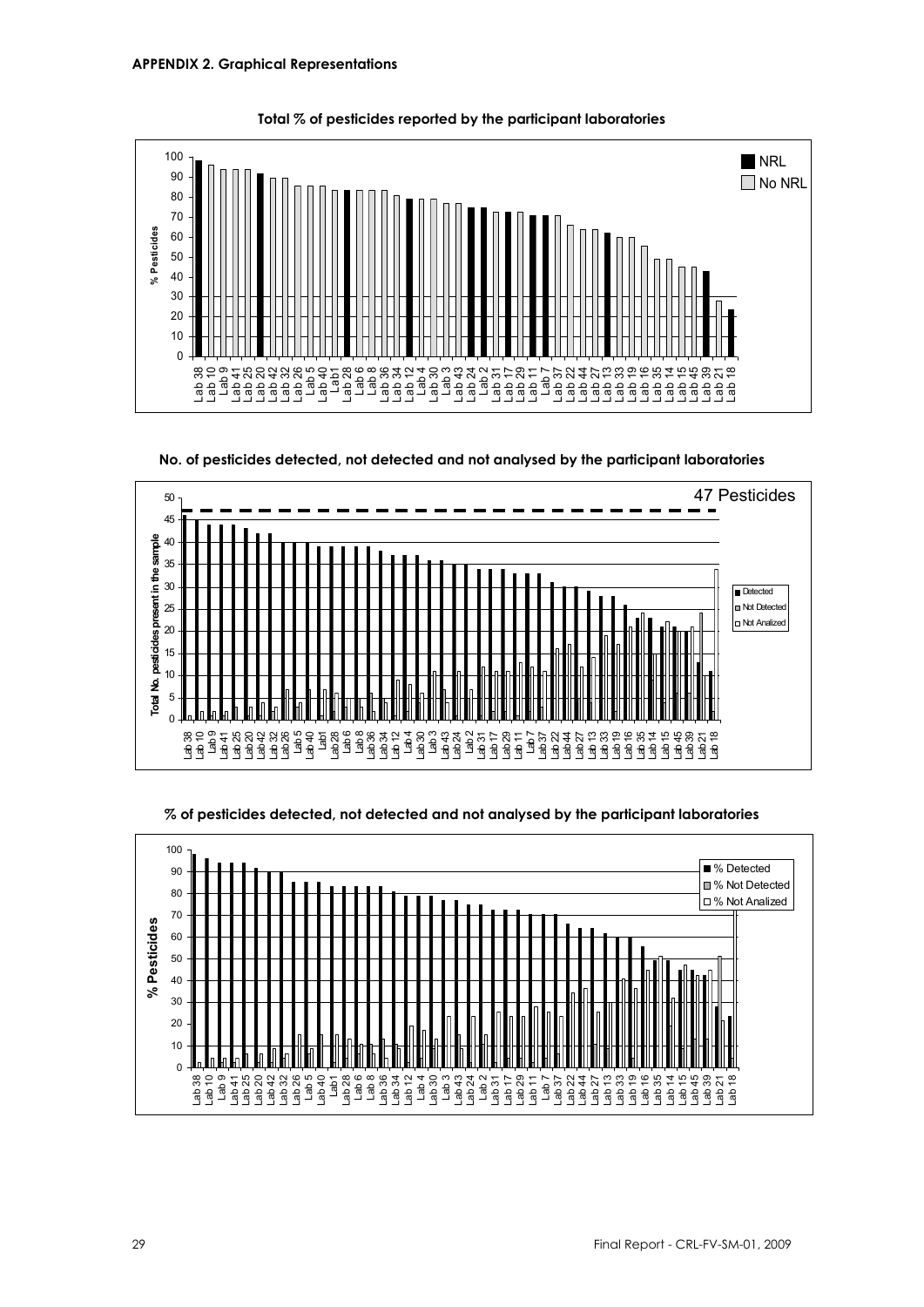





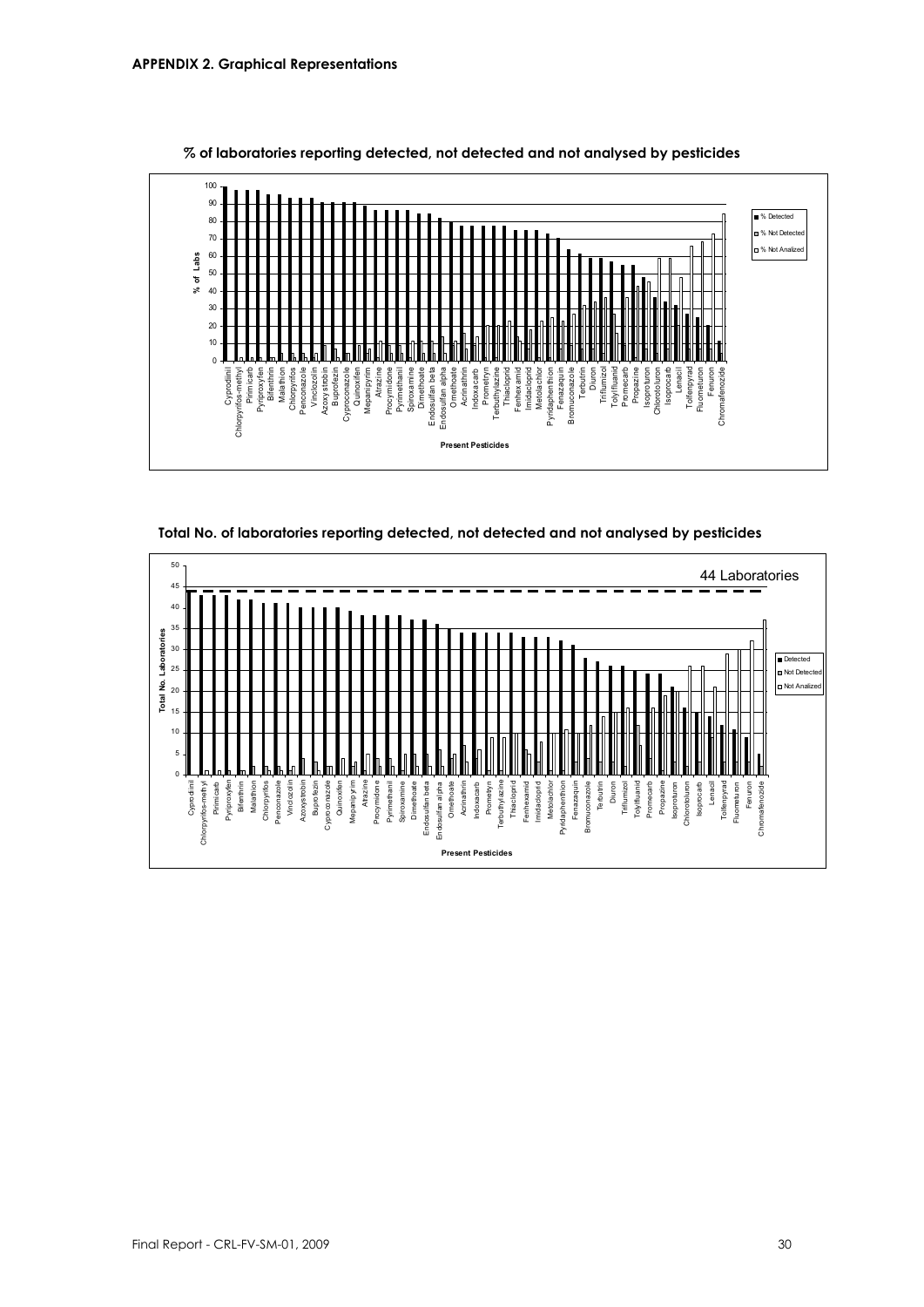| <br> <br> |
|-----------|
|           |
| I         |
|           |
|           |

| Were standard                     | sample extract?<br>(Yes or No)<br>together with<br>analysed<br>solution |                         | YES                                  | YES                                 | YES                                           | YES                                           |              | YES                      | YES                        | YES              | YES            | YES                                                   | YES                                 | $\frac{0}{2}$      | YES            |
|-----------------------------------|-------------------------------------------------------------------------|-------------------------|--------------------------------------|-------------------------------------|-----------------------------------------------|-----------------------------------------------|--------------|--------------------------|----------------------------|------------------|----------------|-------------------------------------------------------|-------------------------------------|--------------------|----------------|
|                                   | compounds<br>in method<br>or library<br>No.of                           |                         | 200                                  | 150                                 | 146                                           | 232                                           |              | 257                      | $\mathcal{S}^{\mathsf{S}}$ | 320              | $\overline{C}$ | 130                                                   | 930 in library<br>method-<br>195 in | 150                | 200            |
|                                   | or manual or<br>automated<br>Software<br>both                           |                         | Chemstation                          | Analyst <sub>1.5</sub>              | manual                                        | Both                                          |              | Automated                | Automated                  | AUTOMATED        | AUTOMATED      | Both                                                  | Both                                | automated          | automated      |
|                                   | Injection<br>Volume<br>$(\mu)$                                          |                         | $\sim$                               | $\supseteq$                         |                                               | 5                                             |              | 5                        | $\overline{\phantom{0}}$   | 5                | $\supseteq$    | 5                                                     | $\sim$                              |                    | $\overline{5}$ |
| Chromatographic<br>Conditions     | Column Type                                                             |                         | HP5MS                                | SppedRod                            | DB5-MS                                        | reversed<br>phase                             |              | $\frac{8}{2}$            | Р-5                        | $\frac{8}{2}$    | <b>DB5.MS</b>  | Sao                                                   | HP5-MS                              | <b>DB5</b>         | $C-18$         |
|                                   | Instrument Used                                                         |                         | Agilent 6890<br>GC with 5973N<br>MSQ | API400 QQQ<br>Biosystems<br>Applied | GC 6890-MSD<br>GC-MS (quad)<br>5973 (Agilent) | Quattro Premier<br>Alliance 2695-<br>LC-MS/MS | XE, (Waters) | LC-MSMS                  | GC-MSD                     | ТOЕ              | GC-MS          | API 2000 Triple<br>spectrometer<br>quadrupole<br>mass | Agilent MSD<br>5975C                | <b>GC</b>          | LC-MS/MS       |
|                                   | concentration<br>Final                                                  |                         |                                      | No Deviation                        |                                               |                                               |              |                          |                            |                  |                | 5g/ml                                                 |                                     |                    |                |
| Extract Adjustment for LC(if any) | composition<br>Final extract                                            | NO INFORMATION PROVIDED |                                      | Neat                                |                                               |                                               |              |                          |                            |                  |                | Methanol                                              |                                     | methanol-water 3:7 |                |
|                                   | Solvent Switch                                                          |                         |                                      | None                                |                                               |                                               |              | $\frac{\circ}{2}$        |                            | MeOH/water050/50 |                | Methanol                                              |                                     | methanol-water 3:7 |                |
|                                   | Dilution<br>factor                                                      |                         |                                      | None                                |                                               |                                               |              | $\frac{\circ}{2}$        |                            |                  |                |                                                       |                                     |                    |                |
|                                   | concentration<br>Final                                                  |                         |                                      | No Deviation                        |                                               | $0.2g$ /ml                                    |              |                          |                            |                  |                |                                                       | lg/ml                               |                    |                |
|                                   | Final extract<br>composition<br>Extract Adjustment for GC(if any)       |                         |                                      | Neat                                |                                               | Toluene/Acetonitrile<br>4/1                   |              |                          |                            |                  |                |                                                       |                                     | isooctane-toluene  | $\overline{5}$ |
|                                   | Solvent Switch                                                          |                         |                                      | None                                |                                               | To toluene                                    |              | Hexane/acetone<br>9/1    |                            |                  | Ciclohexan     | lsooctan/Toluol<br>9+1                                |                                     | isooctane-toluene  | $\overline{5}$ |
|                                   | Dilution factor                                                         |                         |                                      | None                                |                                               | S                                             |              | $\overline{\phantom{0}}$ |                            |                  |                |                                                       |                                     |                    |                |
|                                   | $\frac{1}{3}$                                                           | $\overline{5}$          |                                      | 002                                 |                                               | $\rm 003$                                     |              | 004                      |                            | 005              |                | 006                                                   |                                     | $\odot$            |                |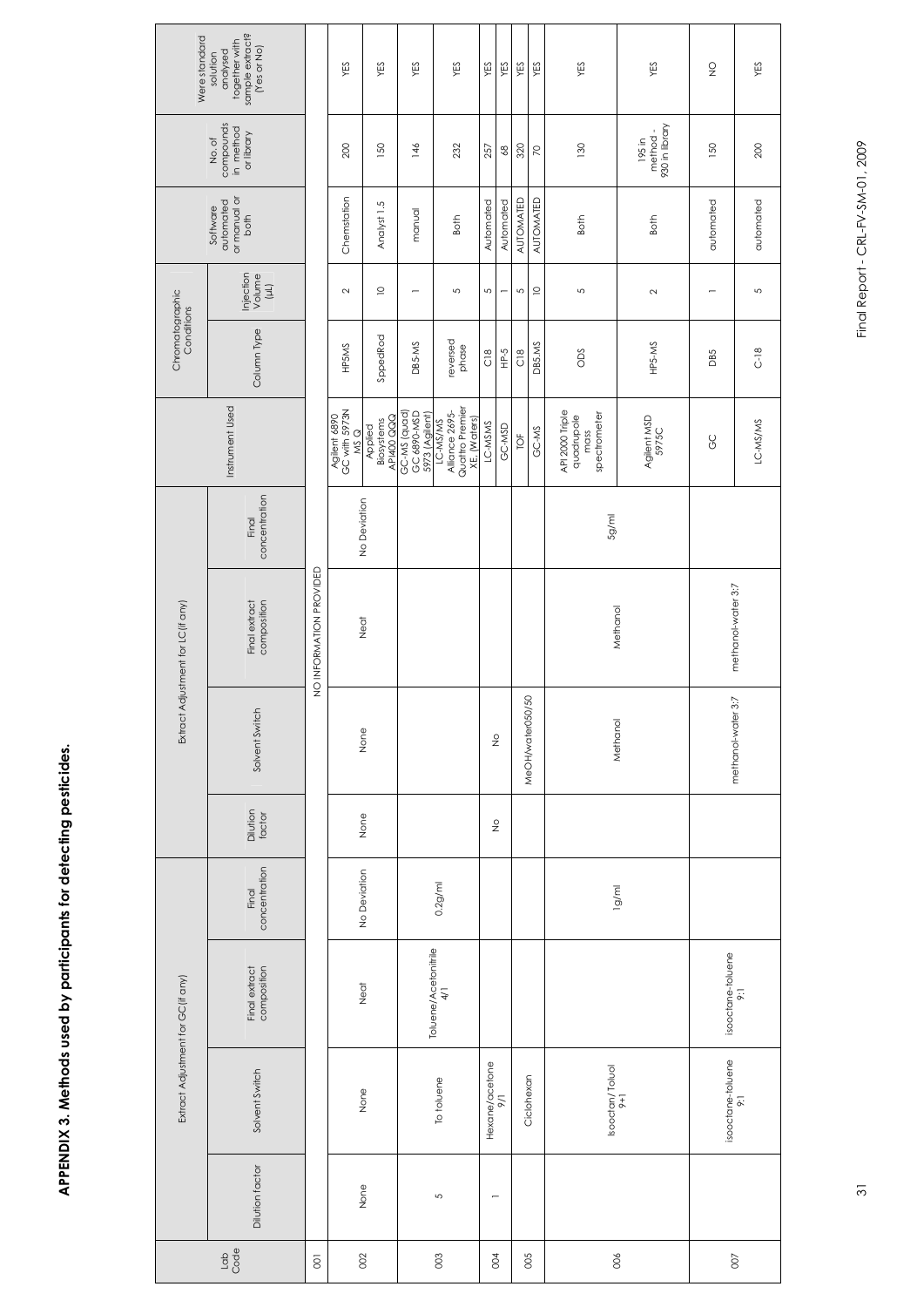## **APPENDIX 3. Results (mg/Kg) and z-scores for FFP RSD (25%).**  APPENDIX 3. Results (mg/Kg) and z-scores for FFP RSD (25%).

| Were standard                     | sample extract?<br>(Yes or No)<br>together with<br>analysed<br>solution | $\frac{0}{2}$ | $\frac{0}{2}$     | YES (not all<br>compounds) | YES (not all<br>compounds)     | YES             | $\frac{\circ}{2}$ | YES                   | YES           | YES          | YES            |                 | YES                             | $\frac{0}{2}$                  | YES                        |
|-----------------------------------|-------------------------------------------------------------------------|---------------|-------------------|----------------------------|--------------------------------|-----------------|-------------------|-----------------------|---------------|--------------|----------------|-----------------|---------------------------------|--------------------------------|----------------------------|
|                                   | compounds<br>in method<br>or library<br>No.of                           | 566           | 188               | 410                        | 472                            | 273             | 590               | $82$                  | 5             | 34           | 23             | $\overline{27}$ | 122                             | $\overline{z}$                 | $\overset{\infty}{=}$      |
|                                   | automated<br>or manual or<br>Software<br>both                           | automated     | manual            | both                       | both                           | both            | automated         | both                  | both          | both         | both           | automated       | both                            | manual                         | both                       |
|                                   | Injection<br>Volume<br>(µL)                                             | $\sim$        | $\supseteq$       | $\supseteq$                | $\supseteq$                    | $\supseteq$     | S                 | $\sim$                | $\infty$      | 2            | $\overline{5}$ | S               | 5ul                             | $\qquad \qquad \longleftarrow$ |                            |
| Chromatographic<br>Conditions     | Column Type                                                             | DB-5 MS       | $C-18-3m$         | Rtx-<br>ClPesticides       | Waters<br>Atlantis T3          | C183µ<br>50x2mm | HP-5MS            | $HP-5MS$              | HP-5MS        | DB5 / DB1701 | $\frac{8}{5}$  | $\frac{8}{18}$  | metyl siloxan<br>5% phenyl      | 5% phenyl<br>metyl siloxan     | metyl siloxan<br>5% phenyl |
|                                   | Instrument Used                                                         | GC-MS         | LC-MS/MS          | Leco Pegasus<br>GCxGCTOF   | Exactive LC-<br>hrMS<br>Thermo | LC-qqq-MS/MS    | GC-q-MS           | GC-q-MS (EI)          | GC-q-MS (NCI) | GC-FPD       | LC MSMS ITD    | LC MSMS quad*   | GC MSMS itd                     | GC MS quad                     | GC NCI                     |
|                                   | concentration<br>Final                                                  |               |                   |                            | $0.5$ g/ml                     |                 |                   |                       |               |              |                |                 | 0.5 <sub>g</sub> /m             |                                |                            |
| Extract Adjustment for LC(if any) | Final extract<br>composition                                            |               |                   |                            | Acn:water 1:1                  |                 |                   |                       |               |              |                |                 | Acetonitril:mobile<br>phase 1/1 |                                |                            |
|                                   | Solvent Switch                                                          |               | $\frac{\circ}{2}$ |                            | None                           |                 |                   | $\frac{\circ}{2}$     |               |              |                |                 |                                 |                                |                            |
|                                   | Dilution<br>factor                                                      |               | $\frac{\circ}{2}$ | $\sim$                     |                                |                 |                   | $\frac{\circ}{2}$     |               |              |                |                 | $\sim$                          |                                |                            |
|                                   | concentration<br>Final                                                  |               |                   |                            |                                |                 |                   | $\frac{1}{0.1}$ g/ml; |               |              |                |                 |                                 |                                |                            |
|                                   | Final extract<br>composition                                            |               |                   |                            | Acetonitrile                   |                 |                   | Acetonitrile          |               |              |                |                 |                                 |                                |                            |
| Extract Adjustment for GC(if any) | Solvent Switch                                                          |               | $\frac{6}{5}$     |                            | none                           |                 |                   | $\frac{6}{5}$         |               |              |                |                 |                                 |                                |                            |
|                                   | Dilution factor                                                         |               | $\frac{\circ}{2}$ |                            | none                           |                 |                   | 1;1:10                |               |              |                |                 |                                 |                                |                            |
|                                   | $\frac{1}{6}$                                                           |               | 008               | $\circ$                    |                                |                 |                   | $\overline{0}$        |               |              |                |                 |                                 |                                |                            |

Final Report - CRL-FV-SM-01, 2009 32 Final Report - CRL-FV-SM-01, 2009

 $32$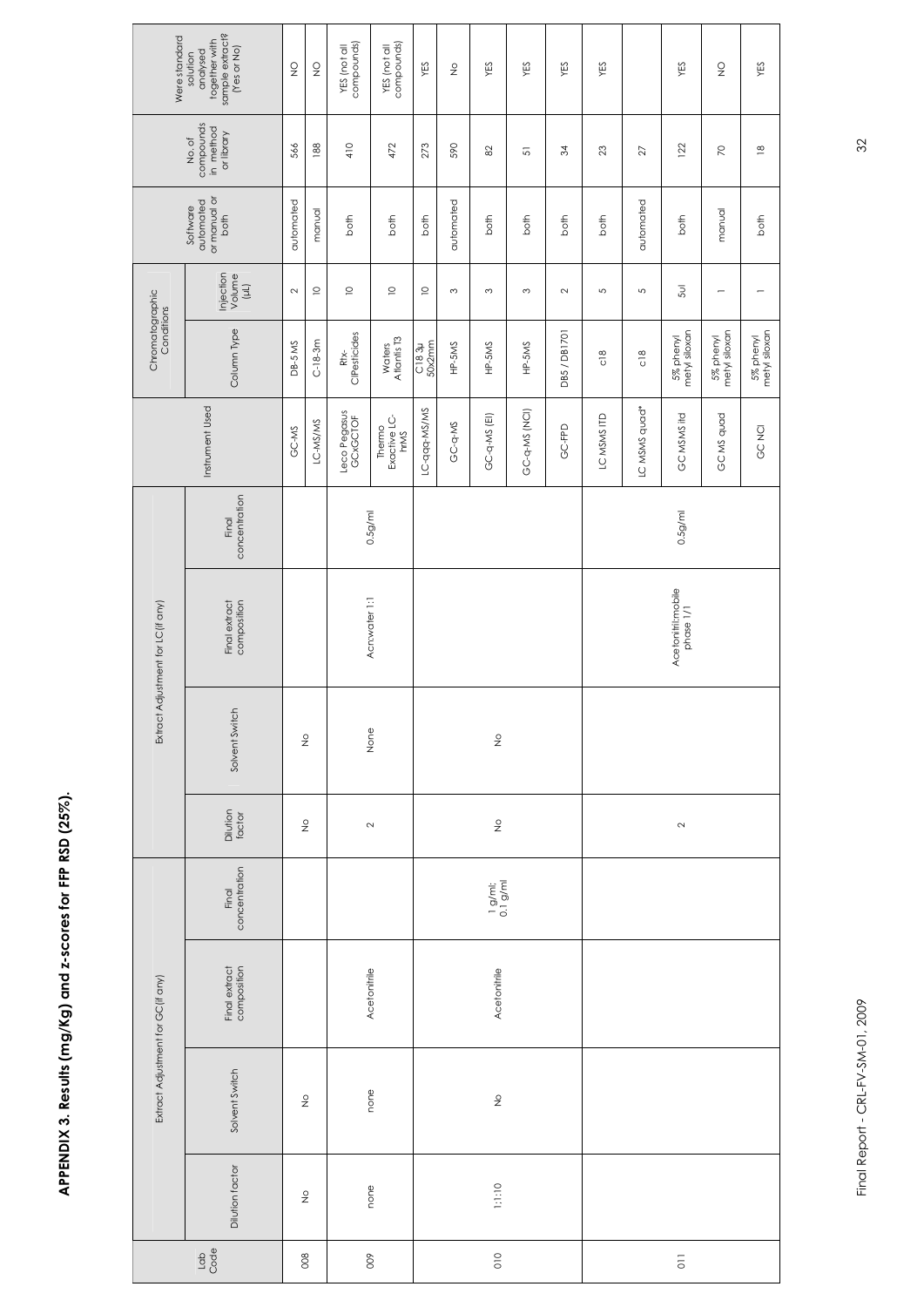| ۱,                                                                                 |
|------------------------------------------------------------------------------------|
|                                                                                    |
| ֧֚֚֝<br>֧֪֚֚֚֚֚֚֚֝֝֝֝֝<br>֧֚֚֚֚֚֚֚֚֚֝֝֝֝֝֝֝ <u>֖֖֖֚֚֚֚</u><br>֧֪֝<br>$\frac{1}{2}$ |
| -<br>2<br>2<br>2<br>۔<br>آ                                                         |
|                                                                                    |
| ;<br>;<br>;                                                                        |

| Were standard                     | sample extract?<br>together with<br>(Yes or No)<br>analysed<br>solution |                         | YES                     | YES                                                       | YES                           | YES                              | YES                                       | YES                     | YES            | YES       | YES                                                | YES                                                              | YES                            | YES                    | YES                                    | $\frac{\mathsf{O}}{\mathsf{Z}}$ |
|-----------------------------------|-------------------------------------------------------------------------|-------------------------|-------------------------|-----------------------------------------------------------|-------------------------------|----------------------------------|-------------------------------------------|-------------------------|----------------|-----------|----------------------------------------------------|------------------------------------------------------------------|--------------------------------|------------------------|----------------------------------------|---------------------------------|
|                                   | compounds<br>in method<br>or library<br>No.of                           |                         | 206                     | $\rm 38$                                                  | 215                           | $\mathbb{S}^3$                   | $\overline{\infty}$                       | $\frac{8}{2}$           |                | 525       |                                                    | 123                                                              | 174                            | 188                    | $\frac{3}{2}$                          | 160                             |
|                                   | automated<br>or manual or<br>Software<br>both                           |                         | both                    | both                                                      | both                          | both                             | both                                      | both                    | Automated      | automated | automated                                          | automated                                                        | automated                      | automated              | automated                              | both                            |
|                                   | Injection<br>Volume<br>$(\mu)$                                          |                         | $\sim$                  | $\supseteq$                                               | $\overline{\phantom{0}}$      | $\supseteq$                      | 5                                         | $\overline{5}$          | $\sim$         | S         | $\overline{5}$                                     | 5                                                                | $\sim$                         | $\sim$                 | $\sim$                                 |                                 |
| Chromatographic<br>Conditions     | Column Type                                                             |                         | 30mx0,25mm<br>Rxi 5ms   | <b>UP3 ODB-</b><br>10QS                                   | HP-5MS 0,25<br>ID 30m         | C18 150*2<br>S <sup>#05</sup> 18 | 5<br>B                                    | $\frac{8}{2}$           | DB5-MS         | VF-5MS    | VF-5MS                                             | $VF-5MS$                                                         | RP <sub>18</sub>               | BEH-C18                | HP-5MS                                 | FeB                             |
|                                   | Instrument Used                                                         |                         | Varian 4000<br>GC-MS-MS | Agilent 1100-<br>esquire3000<br>LC-MS-MS<br><b>Bruker</b> | GC-MS full-scan<br>quadrupole | LC-MS triple<br>quadrupole       | GC/MS ion trap                            | triple quad<br>LC/MS/MS | GC-TOF-MS      | GC-ITD    | GC-ECD                                             | GC-MS/MS                                                         | $(ESI + and ESI-)$<br>LC-MS/MS | UPLC-MS/MS<br>$(ESI+)$ | Agilent5975<br>GC Agilent<br>6890N /MS | GC-MS                           |
|                                   | concentration<br>Final                                                  |                         |                         | lg/ml                                                     |                               |                                  |                                           |                         |                |           |                                                    | 0.5 <sub>g</sub> /m                                              |                                |                        |                                        |                                 |
| Extract Adjustment for LC(if any) | composition<br>Final extract                                            | NO INFORMATION PROVIDED | Acetonitrile            |                                                           |                               |                                  | 50%ACN - 50% eluant<br>(80%water/20%MeOH) |                         |                |           |                                                    | acetonitrile:methanol<br>$\begin{array}{c} (1:1) \\ \end{array}$ |                                |                        |                                        |                                 |
|                                   | Solvent Switch                                                          |                         | $\frac{6}{2}$           |                                                           |                               |                                  |                                           |                         |                |           |                                                    | $\frac{6}{2}$                                                    |                                |                        |                                        |                                 |
|                                   | Dilution<br>factor                                                      |                         |                         | $\frac{6}{2}$                                             |                               |                                  |                                           | $\sim$                  |                |           |                                                    | $(1+1 \text{ with}$<br>methanol)<br>$\sim$                       |                                |                        |                                        |                                 |
|                                   | concentration<br>Final                                                  |                         |                         | $2g$ /ml                                                  |                               |                                  |                                           |                         |                |           |                                                    | 0.5 <sub>g</sub> /m                                              |                                |                        |                                        |                                 |
|                                   | composition<br>Final extract                                            |                         | Hexane                  |                                                           |                               |                                  |                                           |                         |                |           |                                                    | Acetonitrile                                                     |                                |                        |                                        | Acetone                         |
| Extract Adjustment for GC(if any) | Solvent Switch                                                          |                         |                         | Yes                                                       |                               |                                  |                                           |                         |                |           |                                                    | $\frac{6}{5}$                                                    |                                |                        |                                        | Yes                             |
|                                   | Dilution factor                                                         | Yes                     |                         |                                                           |                               |                                  |                                           |                         |                |           | $2(1 + 1 \text{ with} \atop 2 \text{cetonitrile})$ |                                                                  |                                |                        | $\frac{6}{2}$                          |                                 |
|                                   | $\frac{1}{9}$                                                           | 012                     |                         | 013                                                       |                               | 014                              |                                           | 015                     | $\frac{6}{10}$ |           |                                                    | $\overline{0}17$                                                 |                                |                        | $\frac{8}{2}$                          | $\frac{6}{10}$                  |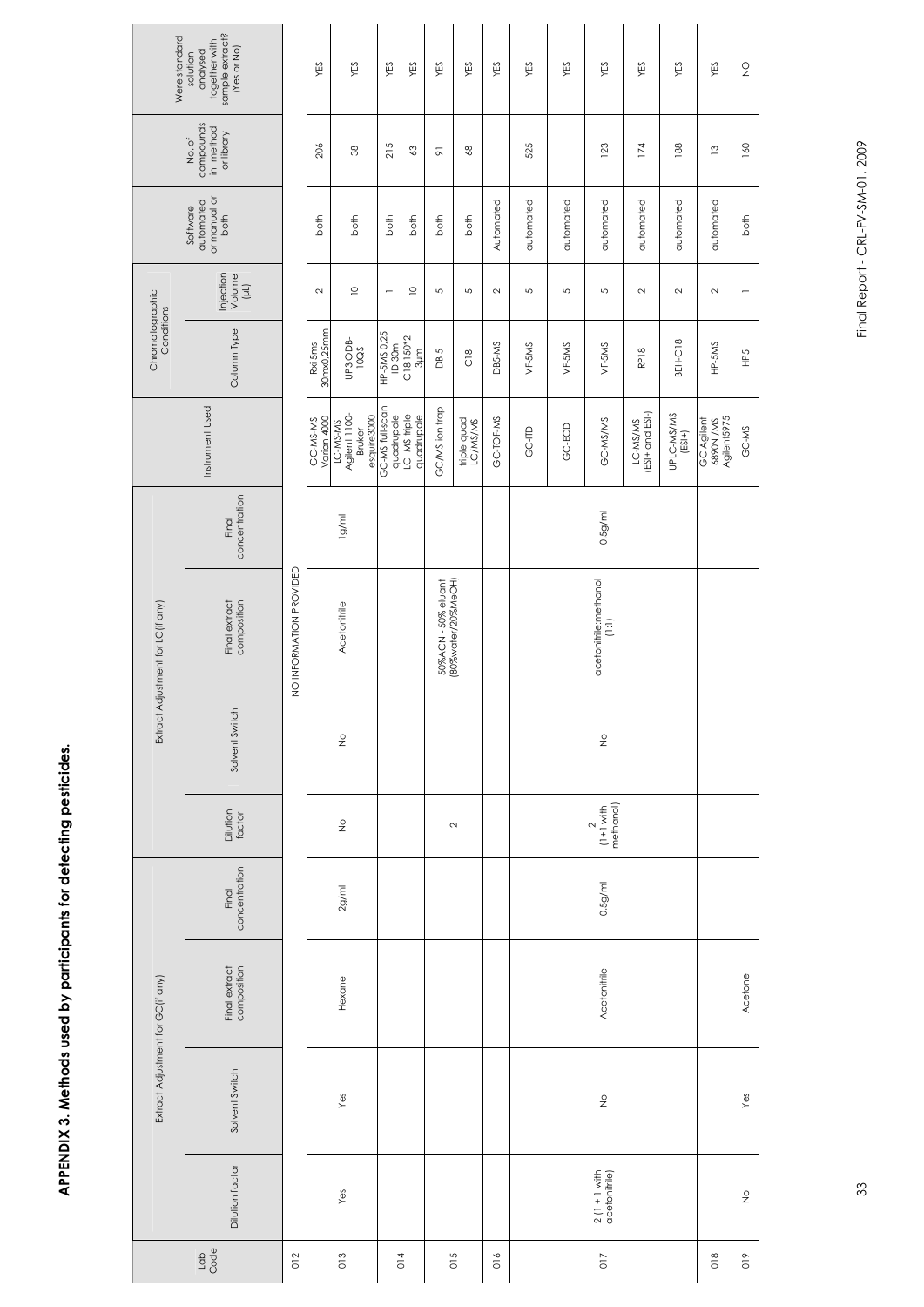| I           |
|-------------|
|             |
|             |
| I<br>י<br>ו |
|             |
|             |
| I<br>j      |

| Were standard                     | sample extract?<br>(Yes or No)<br>together with<br>analysed<br>solution | YES                               | ΥES                                          | YES            | YES                             | YES                                                    | $\frac{0}{2}$                           |                      | YES                         |         | YES            |                                      | YES        |          | YES                                       | YES                      | $\frac{\mathsf{O}}{\mathsf{Z}}$ | $\frac{Q}{Z}$     |
|-----------------------------------|-------------------------------------------------------------------------|-----------------------------------|----------------------------------------------|----------------|---------------------------------|--------------------------------------------------------|-----------------------------------------|----------------------|-----------------------------|---------|----------------|--------------------------------------|------------|----------|-------------------------------------------|--------------------------|---------------------------------|-------------------|
|                                   | compounds<br>in method<br>or library<br>No.of                           | $\infty$                          | 170                                          |                |                                 | 100                                                    | ₽                                       |                      | 927                         | 500     | 500            | 350                                  | 700        |          | 200<br>$\lambda$                          | $\sim 100$               | 927                             | 104               |
|                                   | or manual or<br>automated<br>Software<br>both                           | both                              | both                                         | automated      | automated                       | both                                                   | both                                    |                      | DRS                         | Both    | Both           | <b>Both</b>                          | Both       |          | Analyst                                   | ChemStation              | automated                       | both              |
|                                   | Injection<br>Volume<br>$(\mu)$                                          | $\supseteq$                       | $\overline{a}$                               |                | $\supseteq$                     | $\overline{20}$                                        | $\overline{\phantom{0}}$                |                      |                             | $\sim$  | $\mathfrak{c}$ | $\infty$                             | $\infty$   |          | 5                                         | $\overline{a}$           | $\supseteq$                     | $\supseteq$       |
| Chromatographic<br>Conditions     | Column Type                                                             | Factor four<br>$VF-5ms$<br>Varian | Acquity<br>UPLC HSS T3                       | Rtx-CLPII      | Synergi 4u<br>Fusion-RP 80<br>⋖ | Xterra                                                 | $DB-5ms$                                |                      | $HP-5ms$                    | BEH C18 | DB5-MS         | DB5-MS                               | DB5-MS     |          | C-18 Zorbax<br>Eclipse                    | DB-17 MS                 | Р-5                             | $\frac{8}{2}$     |
|                                   | Instrument Used                                                         | Varian GC-ITD<br>4000             | Waters Acquity<br>UPLC-Quattro<br>Premier XE | GC-MS          | LC-MS/MS                        | ThermoFinnigan<br>Ultra LC-MS/MS<br><b>TSQ</b> Quantum | ThermoFinnigan<br>POLARISQ GC-<br>MS/MS |                      | Agilent 6890N<br>(5973 MSD) | LC-QToF | GC-ToF         | GC-CI neg                            | GC-ECD/NPD | LC-MS/MS | HPLC Perkin<br>Elmer 200 API<br>4000 (AB) | GC-MSD 5973<br>(Agilent) | GC-MS (quad.)                   | LC-HRMS           |
|                                   | concentration<br>Final                                                  |                                   |                                              |                |                                 |                                                        |                                         |                      |                             |         |                |                                      |            |          | $1 g/m$<br>(and 0.1 $g/m$ l)              |                          |                                 |                   |
| Extract Adjustment for LC(if any) | composition<br>Final extract                                            | ACN:H2O 1:3                       |                                              | Acetonitril    |                                 |                                                        |                                         | NOT RESULTS REPORTED |                             |         |                |                                      |            |          | Acetonitril                               |                          |                                 |                   |
|                                   | Solvent Switch                                                          |                                   | ACN:H2O 1:3                                  |                |                                 | ACN:H2O 1:5                                            |                                         |                      |                             |         |                | addition of ISTD-<br>solution in ACN |            |          | $\frac{6}{2}$                             |                          |                                 | $\frac{\circ}{2}$ |
|                                   | Dilution<br>factor                                                      |                                   | 1:04                                         |                |                                 | $\overline{5}$                                         |                                         |                      |                             |         |                | $\frac{\circ}{2}$                    |            |          | undiluted<br>(and                         | factor 10)               |                                 |                   |
|                                   | concentration<br>Final                                                  |                                   |                                              |                |                                 |                                                        |                                         |                      |                             |         |                | $\frac{6}{5}$                        |            |          |                                           |                          |                                 |                   |
|                                   | Final extract<br>composition                                            | AcOet:ciclohexano                 | $\frac{6}{1}$                                | Acetonitril    |                                 |                                                        |                                         |                      | acetonitrile +<br>acetone   |         |                | addition of ISTD-<br>solution in ACN |            |          | Acetonitril                               |                          |                                 |                   |
| Extract Adjustment for GC(if any) | Solvent Switch                                                          | AcOet:ciclohexano                 | $\frac{6}{1}$                                |                |                                 |                                                        |                                         |                      | $\frac{\circ}{2}$           |         |                | $\frac{\circ}{2}$                    |            |          | $\frac{\circ}{2}$                         |                          |                                 | $\frac{\circ}{2}$ |
|                                   | Dilution factor                                                         |                                   | 1:04                                         |                |                                 |                                                        |                                         |                      | $\sim$                      |         |                | $\frac{6}{5}$                        |            |          | $\frac{0}{2}$                             |                          |                                 |                   |
|                                   | $\frac{1}{3}$                                                           | $020*$                            |                                              | $\overline{0}$ |                                 | 022                                                    |                                         | 023                  | 024                         |         |                | 025                                  |            |          | 026                                       |                          |                                 | 027               |

Final Report - CRL-FV-SM-01, 2009 34 Final Report - CRL-FV-SM-01, 2009

 $34$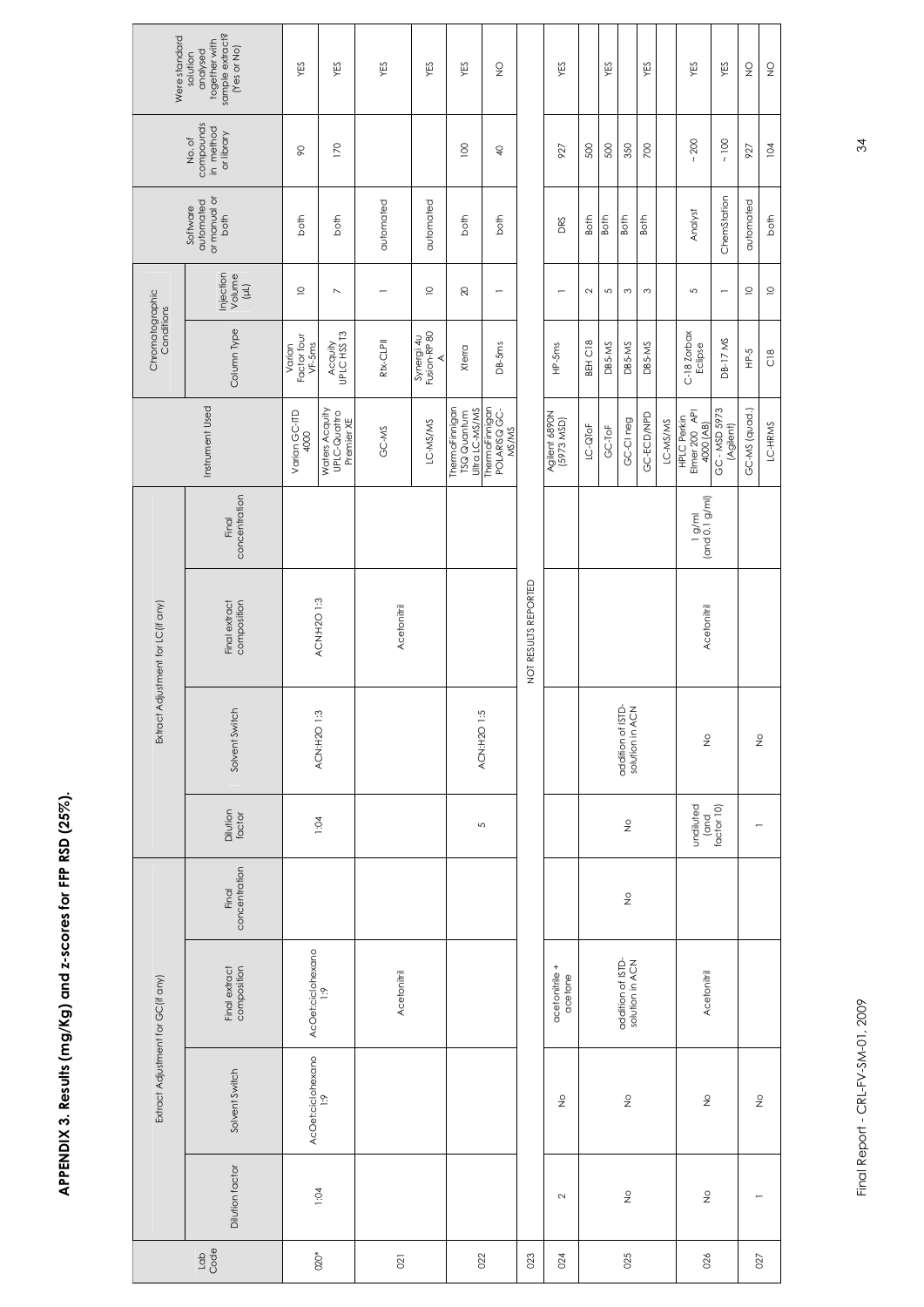# APPENDIX 3. Methods used by participants for detecting pesticides. **APPENDIX 3. Methods used by participants for detecting pesticides.**

| Were standard                      | together with<br>sample extract?<br>(Yes or No)<br>analysed<br>solution | REPRESENTATIVE<br>STANDARDS<br><b>ATNO</b> | REPRESENTATIVE<br>STANDARDS<br>NIND | YES                 | YES         | YES                                          | YES                                                         | YES                                                                   | $\frac{0}{2}$                         | YES                               | YES                                         | YES                      | YES                     |
|------------------------------------|-------------------------------------------------------------------------|--------------------------------------------|-------------------------------------|---------------------|-------------|----------------------------------------------|-------------------------------------------------------------|-----------------------------------------------------------------------|---------------------------------------|-----------------------------------|---------------------------------------------|--------------------------|-------------------------|
|                                    | compounds<br>in method<br>or library<br>No.of                           | 160                                        | $\infty$                            |                     |             | 529                                          | 423                                                         | 213                                                                   | 543                                   | $\infty$                          | 170                                         |                          |                         |
|                                    | automated<br>or manual or<br>Software<br>both                           | <b>BOTH</b>                                | <b>BOTH</b>                         | <b>BOTH</b>         | <b>BOTH</b> | both                                         | 5 or 10                                                     | both                                                                  | ≺                                     | <b>Both</b>                       | Both                                        | automated                | automated               |
|                                    | Injection<br>Volume<br>$\left( \mu \right)$                             | $\overline{\phantom{0}}$                   | 5                                   | $\supseteq$         | $\supseteq$ | 4                                            | 5 or 10                                                     | $\approx$                                                             | $\sim$                                | $\supseteq$                       | $\overline{\phantom{0}}$                    | $\overline{\phantom{0}}$ | $\otimes$               |
| Chromatographic<br>Conditions      | Column Type                                                             | PB5                                        | $\frac{8}{2}$                       | FV5                 |             | 30 m x 0,25<br>mm x 0,25<br>DB 5 ms<br>E     | <b>UPLC BEH</b><br>C18, 2,1x50<br>mm, 17 µm<br>Acquity      | Phenomenex<br>Aqua<br>150x2 mm, 3<br>$\overline{\overline{\epsilon}}$ | HP5MS                                 | Varian<br>Factor four<br>$VF-5ms$ | Acquity<br>UPLC HSS T3                      |                          |                         |
|                                    | Instrument Used                                                         | CG/MS-Q                                    | LC/MS/MS<br>QQQ                     | (ION TRAP)<br>GC-MS | LC-MS       | GC6890 with<br><b>MSD 5973 by</b><br>Agilent | MSMS Quattro<br>Premier XE by<br><b>UPLC with</b><br>Waters | UPLC<br>API 2000 by<br>Biosystems<br>Applied                          | GC-MS Single Q                        | Varian GC-ITD<br>4000             | Waters Acquit<br>UPLC-Quattro<br>Premier XE | GC-MS/MS<br>thermo       | LC-MS/MS<br>themo ultra |
|                                    | concentration<br>Final                                                  |                                            |                                     |                     |             |                                              | 0.5g                                                        |                                                                       |                                       |                                   |                                             |                          |                         |
| Extract Adjustment for LC (if any) | composition<br>Final extract                                            |                                            |                                     |                     |             |                                              | NH4-formiat in Water<br>Acetonitril+5mmol                   |                                                                       |                                       |                                   | ACN:H2O                                     |                          |                         |
|                                    | Solvent Switch                                                          |                                            |                                     |                     |             |                                              | Acetonitril+5mmol<br>NH4-formiat in<br>Water                |                                                                       |                                       |                                   |                                             |                          |                         |
|                                    | Dilution<br>factor                                                      |                                            |                                     |                     |             |                                              | $\sim$                                                      |                                                                       |                                       |                                   | 4                                           |                          |                         |
|                                    | concentration<br>Final                                                  |                                            |                                     |                     |             |                                              |                                                             |                                                                       |                                       |                                   |                                             |                          |                         |
|                                    | Final extract<br>composition                                            |                                            |                                     |                     |             |                                              |                                                             |                                                                       | Acetonitrile +<br>analyte protectants |                                   | AcOet/ciclohexane                           |                          | Heptane/acetone         |
| Extract Adjustment for GC(if any)  | Solvent Switch                                                          |                                            |                                     |                     |             |                                              |                                                             |                                                                       | Yes                                   |                                   |                                             |                          |                         |
|                                    | Dilution factor                                                         |                                            |                                     |                     |             |                                              |                                                             |                                                                       | 5                                     |                                   | 4                                           |                          |                         |
|                                    |                                                                         | 028                                        | 029                                 |                     |             | 030                                          |                                                             | $\overline{c}$                                                        |                                       | 032                               | 033                                         |                          |                         |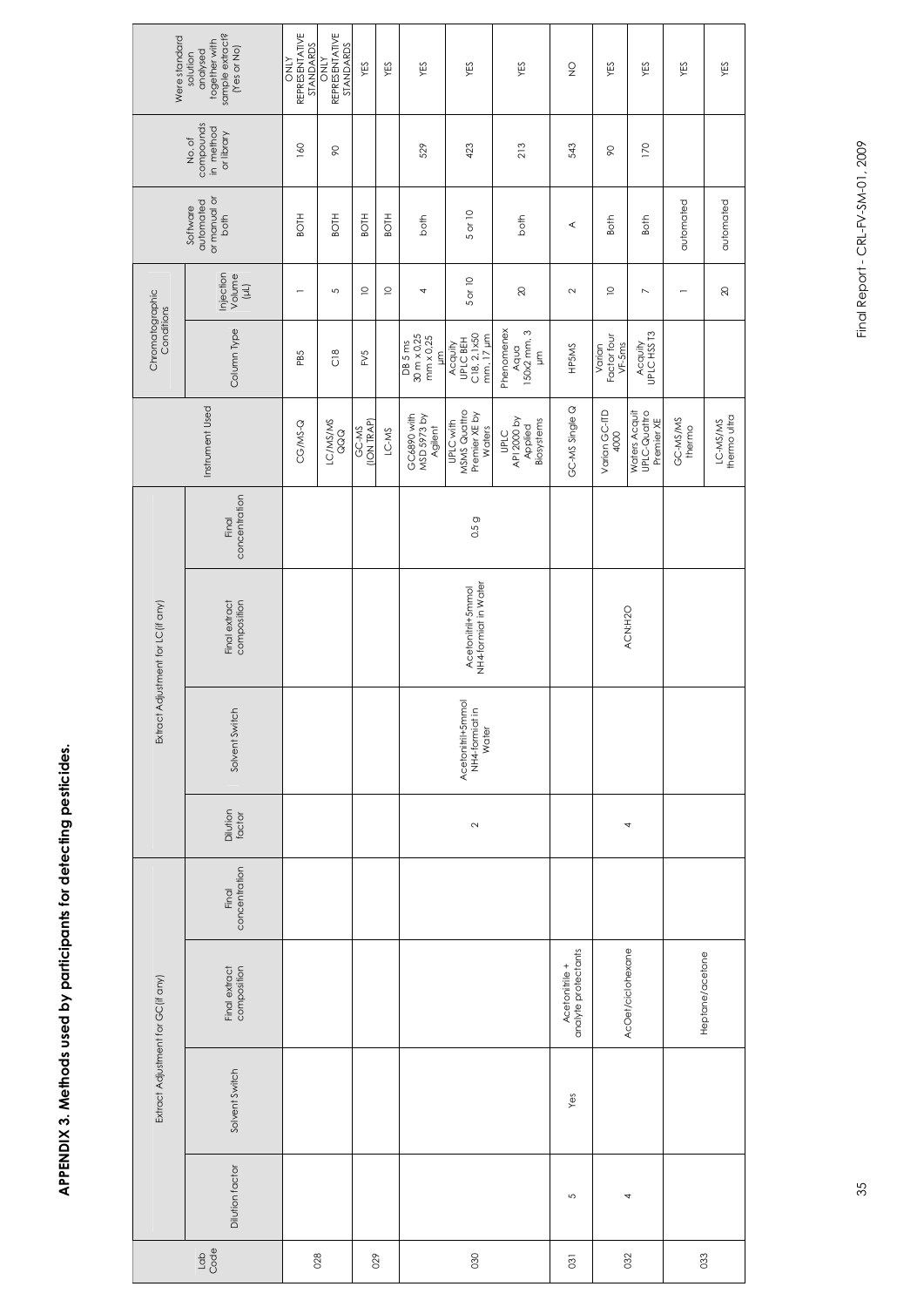## APPENDIX 3. Results (mg/Kg) and z-scores for FFP RSD (25%). **APPENDIX 3. Results (mg/Kg) and z-scores for FFP RSD (25%).**

| Were standard                     | sample extract?<br>(Yes or No)<br>analysed<br>together with<br>solution | pesticides in<br>method<br>YES, for                       | YES                        | YES                       | YES                                        | YES                        | YES                           | YES                                                    | YES                      | $\frac{\mathsf{O}}{\mathsf{Z}}$   | YES                             | $\frac{\mathsf{O}}{\mathsf{Z}}$ |
|-----------------------------------|-------------------------------------------------------------------------|-----------------------------------------------------------|----------------------------|---------------------------|--------------------------------------------|----------------------------|-------------------------------|--------------------------------------------------------|--------------------------|-----------------------------------|---------------------------------|---------------------------------|
|                                   | compounds<br>in method<br>or library<br>No.of                           | 204 / 624                                                 | 159                        |                           | 250                                        | 360                        | 210                           | $\approx$                                              | 100                      | $\overline{0}$                    | 160                             |                                 |
|                                   | or manual or<br>automated<br>Software<br>both                           | <b>AMDIS</b><br>both                                      |                            | both                      | manual<br>manual                           |                            | both<br>both                  |                                                        | both                     | both                              | both                            | both                            |
|                                   | Injection<br>Volume<br>$\begin{array}{c} \square \end{array}$           | $\infty$                                                  | $\sim$                     | $\sim$                    | $\supseteq$                                | 0.03                       | $\sim$                        | $\supseteq$                                            | $\sim$                   | $\sim$                            | $\infty$                        | $\infty$                        |
| Chromatographic<br>Conditions     | Column Type                                                             | HP-5MS(I)                                                 | C18, 1.8 um                | UPLC BEH<br>$\frac{8}{2}$ | $HP-SMS$<br>(15m)                          | $\frac{8}{2}$              | DB35ms                        | BEH C18<br>1.7um                                       | DB-5 MS                  | TR pesticide                      | $\frac{8}{2}$                   | $\frac{8}{2}$                   |
|                                   | Instrument Used                                                         | Agilent GC-MS<br>(5973N) with<br>PTV and El full-<br>scan | Agilent LC-<br>MS/MS 6410B | Waters Xevo<br>QTOF       | GC-MS (LVI)                                | LC-MS/MS                   | Agilent 6890 -<br>5973 GC-MSD | Waters Acquity<br>- Quattro<br>Premier XE LC-<br>MS/MS | Agilent<br>6890/5973 MSD | scientific GC-<br>Thermo<br>MS/MS | Waters Premier<br>XE UPLC-MS/MS | Agilent 6220<br>UPLC-TOF-MS     |
|                                   | concentration<br>Final                                                  |                                                           |                            |                           |                                            | 0.5 g / 1.12 m             |                               | $0.1$ g/mL                                             | 0.1 <sub>g</sub> /m      |                                   |                                 |                                 |
| Extract Adjustment for LC(if any) | composition<br>Final extract                                            | Acetonitrile                                              |                            |                           | Internal standard                          | added                      | 10% ACN, 90% HPLC             | <b>H2O</b>                                             |                          | 10:90 Acetonitrile:               | water                           |                                 |
|                                   | Solvent Switch                                                          |                                                           |                            |                           | Extract : 4mM<br>Ammonium<br>formate = 1:1 |                            | None                          |                                                        | diuted with water        |                                   |                                 |                                 |
|                                   | Dilution<br>factor                                                      | Mixing<br>injection<br>on-line                            | $1:10$ with<br>water       |                           | None                                       | $\supseteq$                | $\supseteq$                   |                                                        |                          |                                   |                                 |                                 |
|                                   | concentration<br>Final                                                  |                                                           |                            |                           |                                            | 1 g / 1.12 ml              | 10g/mL                        |                                                        |                          |                                   |                                 |                                 |
|                                   | composition<br>Final extract                                            | Acetonitrile                                              |                            |                           |                                            | Internal standard<br>added |                               |                                                        | 100%Ethyl acetate        |                                   |                                 |                                 |
| Extract Adjustment for GC(if any) | Solvent Switch                                                          |                                                           |                            |                           |                                            | None                       |                               | Ethyl Acetate                                          |                          | Ethyl acetate                     |                                 |                                 |
|                                   | Dilution factor                                                         |                                                           |                            |                           |                                            | None                       |                               | $\overline{\text{c}}$                                  |                          |                                   |                                 |                                 |
| $\frac{1}{9}$                     |                                                                         |                                                           | 034                        | 035                       |                                            | 036                        | 037                           | 038                                                    |                          |                                   |                                 |                                 |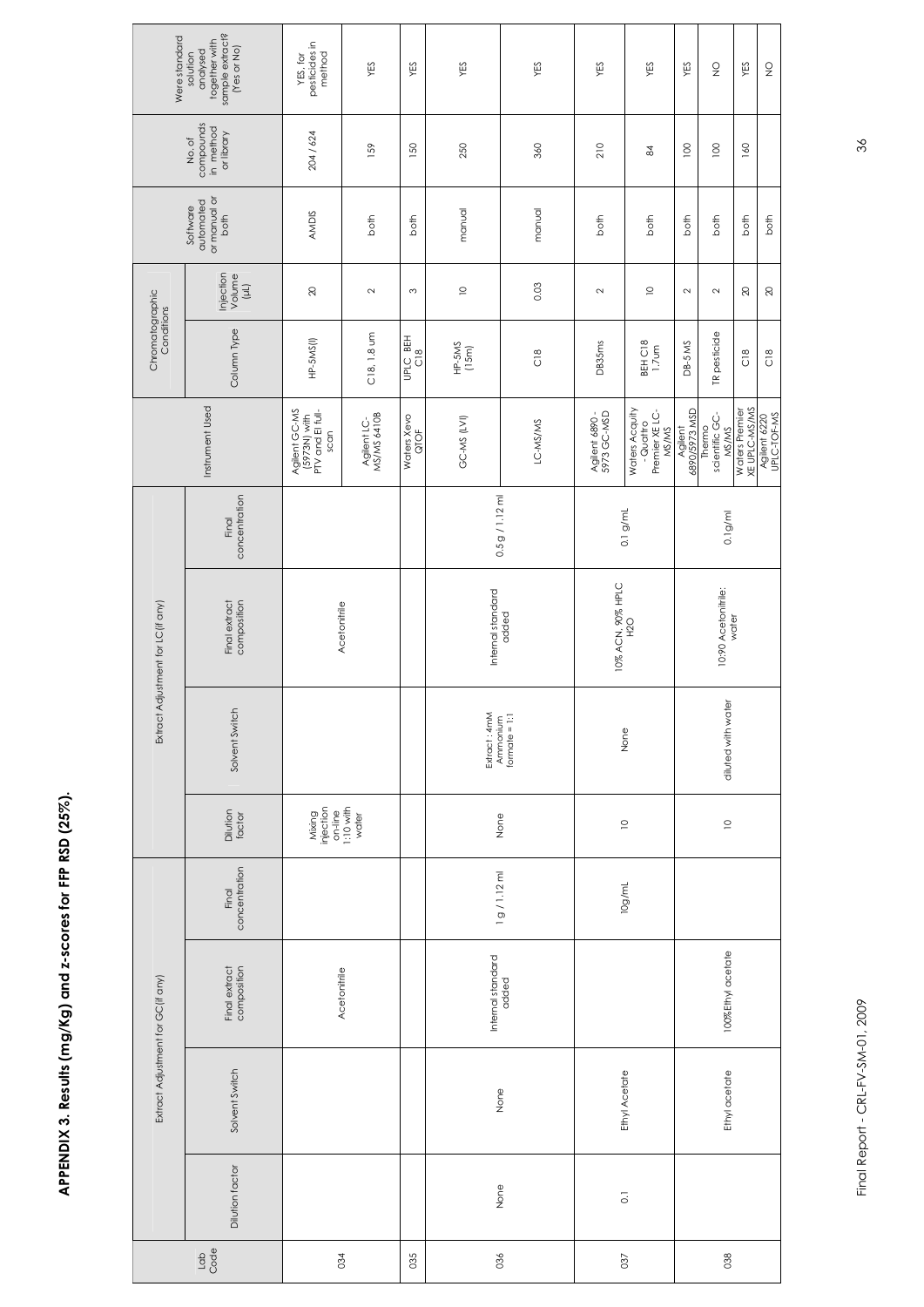| ļ                |  |
|------------------|--|
|                  |  |
| )<br>)<br>)<br>) |  |
|                  |  |
|                  |  |
| Ξ                |  |

| Were standard                      | sample extract?<br>together with<br>(Yes or No)<br>analysed<br>solution | YES                                     |                         | YES                                         | YES                                    | YES                   | YES                 | YES                         | $\frac{0}{2}$              | YES                       | YES                  | YES                               | YES            | YES            |
|------------------------------------|-------------------------------------------------------------------------|-----------------------------------------|-------------------------|---------------------------------------------|----------------------------------------|-----------------------|---------------------|-----------------------------|----------------------------|---------------------------|----------------------|-----------------------------------|----------------|----------------|
|                                    | compounds<br>in method<br>or library<br>No.of                           | 132                                     |                         | $\overline{24}$                             | $\equiv$                               | 216                   | 170                 | 170                         | 250                        | 100                       | SO,                  | 200                               | $\overline{2}$ | $\overline{z}$ |
|                                    | or manual or<br>automated<br>Software<br>both                           | both                                    |                         | both                                        | both                                   | both                  | both                | both                        | both                       | O                         | $\circ$              | Manual                            | Automated      | Automated      |
|                                    | Injection<br>Volume<br>$\begin{array}{c} \square \end{array}$           | —                                       |                         | $\overline{ }$                              | ╰                                      | S                     | 5                   | $\overline{\phantom{0}}$    |                            | $\overline{ }$            | $\gtrsim$            | $\sim$                            | $\sim$         | 5              |
| Chromatographic<br>Conditions      | Column Type                                                             | $30m*25mm$ ;<br>VF-5 ms;<br>$DF = 0.25$ |                         | C18 Synergi<br>Fusion 4mm<br>100*2mm<br>80A | Ultra 2,8 C18<br>Pursuit XRs<br>50x2mm | Phenomenex<br>ZB 5-MS | $\frac{8}{2}$       | DB5-MS                      |                            |                           | Chromasil            | HP-5 MS                           | <b>DB5</b>     | $\frac{8}{2}$  |
|                                    | Instrument Used                                                         | GC-TOF-MS                               |                         | API 2000                                    | API 4000QTrap                          | GC TOF                | Waters QPXE<br>MSMS | GCMSMS<br>quattro<br>Waters | Varian 4000 ion<br>$t$ rap | Varian 3800<br>(ECD/PFPD) | HP 1100 LC<br>system | GC-MS (quad)                      | GC MS          | LC/MS/MS       |
|                                    | concentration<br>Final                                                  |                                         |                         |                                             |                                        |                       |                     | 0.2g/m                      |                            |                           |                      |                                   |                |                |
| Extract Adjustment for LC (if any) | composition<br>Final extract                                            |                                         | NO INFORMATION PROVIDED |                                             |                                        | ACN/H2O               |                     | ACN/H2O                     |                            |                           |                      |                                   |                |                |
|                                    | Solvent Switch                                                          |                                         |                         |                                             |                                        |                       |                     |                             |                            |                           |                      |                                   |                |                |
|                                    | Dilution<br>factor                                                      |                                         |                         |                                             |                                        |                       |                     | 5                           |                            |                           |                      |                                   | 1000           |                |
|                                    | concentration<br>Final                                                  |                                         |                         |                                             |                                        |                       |                     |                             |                            |                           |                      | 5 g/m                             |                |                |
|                                    | composition<br>Final extract                                            | orange extract in<br>ethyl acetate      |                         |                                             |                                        |                       |                     | Hexane                      |                            |                           |                      | ciclohexane 1:9<br>Acetate ethyl: |                |                |
| Extract Adjustment for GC (if any) | Solvent Switch                                                          | Ethyl a acetate                         |                         |                                             |                                        |                       |                     | Yes                         |                            |                           |                      | ciclohexane 1:9<br>Acetate ethyl: | isottane       |                |
|                                    | Dilution factor                                                         |                                         |                         |                                             |                                        |                       |                     |                             |                            |                           |                      | Concentration:<br>5 ml to 1 ml    | 1000           |                |
| $\frac{1}{6}$                      |                                                                         | 039                                     | 940                     |                                             | $\overline{1}$                         |                       |                     | 042                         |                            | 3                         |                      | 044                               | 045            |                |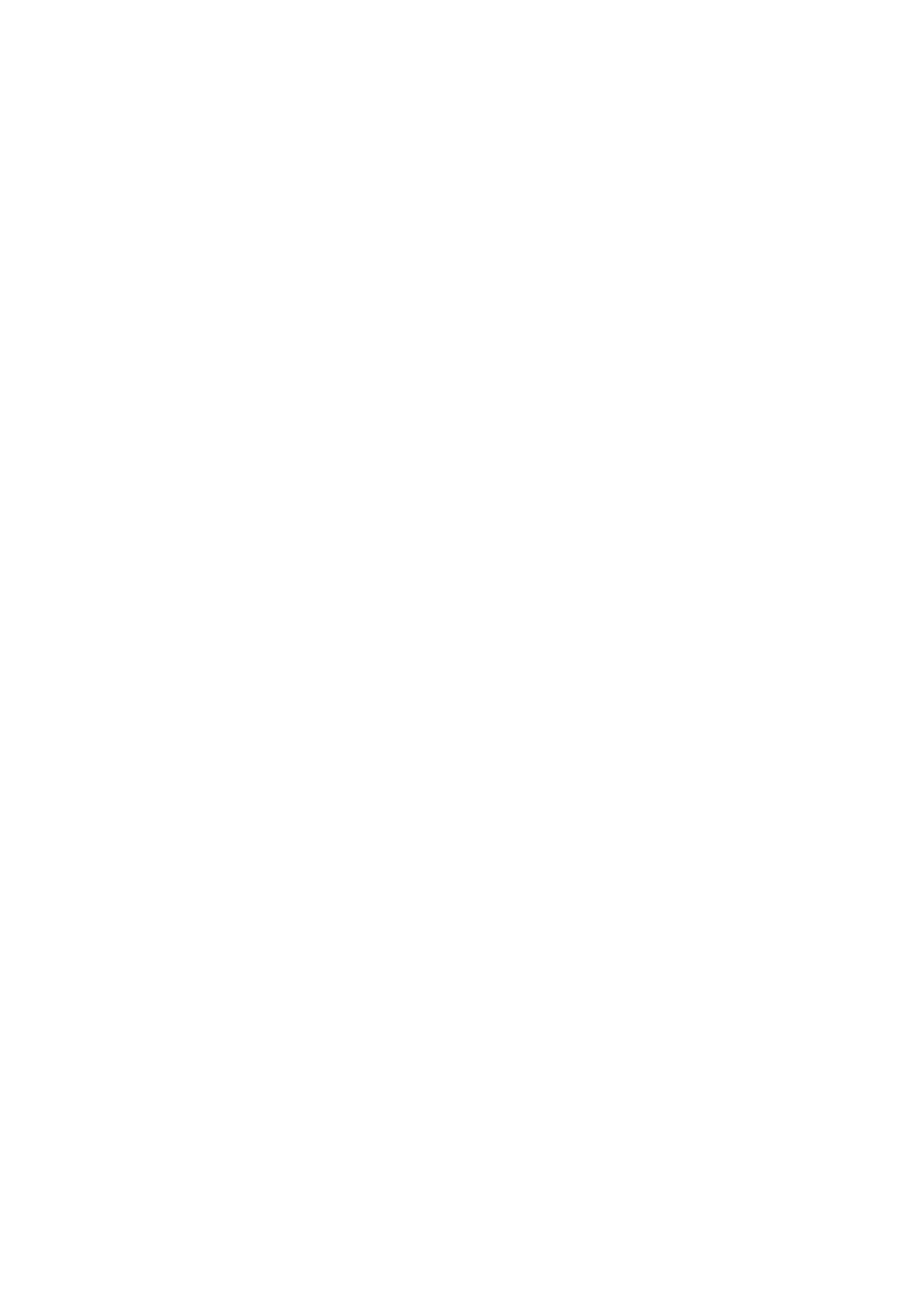



#### **Introduction:**

Over the last 10 years, the operation of the European Proficiency Test for pesticide residues in fruit and vegetables by multi-residue methods has provided a great deal of information. As well as this wealth of gathered data, a further additional and very important aspect which can be drawn from this information is the increased year-on-year scope of the participating laboratories.

Nowadays, there is a clear need in many cases to enlarge the number of compounds covered in each multiresidue analysis. But this is a very costly task for many laboratories, one which too often cannot be fulfilled. As a consequence, "not analysed" (NA) is reported for a high percentage of the pesticides from the EUPT-target lists. As an example of this, in last year EUPT-Fv10, 22% of the reported results were 'NA'.

Mass spectrometry plays an essential role in the everyday work carried out by laboratories. It is used typically for target analysis purposes and the scope of official laboratories is generally in the range of 150 pesticides. Improvements in MS systems (and the accompanying software) offer several possibilities for increasing the scope of analysis. Full-scan working mode is theoretically the best approach for MS Screening although other possibilities developed by the laboratories will also be considered. GC-MS, Time-of-Flight and the new quadrupole mass spectrometers allow more sensitive full-scan measurement. In addition, improvements in software (automated deconvolution/identification) have made wide-scope screening a more feasible option for routine practice. LC-MS, tandem-MS detectors allow faster measurement of MS/MS transitions (or even MS/MS spectra) which can be used to increase the number of pesticides determined within one run. Furthermore, single stage TOF-MS systems, which enable sensitive full-scan acquisition with high mass accuracy, have been shown to be an interesting alternative. These new tools are options to complement existing multi-residue methods and can be used to increase identification capabilities offering adequate quality control in a fast and cheap way. Our aim now is to evaluate how effectively we can work using such procedures in order to develop the quality control systems necessary to give the screening results enough harmonized consistency.

The CRL-FV aim is to be able to use mass spectrometry screening methods in routine practice. To make this possible, we have organised this explorative proficiency test for those laboratories that have instruments and methods available to allow wide-scope MS screening of pesticides. Participating laboratories will be provided with an assessment of their identification capabilities and the reliability of their MS screening methods – as compared to the other participating laboratories.

This ring test will have a protocol containing general steps to evaluate the mass spectrometric screening method that each of the participants use. This might be their own in-house developed method or commercial products.

#### **Main Characteristics:**

This ring test will be performed for a citrus matrix (**orange**). Sample preparation will be done using an acetonitrile-based extraction method (Quechers). The initial extract will be spiked with between 40 to 60 pesticides and will be distributed to the labs that have previously sent the application form and which the Organiser has accepted into the test and given a lab code.

Laboratories are asked to screen the extracts using the wide-scope screening methods they would apply or foresee using in routine practice. This typically involves full-scan techniques like GC-MS (full-scan quadrupole, ion trap, ToF) and/or LC-ToF-MS but extended targeted methods using LC tandem MS (triple quadrupole, Qtrap, Q-ToF) or GC-MS/MS may also be used. The laboratory is requested to report the list of pesticides detected within 48 hours after receipt of the extracts.

#### **Sample Extract Preparation:**

Oranges will be purchased from an organic grower in Almeria.

The extract will be obtained using the Quechers method, as follows:

A representative 10 g portion of previously homogenized sample will be weighed in a 200 mL PTFE centrifuge tube. Then 10 mL of acetonitrile will be added, and the tube will be vigorously shaken for 1 min. After this time, 1 g of NaCl, 4 g of MgSO4, 1 g of trisodium citrate dihydrate and 0.5 g of disodium hydrogen citrate sesquihydrate will be added, and the shaking process will be repeated for 1 min. The tube will then be centrifuged at 3500 rpm for 5 min. A 5 mL amount of the supernatant (acetonitrile phase) will be transferred to a 15 mL graduated centrifuge tube containing 125 mg of PSA, 750 mg of MgSO4 and 125 mg C18 and energetically shaken using a vortex mixer for 30 s. Following this, it will be centrifuged again (3500 rpm) for 5 min. After centrifugation, the cleaned extract is pH adjusted to 5 by adding a 5 % formic acid solution in acetonitrile (vol/vol) (40 μL). Finally, the extract, is transferred into a screw cap vial containing the equivalent of 1 g of sample per mL in acetonitrile.

The method will be repeated as many times as necessary to obtain enough extract to be separated into two parts: one as a 'blank', or non-treated extract, and the other as the treated extract. The treated extract will be spiked with a mixture of pesticides from the target pesticide list. Laboratories will receive two extracts, one spiked and one 'blank'.

#### **Advice on sample handling:**

As soon as you receive the extracts put them in the refrigerator until you are ready to inject.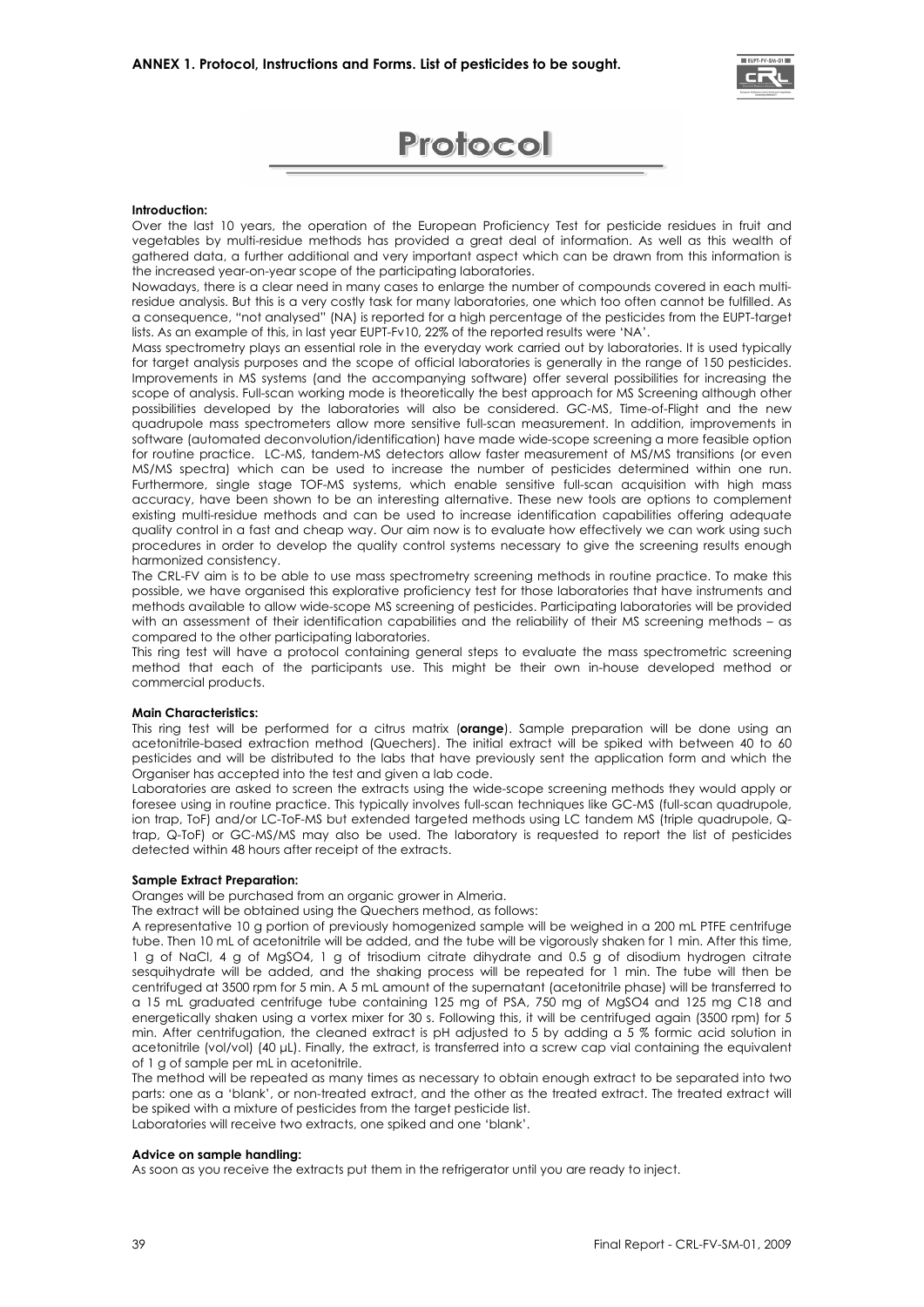

Laboratories are allowed to adjust the solvent composition of the extracts by dilution or by evaporation/reconstitution in an appropriate solvent if considered necessary for injection.

#### **Calendar:**

| Activity                                                     | <b>Date</b>                 |
|--------------------------------------------------------------|-----------------------------|
| Receipt of Application Forms from invited<br>laboratories.   | 29th May 2009               |
| Extract matrix distribution.                                 | 15th June 2009              |
| Deadline for receipt of extract matrix<br>acceptance: Form 1 | As soon as<br>received      |
| Deadline for receipt of results: Form 2                      | 48 hours after<br>receiving |
| Preliminary Report                                           | July 2009                   |
| Final Report distributed to the<br>Laboratories.             | December 2009               |

#### **Application Form:**

The laboratory name, contact person and the laboratory delivery address should be indicated clearly on the Application Form, which should be sent not later than 29th May 2009. On the application form you should include information regarding your equipment, and your scope.

#### **Shipping of the sample extract:**

The shipment of the sample extract will be carried out in two days (Monday – Tuesday), so laboratories will have 48 hours for analysis before the week ends. A warning message will be sent out a week before the shipment. Laboratories must make their own arrangements for the reception of the sample extract. They must inform the Organiser of any public holidays in their country/city during the delivery period given in the calendar as well as make the necessary arrangements to receive the shipment even if the laboratory is closed.

#### **Form 1:**

Once the laboratory has received the sample extract, they must complete Form 1 and send it off right away after filling in the date and the hour of receipt, the condition of the sample extract (for example, whether the vial has been broken or there are any losses) and confirm its acceptance. If Form 1 is not received, the laboratory results will not be accepted. If any laboratory has not received the test material by 17th June, it must inform the Organiser immediately via e-mail (pmedina@ual.es).

#### **Form 2:**

Once the laboratory has run the sample extract on each of the MS screening methods they have available at their lab (on each of the equipment types listed on their application form), they have **48 hours** to fill in Form 2: marking which pesticide they have detected from the target pesticide list and other parameters their library may have. A semi-quantification may be done which will be optional and using the same MS system used for the screening (e.g. below 50 μg/Kg, between 50 – 500 μg/Kg or above 500 μg/Kg). This Form must be sent by e-mail to pmedina@ual.es

#### **Confidentiality:**

The results arising from this ring test will be known by the participants and the Organiser. Each participating laboratory will be presented as a lab code to the Commission or at a Workshop.

#### **Communication:**

The official language used will be English.

Communication between participating laboratories during the test on matters concerning the test is not permitted.

#### **Evaluation of the Results:**

The procedures used for the evaluation of results will be based mainly on false negatives and false positives. After receiving the results, the Organiser may consider further evaluation that will highlight important information received. Therefore:

− *False Positives*: these will be considered as those results that show the apparent presence of pesticides that were listed in the Target Pesticide List, but which were (i) not used in the sample treatment, and (ii) not detected by the Organiser, even after repeated analyses. However, if a number of participants do detect the same additional pesticide, then a decision as to whether, or not, this should be considered to be a false positive result will be made on a case-by-case basis.

− *False Negatives*: these will be considered as the absence of any "detected" result reported by the lab after the Organiser has treated the sample extract and it has been detected by the majority of participants.

− *Semi-quantification analysis*: an optional semi-quantification evaluation of the compounds found will be considered at three levels of concentration

A final report will be sent after the results have been submitted with all the conclusions raised from this test.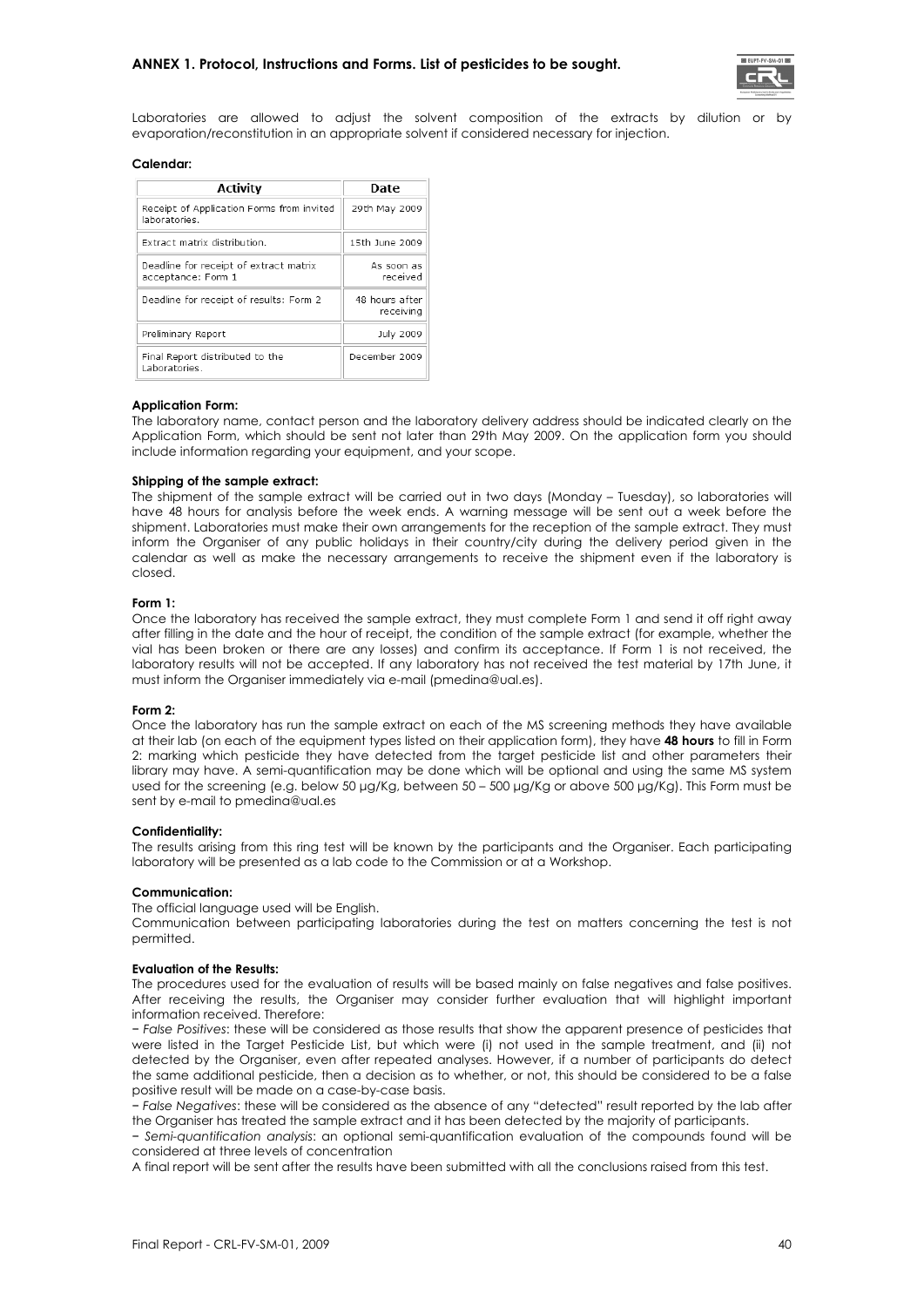

#### **Application Form**

**PLEASE, ALWAYS save a copy of this document in your computer before sending it**



#### *The Laboratory agrees to participate in the interlaboratory test pesticide screening methods.*

**Please, fill in this form and send it back by e-mail (pmedina@ual.es) before 29th May 2009.**

| <b>Laboratory Name</b>                |             |      |                |
|---------------------------------------|-------------|------|----------------|
| <b>Contact Name</b>                   |             |      |                |
| E-mail                                |             |      |                |
| Tel.                                  |             | Fax. |                |
| Laboratory<br><b>Delivery Address</b> |             |      |                |
| <b>Postal Code</b>                    | <b>City</b> |      | <b>Country</b> |

| <b>EQUIPMENTS / TECHNIQUES YOU WILL USE</b> |         |  |  |  |  |  |  |
|---------------------------------------------|---------|--|--|--|--|--|--|
|                                             | For GC: |  |  |  |  |  |  |
|                                             |         |  |  |  |  |  |  |
|                                             | For LC: |  |  |  |  |  |  |
|                                             |         |  |  |  |  |  |  |

**I agree to be responsible for completing and returning this document to the Organiser. In the case of no e-mail reception confirmation by the Organiser for this document (within 3 to 4 days), I will contact them as soon as possible.**

#### CLICK HERE!!!

CLICK HERE!!! **Together with this Application Form, please include the scope of each of the screening methods you will use to analyse the extracts. Fill in the second Data Sheet in this document.**

**Please, fill in this form and send it back by e-mail (pmedina@ual.es) before 29th May 2009.**

**PLEASE, ALWAYS save a copy of this document in your computer before sending it**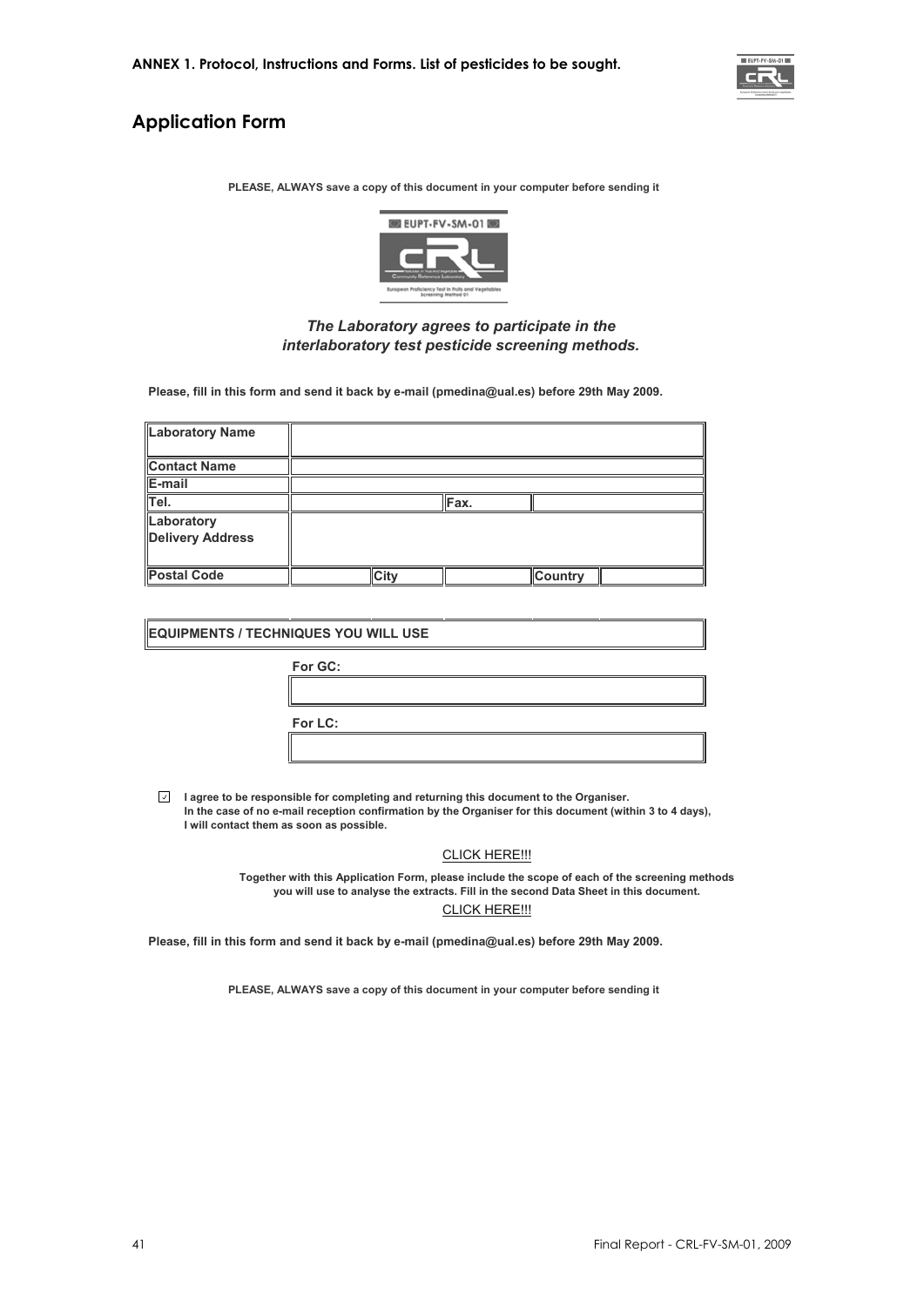

**Please, ALWAYS save a copy of this document in your computer before sending it**



#### **FORM 1**

#### **Sample delivery - Reception Form**

**Please, fill in this form and send it back by e-mail to pmedina@ual.es**

| <b>Laboratory Code:</b>   |  |
|---------------------------|--|
| Sample extract code       |  |
| <b>Blank extract code</b> |  |
| Date of receipt           |  |
| Hour of receipt           |  |

Observation: - Write in the box below **Yes** or **No** 

|                       | Sample | <b>Blank</b> |  |
|-----------------------|--------|--------------|--|
| Loses<br>Frozen       |        |              |  |
| <b>Broken</b>         |        |              |  |
| <b>Other Comments</b> |        |              |  |
|                       |        |              |  |

**I accept the extract test material. I do not need more**

| יכי<br>. . |  |
|------------|--|
|            |  |

**Responsible** 

**Please, fill in this form and send it back by e-mail (pmedina@ual.es) as soon as you have received the test material.** 

**If no Form 1 is received by the Organiser, the laboratory results will not be accepted.**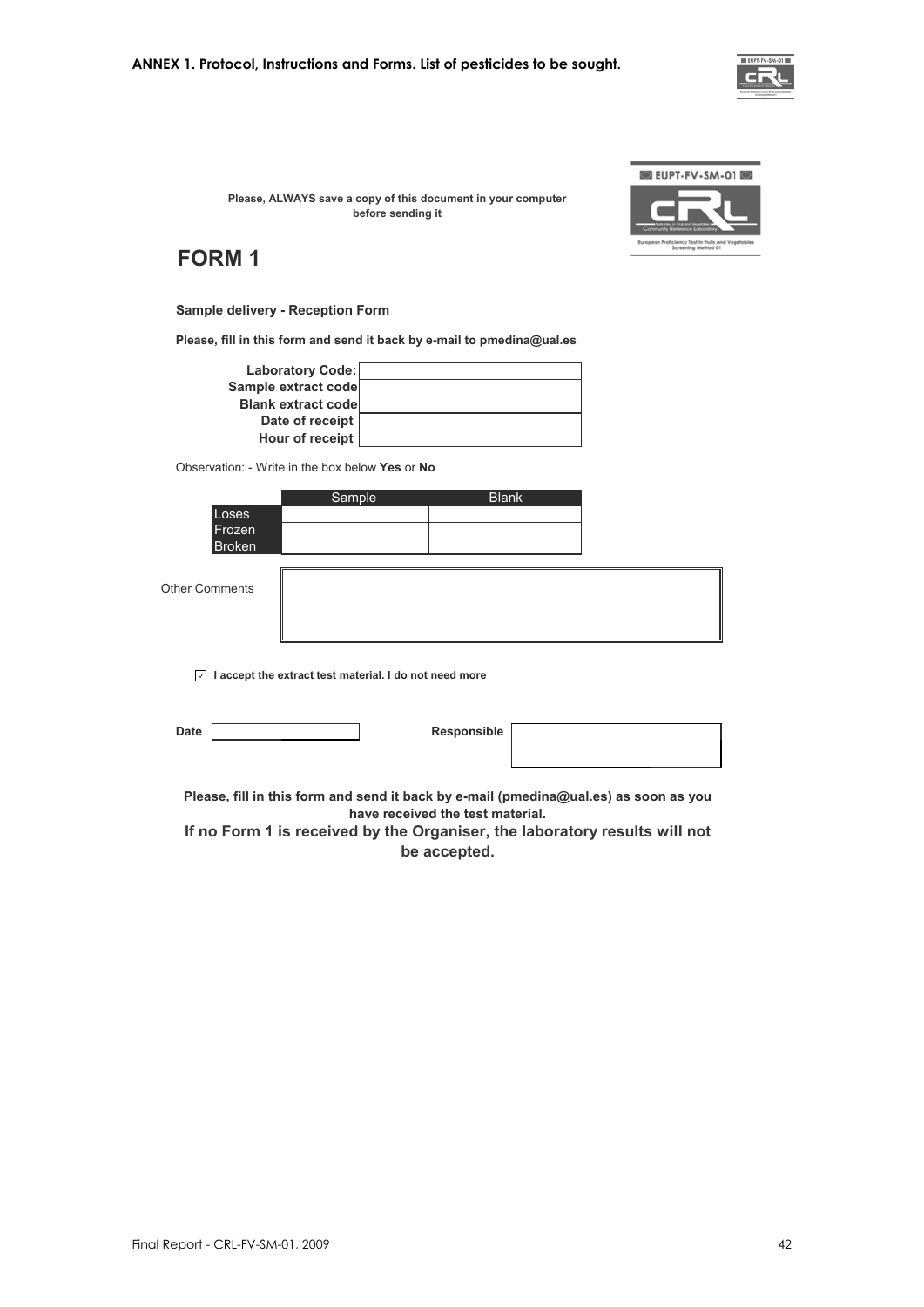



#### **FORM 2 - Sample Extract**

**Lab. Code**

**Please, ALWAYS save a copy of this document in your computer before sending it**

| To be fill up by the participant |      |             |  |  |
|----------------------------------|------|-------------|--|--|
| Sample Code                      | Date | <b>Hour</b> |  |  |
|                                  |      |             |  |  |

**Sample Results**

**Please, fill in this form and send it back by mail**

| Pesticides                                                            | Detected<br>(1) | Determination<br>Technique<br>(2) | Deviation<br>in Rt<br>(3) | Mass<br>Confirmatory<br>Information<br>(4) | Semi-Quantitative<br>Concentration<br>(mg/kg)<br>(5) |
|-----------------------------------------------------------------------|-----------------|-----------------------------------|---------------------------|--------------------------------------------|------------------------------------------------------|
| 2,4-dimethyl aniline                                                  |                 |                                   |                           |                                            |                                                      |
| 3,5-Xylylmethylcarbamate                                              |                 |                                   |                           |                                            |                                                      |
| 3-hydroxy-carbofuran                                                  |                 |                                   |                           |                                            |                                                      |
| Acephate                                                              |                 |                                   |                           |                                            |                                                      |
| Acetamiprid                                                           |                 |                                   |                           |                                            |                                                      |
| Aclonifen                                                             |                 |                                   |                           |                                            |                                                      |
| Acrinathrin                                                           |                 |                                   |                           |                                            |                                                      |
| Alachlor                                                              |                 |                                   |                           |                                            |                                                      |
| Alanycarb                                                             |                 |                                   |                           |                                            |                                                      |
| Albendazole                                                           |                 |                                   |                           |                                            |                                                      |
| Aldicarb                                                              |                 |                                   |                           |                                            |                                                      |
| <b>Aldicarb Sulfone</b>                                               |                 |                                   |                           |                                            |                                                      |
| Aldicarb Sulfoxide                                                    |                 |                                   |                           |                                            |                                                      |
| Amitraz                                                               |                 |                                   |                           |                                            |                                                      |
| Anilofos                                                              |                 |                                   |                           |                                            |                                                      |
| Atrazine                                                              |                 |                                   |                           |                                            |                                                      |
| Azinphos-methyl                                                       |                 |                                   |                           |                                            |                                                      |
| Azoxystrobin                                                          |                 |                                   |                           |                                            |                                                      |
| Benalaxyl                                                             |                 |                                   |                           |                                            |                                                      |
| Bendiocarb                                                            |                 |                                   |                           |                                            |                                                      |
| Bifenthrin                                                            |                 |                                   |                           |                                            |                                                      |
| Bitertanol                                                            |                 |                                   |                           |                                            |                                                      |
| Boscalid                                                              |                 |                                   |                           |                                            |                                                      |
| Bromacil                                                              |                 |                                   |                           |                                            |                                                      |
| Bromopropylate                                                        |                 |                                   |                           |                                            |                                                      |
| Bromuconazole                                                         |                 |                                   |                           |                                            |                                                      |
| Bupirimate                                                            |                 |                                   |                           |                                            |                                                      |
| Buprofezin                                                            |                 |                                   |                           |                                            |                                                      |
| Butocarboxin                                                          |                 |                                   |                           |                                            |                                                      |
| Butoxycarboxin                                                        |                 |                                   |                           |                                            |                                                      |
| Cadusafos                                                             |                 |                                   |                           |                                            |                                                      |
| Cambendazole                                                          |                 |                                   |                           |                                            |                                                      |
| Captan                                                                |                 |                                   |                           |                                            |                                                      |
| Carbaryl                                                              |                 |                                   |                           |                                            |                                                      |
| Carbendazim (sum of benomyl and carbendazim expressed as carbendazim) |                 |                                   |                           |                                            |                                                      |
| Carbofuran                                                            |                 |                                   |                           |                                            |                                                      |
| Chlorbromuron                                                         |                 |                                   |                           |                                            |                                                      |
| Chl orfenapyr                                                         |                 |                                   |                           |                                            |                                                      |
| Chlorfenvinphos                                                       |                 |                                   |                           |                                            |                                                      |
| Chloridazon                                                           |                 |                                   |                           |                                            |                                                      |
| Chlorothalonil                                                        |                 |                                   |                           |                                            |                                                      |
| Chl orotoluron                                                        |                 |                                   |                           |                                            |                                                      |
| Chloroxuron                                                           |                 |                                   |                           |                                            |                                                      |
| Chlorpropham<br>Chlorpyrifos                                          |                 |                                   |                           |                                            |                                                      |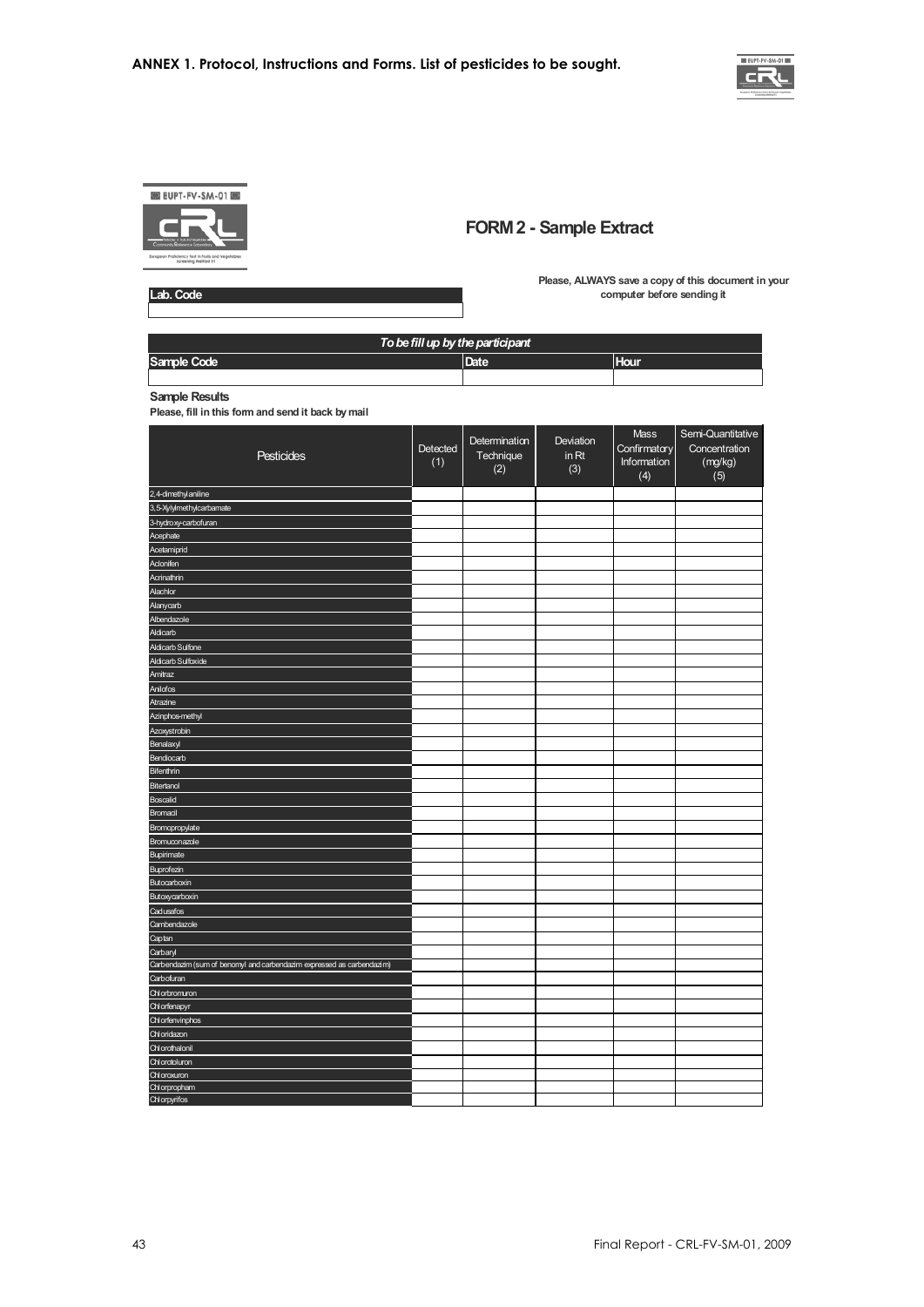#### **ANNEX 1. Protocol, Instructions and Forms. List of pesticides to be sought.**



| Chlorpyrifos-methyl                                                                                                                                                                                                                                                                                                             |  |  |  |
|---------------------------------------------------------------------------------------------------------------------------------------------------------------------------------------------------------------------------------------------------------------------------------------------------------------------------------|--|--|--|
| Chromafenozide                                                                                                                                                                                                                                                                                                                  |  |  |  |
| Clofentezine                                                                                                                                                                                                                                                                                                                    |  |  |  |
| Clothianidin                                                                                                                                                                                                                                                                                                                    |  |  |  |
| Cyfluthrin                                                                                                                                                                                                                                                                                                                      |  |  |  |
| Cymoxanil<br>Cypermethrin                                                                                                                                                                                                                                                                                                       |  |  |  |
| Cyproconazole                                                                                                                                                                                                                                                                                                                   |  |  |  |
| Cyprodinil                                                                                                                                                                                                                                                                                                                      |  |  |  |
| Cyromazine                                                                                                                                                                                                                                                                                                                      |  |  |  |
| Deet                                                                                                                                                                                                                                                                                                                            |  |  |  |
| Deltamethrin                                                                                                                                                                                                                                                                                                                    |  |  |  |
| Demeton-S-methyl                                                                                                                                                                                                                                                                                                                |  |  |  |
| Demeton-S-methylsulfone                                                                                                                                                                                                                                                                                                         |  |  |  |
| Desethylterbutylazine                                                                                                                                                                                                                                                                                                           |  |  |  |
| Desmethyl-pirimicarb<br>Diafenthiuron                                                                                                                                                                                                                                                                                           |  |  |  |
| Diazinon                                                                                                                                                                                                                                                                                                                        |  |  |  |
| Dichlofluanid                                                                                                                                                                                                                                                                                                                   |  |  |  |
| Dichlorvos                                                                                                                                                                                                                                                                                                                      |  |  |  |
| Dicloran                                                                                                                                                                                                                                                                                                                        |  |  |  |
| Dicofol                                                                                                                                                                                                                                                                                                                         |  |  |  |
| Diethofencarb                                                                                                                                                                                                                                                                                                                   |  |  |  |
| Difenoconazole                                                                                                                                                                                                                                                                                                                  |  |  |  |
| Difenoxuron                                                                                                                                                                                                                                                                                                                     |  |  |  |
| Diflubenzuron<br>Dimethoate                                                                                                                                                                                                                                                                                                     |  |  |  |
| Dimethomorph                                                                                                                                                                                                                                                                                                                    |  |  |  |
| Dimethylvinphos                                                                                                                                                                                                                                                                                                                 |  |  |  |
| Dinotefuran                                                                                                                                                                                                                                                                                                                     |  |  |  |
| Diphenylamine                                                                                                                                                                                                                                                                                                                   |  |  |  |
| <b>Diuron</b>                                                                                                                                                                                                                                                                                                                   |  |  |  |
| Edifenphos                                                                                                                                                                                                                                                                                                                      |  |  |  |
| Emamectin benzoate                                                                                                                                                                                                                                                                                                              |  |  |  |
| Endosulfan alpha<br>Endosulfan beta                                                                                                                                                                                                                                                                                             |  |  |  |
| Endosulfan sulphate                                                                                                                                                                                                                                                                                                             |  |  |  |
| Epoxiconazole                                                                                                                                                                                                                                                                                                                   |  |  |  |
| Ethiofencarb                                                                                                                                                                                                                                                                                                                    |  |  |  |
| Ethion                                                                                                                                                                                                                                                                                                                          |  |  |  |
| Ethiprole                                                                                                                                                                                                                                                                                                                       |  |  |  |
| Ethoprophos                                                                                                                                                                                                                                                                                                                     |  |  |  |
| Ethoxyquin                                                                                                                                                                                                                                                                                                                      |  |  |  |
| Fenamiphos                                                                                                                                                                                                                                                                                                                      |  |  |  |
| Fenamiphos sulphone                                                                                                                                                                                                                                                                                                             |  |  |  |
| Fenamiphos sulphoxide<br>Fenarimol                                                                                                                                                                                                                                                                                              |  |  |  |
| Fenazaquin                                                                                                                                                                                                                                                                                                                      |  |  |  |
| Fenbuconazole                                                                                                                                                                                                                                                                                                                   |  |  |  |
| Fenhexamid                                                                                                                                                                                                                                                                                                                      |  |  |  |
| Fenitrothion                                                                                                                                                                                                                                                                                                                    |  |  |  |
| Fenobucarb                                                                                                                                                                                                                                                                                                                      |  |  |  |
| Fenoxycarb                                                                                                                                                                                                                                                                                                                      |  |  |  |
| Fenpropathrin                                                                                                                                                                                                                                                                                                                   |  |  |  |
| Fenpropimorph<br>Fenuron                                                                                                                                                                                                                                                                                                        |  |  |  |
| Fipronil                                                                                                                                                                                                                                                                                                                        |  |  |  |
| Fipronil sulfone                                                                                                                                                                                                                                                                                                                |  |  |  |
| Flazasulfuron                                                                                                                                                                                                                                                                                                                   |  |  |  |
| Fluacrypyrim                                                                                                                                                                                                                                                                                                                    |  |  |  |
| Fluazifop                                                                                                                                                                                                                                                                                                                       |  |  |  |
| Fludioxonil                                                                                                                                                                                                                                                                                                                     |  |  |  |
| Flufenoxuron                                                                                                                                                                                                                                                                                                                    |  |  |  |
| Fluometuron<br>Fluquiconazole                                                                                                                                                                                                                                                                                                   |  |  |  |
| Fluroxypyr                                                                                                                                                                                                                                                                                                                      |  |  |  |
| Flusilazole                                                                                                                                                                                                                                                                                                                     |  |  |  |
| Flutriafol                                                                                                                                                                                                                                                                                                                      |  |  |  |
| Folpet                                                                                                                                                                                                                                                                                                                          |  |  |  |
| Fosthiazate                                                                                                                                                                                                                                                                                                                     |  |  |  |
| Hexaconazole                                                                                                                                                                                                                                                                                                                    |  |  |  |
| Hexaflumuron<br>Hexythiazox                                                                                                                                                                                                                                                                                                     |  |  |  |
| Imazalil                                                                                                                                                                                                                                                                                                                        |  |  |  |
| Imidacloprid                                                                                                                                                                                                                                                                                                                    |  |  |  |
| Indoxacarb (Indoxacarb as sum of the isomers S and R)                                                                                                                                                                                                                                                                           |  |  |  |
| Iprodione                                                                                                                                                                                                                                                                                                                       |  |  |  |
| Iprovalicarb                                                                                                                                                                                                                                                                                                                    |  |  |  |
|                                                                                                                                                                                                                                                                                                                                 |  |  |  |
|                                                                                                                                                                                                                                                                                                                                 |  |  |  |
|                                                                                                                                                                                                                                                                                                                                 |  |  |  |
|                                                                                                                                                                                                                                                                                                                                 |  |  |  |
|                                                                                                                                                                                                                                                                                                                                 |  |  |  |
|                                                                                                                                                                                                                                                                                                                                 |  |  |  |
|                                                                                                                                                                                                                                                                                                                                 |  |  |  |
|                                                                                                                                                                                                                                                                                                                                 |  |  |  |
|                                                                                                                                                                                                                                                                                                                                 |  |  |  |
|                                                                                                                                                                                                                                                                                                                                 |  |  |  |
|                                                                                                                                                                                                                                                                                                                                 |  |  |  |
|                                                                                                                                                                                                                                                                                                                                 |  |  |  |
|                                                                                                                                                                                                                                                                                                                                 |  |  |  |
|                                                                                                                                                                                                                                                                                                                                 |  |  |  |
|                                                                                                                                                                                                                                                                                                                                 |  |  |  |
|                                                                                                                                                                                                                                                                                                                                 |  |  |  |
|                                                                                                                                                                                                                                                                                                                                 |  |  |  |
| Isocarbofos<br>Isofenphos-methyl<br>Isoprocarb<br>Isoproturon<br>Kresoxim-methyl<br>Lambda-Cyhalothrin<br>Lenacil<br>Linuron<br>Lufenuron<br>Malaoxon<br>Malathion<br>Mebendazole<br>Mepanipyrim<br>Metalaxyl and metalaxyl-M<br>Metamitron<br>Metconazole<br>Methamidophos<br>Methidathion<br>Methiocarb<br>Methiocarb sulfone |  |  |  |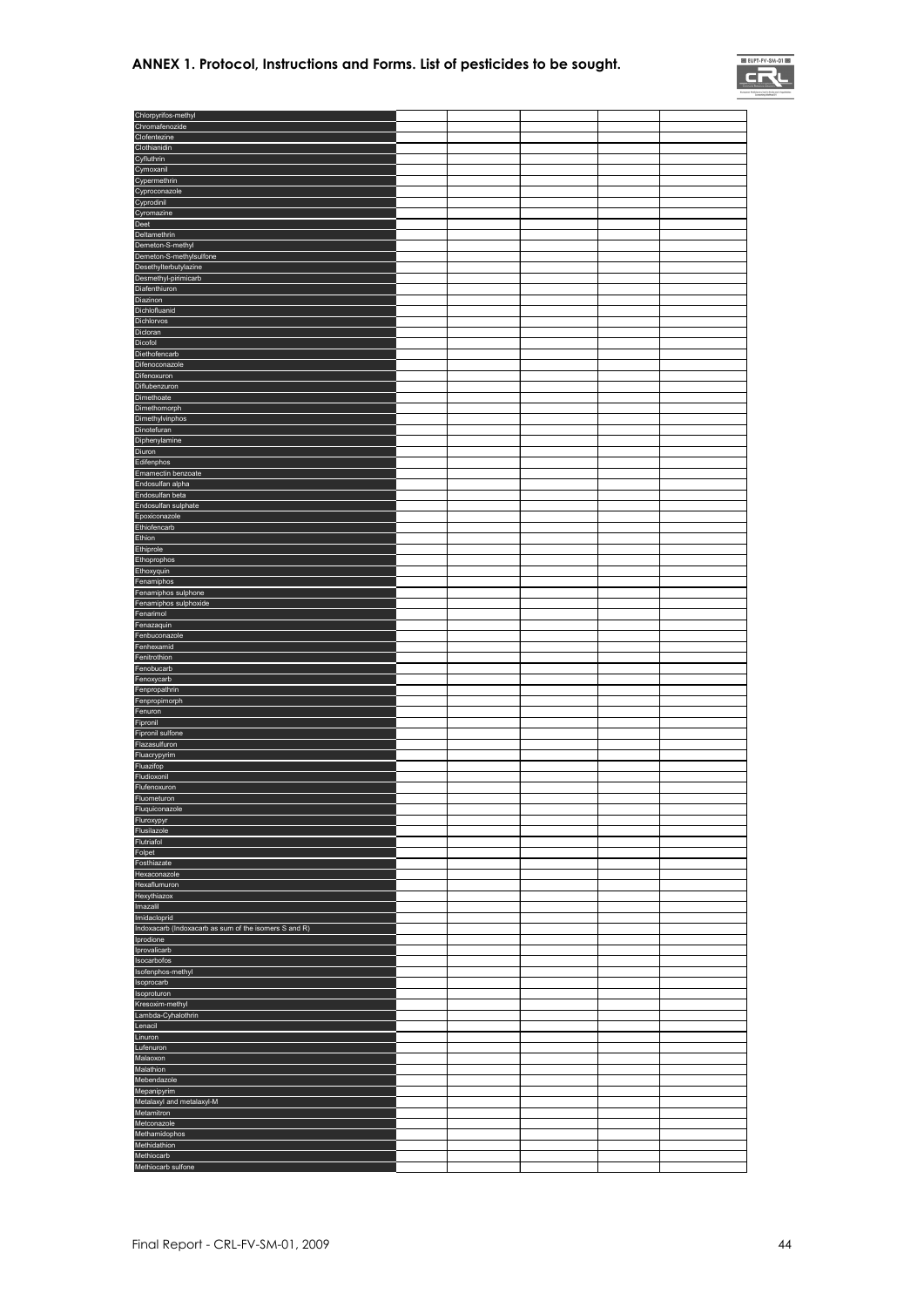#### **ANNEX 1. Protocol, Instructions and Forms. List of pesticides to be sought.**



| Methiocarb sulfoxide     |  |  |  |
|--------------------------|--|--|--|
| Methomyl                 |  |  |  |
| Methoxyfenozide          |  |  |  |
| Metobromuron             |  |  |  |
| Metolachlor              |  |  |  |
| Metolcarb                |  |  |  |
| Miconazole               |  |  |  |
| Monocrotophos            |  |  |  |
| Monolinuron              |  |  |  |
| Monuron                  |  |  |  |
| Myclobutanil             |  |  |  |
| Neburon                  |  |  |  |
| Nitempyram               |  |  |  |
| Omethoate                |  |  |  |
| Oxadixyl                 |  |  |  |
| Oxamyl                   |  |  |  |
| Oxfendazole              |  |  |  |
| Oxydemeton-methyl        |  |  |  |
| Paclobutrazole           |  |  |  |
| Paraoxon-methyl          |  |  |  |
| Parathion                |  |  |  |
| Parathion-methyl         |  |  |  |
| Penconazole              |  |  |  |
| Pendimethalin            |  |  |  |
| Phenthoate               |  |  |  |
| Phosalone                |  |  |  |
| Phosmet                  |  |  |  |
| Phosmet oxon             |  |  |  |
| Phoxim                   |  |  |  |
| Pirimicarb               |  |  |  |
| Pirimicarb               |  |  |  |
| Pirimiphos-methyl        |  |  |  |
| Prochloraz               |  |  |  |
| Procymidone              |  |  |  |
| Profenofos               |  |  |  |
| Promecarb                |  |  |  |
| Prometryn                |  |  |  |
| Propamocarb              |  |  |  |
| Propaphos                |  |  |  |
| Propargite               |  |  |  |
| Propazine                |  |  |  |
| Propiconazole            |  |  |  |
| Propyzamide              |  |  |  |
| Prothioconazole          |  |  |  |
| Pyridaben                |  |  |  |
| Pyridaphenthion          |  |  |  |
| Pyrimethanil             |  |  |  |
| Pyrimidifen              |  |  |  |
| Pyriproxyfen             |  |  |  |
| Quinalphos<br>Quinoxifen |  |  |  |
|                          |  |  |  |
| Simazine<br>Spinosad A   |  |  |  |
| Spinosyn D               |  |  |  |
| Spiromesifen             |  |  |  |
| Spiroxamine              |  |  |  |
| Tebuconazole             |  |  |  |
| Tebufenozide             |  |  |  |
| Tebufenpyrad             |  |  |  |
| Teflubenzuron            |  |  |  |
| Tefluthrin               |  |  |  |
| Terbuthylazine           |  |  |  |
| Terbutrin                |  |  |  |
| Tetraconazole            |  |  |  |
| Tetradifon               |  |  |  |
| Thiabendazole            |  |  |  |
| Thiacloprid              |  |  |  |
| Thiamethoxam             |  |  |  |
| Thiocyclam               |  |  |  |
| Thiodicarb               |  |  |  |
| Thiophanate-ethyl        |  |  |  |
| Tolclofos-methyl         |  |  |  |
| Tolfenpyrad              |  |  |  |
| Tolylfluanid             |  |  |  |
| Triadimefon              |  |  |  |
| Triadimenol              |  |  |  |
| Triazophos               |  |  |  |
| Trichlorfon              |  |  |  |
| Triclocarban             |  |  |  |
| Trifloxystrobin          |  |  |  |
| Triflumizol              |  |  |  |
| Triflumuron              |  |  |  |
| Trifluralin              |  |  |  |
| Triticonazole            |  |  |  |
| Vinclozolin              |  |  |  |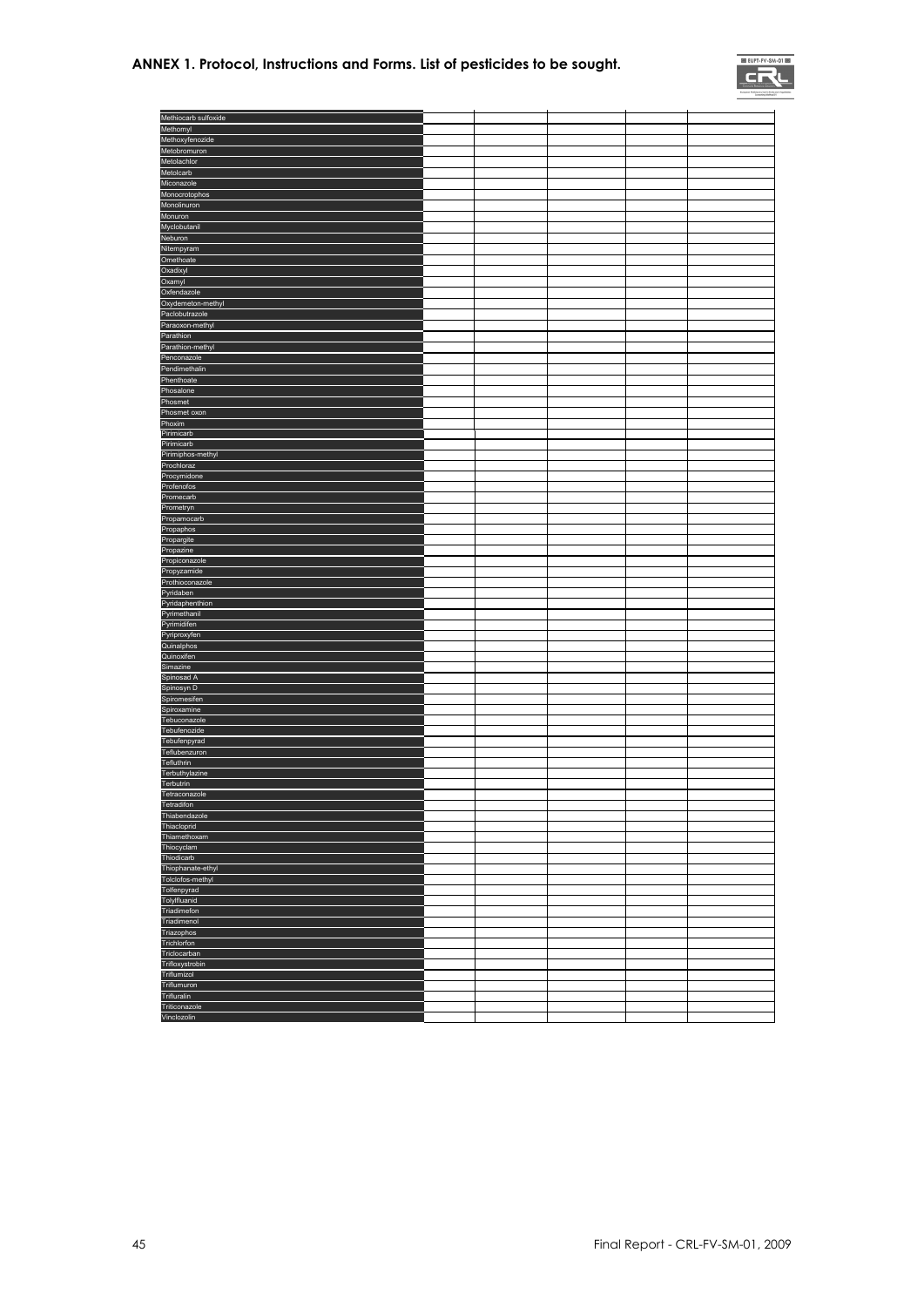

(1) If the pesticide was detected using the mass spectrometry method fill in Yes; if not, fill in No and if the pesticide is not included in your scope, put NA. This information must be sent within 48 hours of receipt.

(2) Give the determination technique used e.g. LC-TOF-MS, GC-MS (quad), GC-MS (ion trap), GC-TOF-MS, LC-MS/MS etc. This information must be sent

within 48 hours of receipt.<br>(3) Deviation in Retention time (%) differences between the Rt of the analysis and the library Rt (if available) used to compare the screening method. This

information must be sent within 48 hours of receipt.<br>(4) Mass Confirmatory Information: write how MS identification was done: El-spectrum, ion ratio x ions; exact mass (specify mass accuracy and number of ions used); MS/MS transition(s); etc. This information must be sent within 48 hours of receipt.<br>(5) Semi-quantitative concentration: report approximately the concentration for each of the pesticides detected (e.g. above or

l agree to be responsible for completing and returning this form to the Organiser within 48 hours of sample extract receipt. In the case that no e-mail reception<br>confirmation for this document arrives (in 3 or 4 days), I w

| . .<br>$\neg \Delta$ . |  |
|------------------------|--|
| -<br><b>DEC</b>        |  |
|                        |  |

**Laboratories should fill in this form and send it to the following e-mail address: pmedina@ual.es**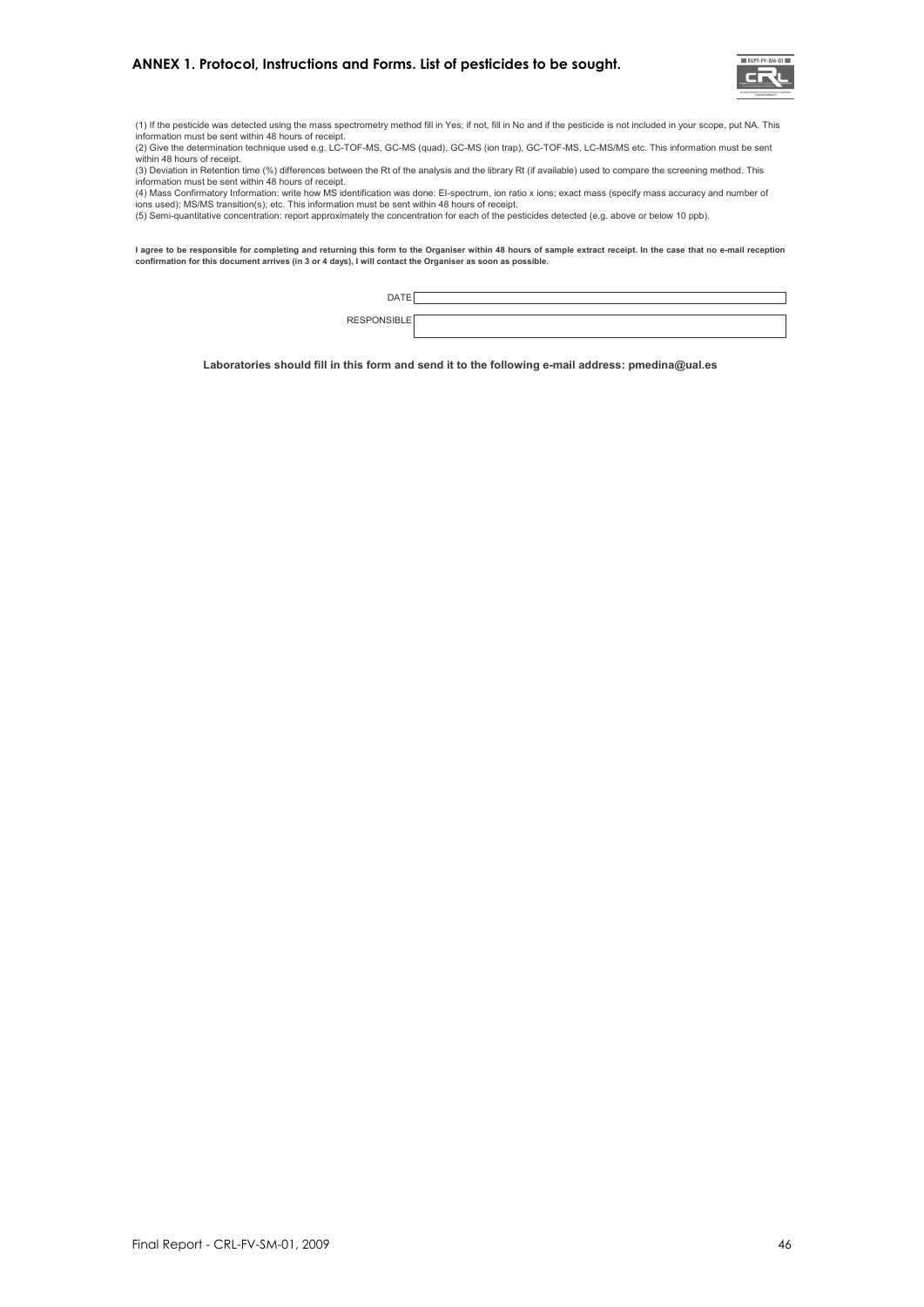

|                                                                           | <b>FORM 2 - Method Description</b>                                        |
|---------------------------------------------------------------------------|---------------------------------------------------------------------------|
| furepean Proficiency Test in fruits and Vegelables<br>Screening Method 01 | Please,                                                                   |
|                                                                           | ALWAYS save a copy of this document in your computer before<br>sending it |
| Lab. Code                                                                 |                                                                           |
|                                                                           |                                                                           |
| To be fill up by the participant                                          |                                                                           |
| <b>Date</b>                                                               | Hour                                                                      |
|                                                                           |                                                                           |
|                                                                           |                                                                           |
| <b>Extract Adjustment for GC (if any):</b>                                |                                                                           |
| Dilution factor (if any):                                                 |                                                                           |
| Solvent switch (if any):                                                  |                                                                           |
| Final extract composition:                                                |                                                                           |
| Final concentration (if deviates from 1 g/mL):                            |                                                                           |
|                                                                           |                                                                           |
| <b>Extract Adjustment for LC (if any):</b>                                |                                                                           |
| <b>PERMIT AND A PARTICULAR CONTINUES.</b>                                 |                                                                           |

| Extract Aujustifient for EC (ii any).          |  |
|------------------------------------------------|--|
| Dilution factor (if any):                      |  |
| Solvent switch (if any):                       |  |
| Final extract composition:                     |  |
| Final concentration (if deviates from 1 g/mL): |  |
|                                                |  |

#### **EQUIPMENT USED (fill in one row for each one)**

| <b>Instrument Used</b> |             | Chromatographic<br>Conditions | Software:<br>automated or<br>manual or both | No. of<br>Compounds<br>in method or<br>library | Were standard solution<br>analysed together with sample<br>extract?<br>(Yes or No) |
|------------------------|-------------|-------------------------------|---------------------------------------------|------------------------------------------------|------------------------------------------------------------------------------------|
|                        | Column Type | Injection Volume<br>(PL)      |                                             |                                                |                                                                                    |
|                        |             |                               |                                             |                                                |                                                                                    |
|                        |             |                               |                                             |                                                |                                                                                    |
|                        |             |                               |                                             |                                                |                                                                                    |
|                        |             |                               |                                             |                                                |                                                                                    |
|                        |             |                               |                                             |                                                |                                                                                    |

l agree to be responsible for completing and returning this form to the Organiser within 48 hours of sample extract receipt. In the case that no e-mail reception confirmation foi<br>this document arrives (in 3 or 4 days), I w

**Laboratories should fill in this form and send it to the following e-mail address: pmedina@ual.es**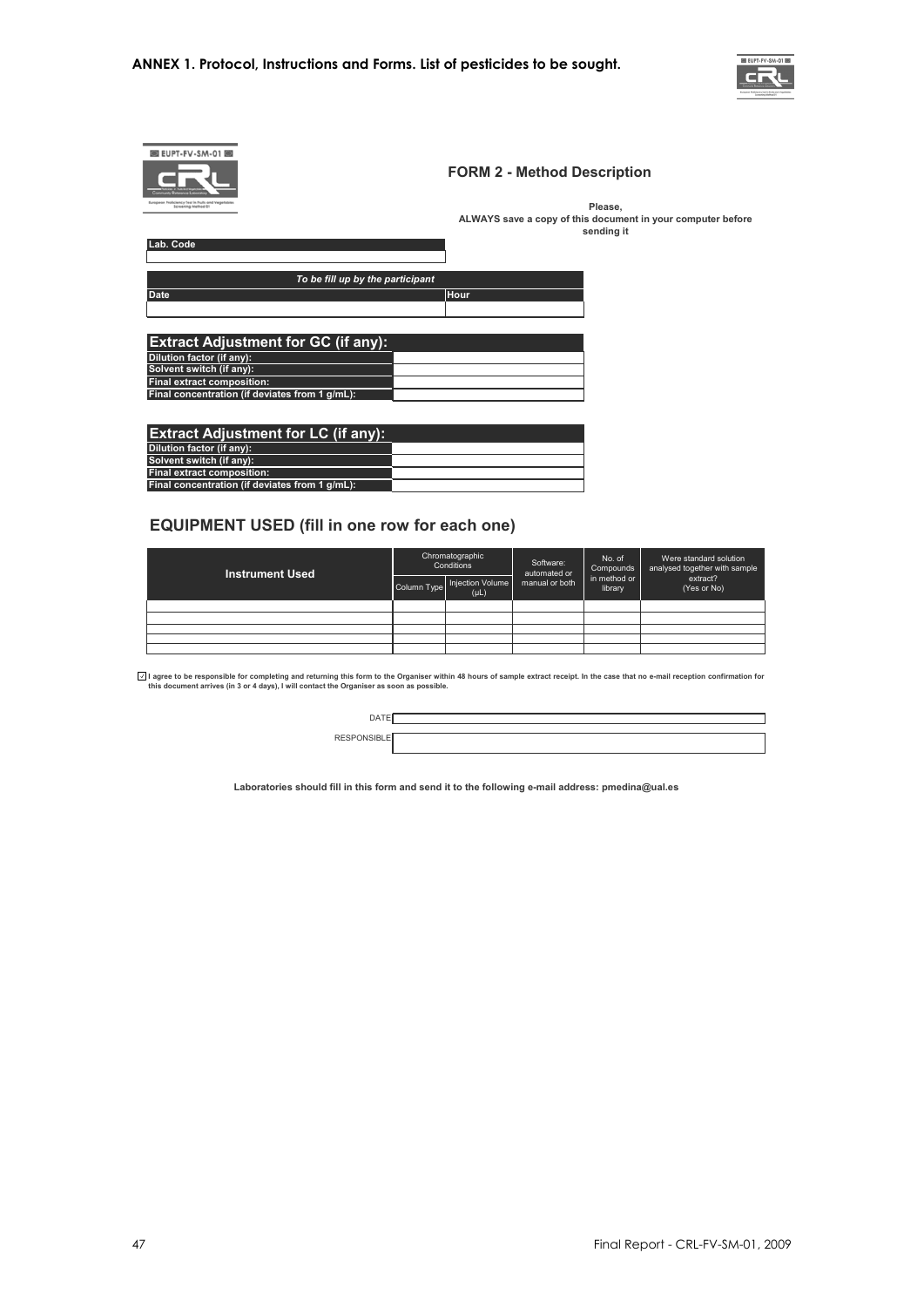

#### **EUPT-FV-SM-01 TARGET PESTICIDE LIST**

2,4-dimethylaniline 3,5-Xylylmethylcarbamate 3-hydroxy-carbofuran Acephate Acetamiprid Aclonifen Acrinathrin Alachlor Alanycarb Albendazole Aldicarb Aldicarb Sulfone Aldicarb Sulfoxide Amitraz Anilofos Atrazine Azinphos-methyl Azoxystrobin Benalaxyl Bendiocarb Bifenthrin Bitertanol Boscalid Bromacil Bromopropylate Bromuconazole Bupirimate Buprofezin Butocarboxin Butoxycarboxin Cadusafos Cambendazole Captan **Carbaryl** Carbendazim (sum) Carbofuran Chlorbromuron Chlorfenapyr Chlorfenvinphos Chloridazon Chlorothalonil Chlorotoluron Chloroxuron Chlorpropham Chlorpyrifos Chlorpyrifos-methyl Chromafenozide Clofentezine **Clothianidin Cyfluthrin** Cymoxanil Cypermethrin Cyproconazole Cyprodinil Cyromazine Deet Deltamethrin Demeton-S-methyl

Demeton-S-methylsulfone Desethylterbutylazine Desmethyl-pirimicarb Diafenthiuron Diazinon Dichlofluanid Dichlorvos Dicloran Dicofol Diethofencarb Difenoconazole Difenoxuron Diflubenzuron Dimethoate Dimethomorph Dimethylvinphos Dinotefuran Diphenylamine Diuron **Edifenphos** Emamectin benzoate Endosulfan alpha Endosulfan beta Endosulfan sulphate Epoxiconazole Ethiofencarb Ethion Ethiprole Ethoprophos Ethoxyquin Fenamiphos Fenamiphos sulphone Fenamiphos sulphoxide Fenarimol Fenazaquin Fenbuconazole Fenhexamid Fenitrothion Fenobucarb Fenoxycarb Fenpropathrin **Fenpropimorph** Fenuron Fipronil Fipronil sulfone Flazasulfuron Fluacrypyrim Fluazifop Fludioxonil Flufenoxuron Fluometuron Fluquiconazole Fluroxypyr Flusilazole Flutriafol Folpet **Fosthiazate** Hexaconazole

Hexaflumuron **Hexythiazox** Imazalil Imidacloprid Indoxacarb (Indoxacarb as sum of the isomers S and R) Iprodione Iprovalicarb Isocarbofos Isofenphos-methyl Isoprocarb Isoproturon Kresoxim-methyl Lambda-Cyhalothrin Lenacil Linuron Lufenuron Malaoxon Malathion Mebendazole Mepanipyrim Metalaxyl and metalaxyl-M Metamitron Metconazole Methamidophos Methidathion Methiocarb Methiocarb sulfone Methiocarb sulfoxide Methomyl Methoxyfenozide Metobromuron Metolachlor Metolcarb Miconazole Monocrotophos Monolinuron Monuron Myclobutanil Neburon Nitempyram **Omethoate** Oxadixyl Oxamyl Oxfendazole Oxydemeton-methyl Paclobutrazole Paraoxon-methyl Parathion Parathion-methyl Penconazole Pendimethalin Phenthoate Phosalone Phosmet

Phosmet oxon

Phoxim Pirimicarb Pirimicarb Pirimiphos-methyl Prochloraz Procymidone Profenofos Promecarb Prometryn Propamocarb Propaphos Proparaite Propazine Propiconazole Propyzamide Prothioconazole Pyridaben Pyridaphenthion Pyrimethanil Pyrimidifen Pyriproxyfen Quinalphos Quinoxifen Simazine Spinosad A Spinosyn D Spiromesifen Spiroxamine Tebuconazole **Tebufenozide** Tebufenpyrad **Teflubenzuron Tefluthrin Terbuthylazine Terbutrin** Tetraconazole Tetradifon Thiabendazole **Thiacloprid** Thiamethoxam Thiocyclam **Thiodicarb** Thiophanate-ethyl Tolclofos-methyl Tolfenpyrad **Tolylfluanid Triadimefon** Triadimenol **Triazophos Trichlorfon Triclocarban** Trifloxystrobin Triflumizol Triflumuron **Trifluralin** Triticonazole Vinclozolin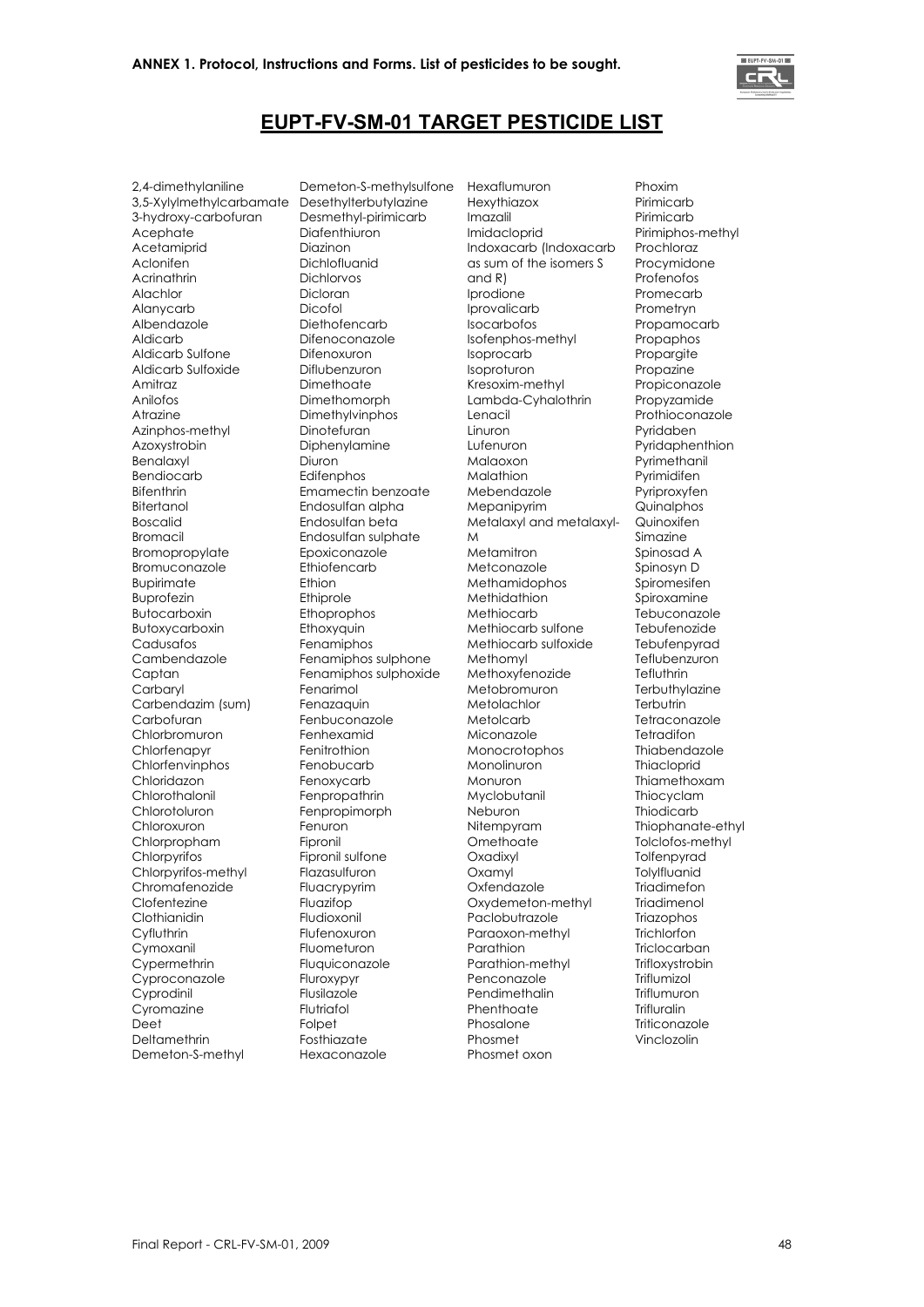

| <b>COUNTRY</b>                  | <b>CITY</b>               | LABORATORY NAME                                                                                                                                   | <b>REPORTED</b><br><b>RESULTS</b> |
|---------------------------------|---------------------------|---------------------------------------------------------------------------------------------------------------------------------------------------|-----------------------------------|
| <b>AUSTRIA</b>                  | <b>WIEN</b>               | COMPETENCE CENTRE FOR RESIDUE<br>ANALYSIS, AUSTRIAN AGENCY FOR HEALTH<br>AND FOOD SAFETY                                                          | <b>YES</b>                        |
| <b>AUSTRIA</b>                  | <b>INNSBRUCK</b>          | AGES COMPETENCE CENTER FOR RESIDUES<br>OF PLANT PROTECTION PRODUCTS.<br><b>INNSBRUCK, AUSTRIA</b>                                                 | <b>YES</b>                        |
| <b>BELGIUM</b>                  | <b>ZWIJNAARDE</b>         | <b>FYTOLAB</b>                                                                                                                                    | <b>YES</b>                        |
| <b>BULGARIA</b>                 | <b>BURGAS</b>             | RIOKOZ - BURGAS                                                                                                                                   | <b>YES</b>                        |
| <b>CZECH</b><br><b>REPUBLIC</b> | <b>PRAGUE</b>             | INSTITUTE OF CHEMICAL TECHNOLOGY,<br><b>PRAGUE</b>                                                                                                | <b>YES</b>                        |
| <b>EGYPT</b>                    | <b>GIZA</b>               | CENTRAL LAB OF RESIDUE ANALYSIS OF<br>PESTICIDES AND HEAVY METALS IN FOODS                                                                        | <b>YES</b>                        |
| <b>FRANCE</b>                   | <b>MONTPELLIER</b>        | LABORATOIRE DU SCL DE MONTPELLIER                                                                                                                 | <b>YES</b>                        |
| <b>FRANCE</b>                   | <b>ILLKIRCH</b>           | <b>SCL STRASBOURG</b>                                                                                                                             | <b>YES</b>                        |
| <b>FRANCE</b>                   | <b>RENNES</b>             | <b>SCL - RENNES</b>                                                                                                                               | <b>YES</b>                        |
| <b>FRANCE</b>                   | LE MANS                   | LABORATOIRE DÉPARTEMANTAL DE LA<br>SARTHE                                                                                                         | <b>YES</b>                        |
| <b>GERMANY</b>                  | <b>ERLANGEN</b>           | BAYERISCHES LANDESAMT FÜR GESUNDHEIT<br>UND LEBENSMITTELSICHERHEIT                                                                                | <b>YES</b>                        |
| <b>GERMANY</b>                  | <b>FELLBACH</b>           | <b>CVUA STUTTGART</b>                                                                                                                             | <b>YES</b>                        |
| <b>GERMANY</b>                  | <b>MUENSTER</b>           | CHEMISCHES LANDES- UND STAATLICHES<br><b>VETERNIAER UNTERSUCHUNGSAMT</b><br><b>MUENSTER</b>                                                       | <b>YES</b>                        |
| <b>GERMANY</b>                  | <b>ROSTOCK</b>            | LANDESAMT FÜR LANDWIRTSCHAFT.<br>LEBENSMITTELSICHERHEIT UND FISCHEREI<br>MECKLENBURG-VORPOMMERN                                                   | <b>YES</b>                        |
| <b>GERMANY</b>                  | <b>KIEL</b>               | <b>LUFA-ITL GMBH</b>                                                                                                                              | <b>YES</b>                        |
| <b>GERMANY</b>                  | OLDENBURG                 | NIEDERSAECHSISCHES LANDESAMT FÜR<br><b>VERBRAUCHERSCHUTZ UND</b><br><b>LEBENSMITTELSICHERHEIT</b>                                                 | <b>YES</b>                        |
| <b>GREECE</b>                   | KIFISSIA                  | <b>BENAKI PHYTOPATHOLOGICAL INSTITUTE</b>                                                                                                         | YES                               |
| <b>GREECE</b>                   | <b>ATHENS</b>             | <b>GENERAL CHEMICAL STATE LABORATORY,</b><br>PESTICIDE RESIDUES LABORATORY                                                                        | <b>YES</b>                        |
| <b>HUNGARY</b>                  | <b>MISKOLC</b>            | AGRICULTURAL OFFICE OF B.-A.-Z. COUNTY<br>PLANT PROTECTION AND SOIL<br><b>CONSERVATION DIRECTORATE PESTICIDE</b><br>RESIDUE ANALYTICAL LABORATORY | <b>YES</b>                        |
| <b>HUNGARY</b>                  | <b>KAPOSVÅR</b>           | AGRICULTURAL OFFICE OF SOMOGY<br>COUNTY; PESTICIDE RESIDUE ANALYTICAL<br><b>LABORATORY</b>                                                        | <b>YES</b>                        |
| <b>IRELAND</b>                  | CELBRIDGE, CO.<br>KILDARE | PESTICIDE CONTROL LABORATORY                                                                                                                      | <b>YES</b>                        |
| <b>ITALY</b>                    | AREZZO                    | A.R.P.A.T.-DIPARTIMENTO DI AREZZO                                                                                                                 | <b>YES</b>                        |
| ITALY                           | <b>BOZEN</b>              | AGENTUR FÜR UMWELT - LABOR FÜR LUFT-<br>UND LÄRMANALYSEN                                                                                          | YES                               |
| <b>ITALY</b>                    | <b>PORDENONE</b>          | ARPA FRIULI VENEZIA GIULIA DIPARTIMENTO<br>DI PORDENONE                                                                                           | <b>YES</b>                        |
| <b>ITALY</b>                    | <b>FERRARA</b>            | ARPA EMILIA-ROMAGNA RAR FITOFARMACI<br>(EX. ECCELLENZA FITOFARMACI)                                                                               | YES                               |